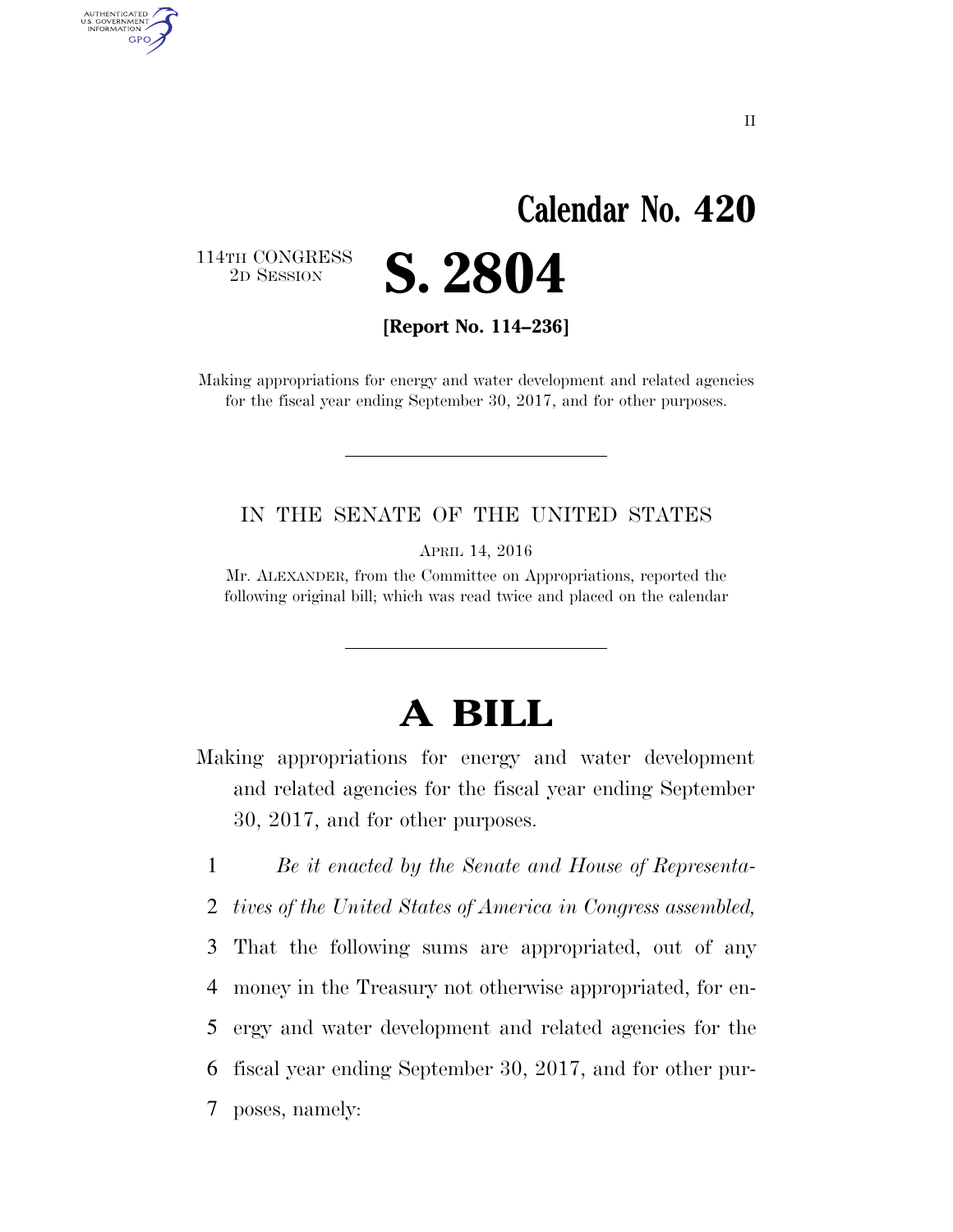| $\mathbf{1}$   | TITIDE I                                                      |
|----------------|---------------------------------------------------------------|
| 2              | CORPS OF ENGINEERS-CIVIL                                      |
| 3              | DEPARTMENT OF THE ARMY                                        |
| $\overline{4}$ | CORPS OF ENGINEERS-CIVIL                                      |
| 5              | The following appropriations shall be expended under          |
|                | 6 the direction of the Secretary of the Army and the super-   |
|                | 7 vision of the Chief of Engineers for authorized civil func- |

 tions of the Department of the Army pertaining to river and harbor, flood and storm damage reduction, shore pro-tection, aquatic ecosystem restoration, and related efforts.

#### 11 INVESTIGATIONS

 For expenses necessary where authorized by law for the collection and study of basic information pertaining to river and harbor, flood and storm damage reduction, shore protection, aquatic ecosystem restoration, and re- lated needs; for surveys and detailed studies, design work, and plans and specifications of proposed river and harbor, flood and storm damage reduction, shore protection, and aquatic ecosystem restoration projects, and related efforts prior to construction; for restudy of authorized projects, and related efforts; and for miscellaneous investigations, and, when authorized by law, surveys and detailed studies, and plans and specifications of projects prior to construc-tion, \$126,522,000, to remain available until expended.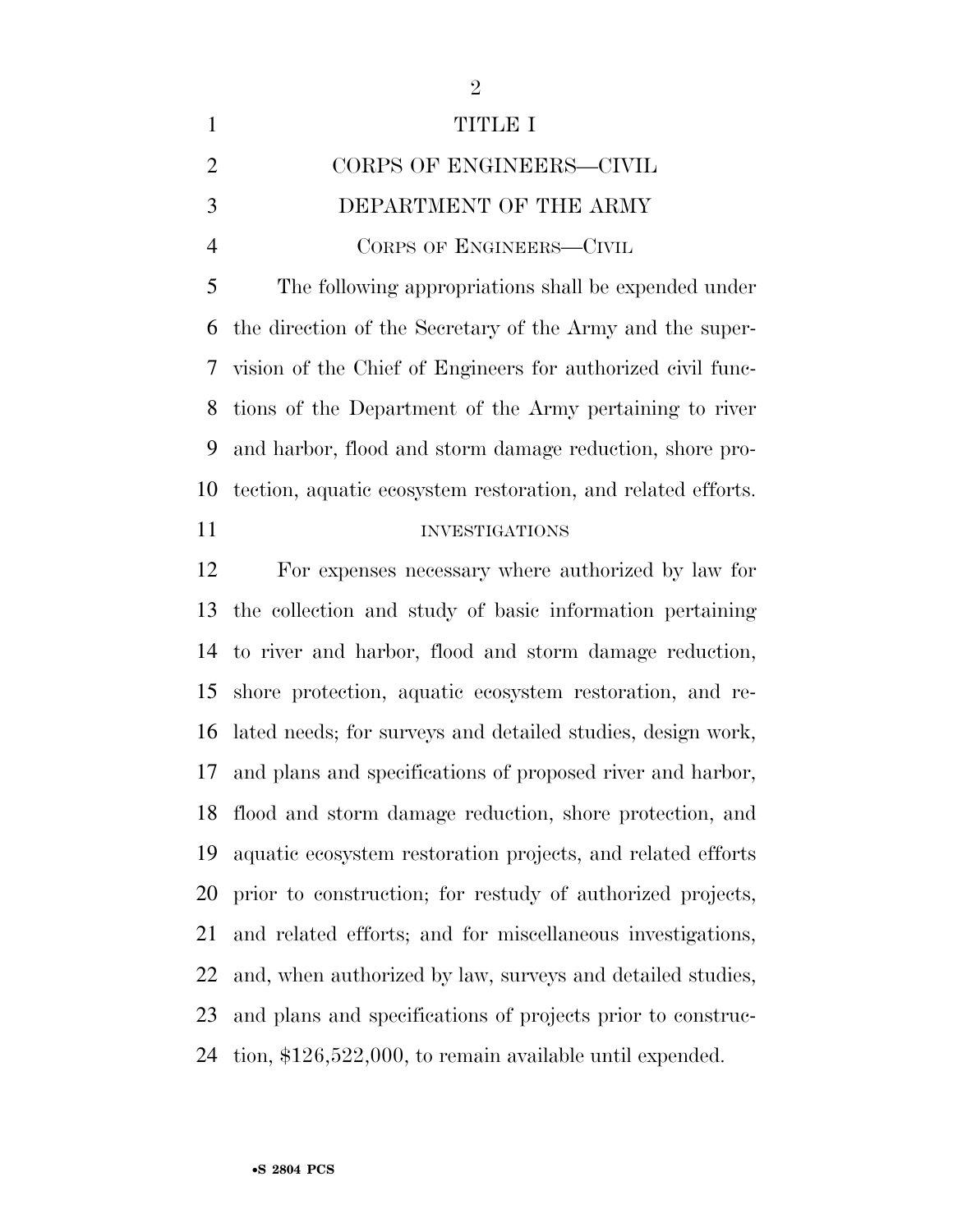#### CONSTRUCTION

 For expenses necessary for the construction of river and harbor, flood and storm damage reduction, shore pro- tection, and aquatic ecosystem restoration projects, and related projects authorized by law; for conducting detailed studies, design work, and plans and specifications, of such projects (including those involving participation by States, local governments, or private groups) authorized or made eligible for selection by law (but such detailed studies, and plans and specifications, shall not constitute a commit- ment of the Government to construction); \$1,813,649,000, to remain available until expended; of which such sums as are necessary to cover the Federal share of construction costs for facilities under the Dredged Material Disposal Facilities program shall be derived from the Harbor Main- tenance Trust Fund as authorized by Public Law 104– 303; and of which such sums as are necessary to cover one-half of the costs of construction, replacement, rehabili- tation, and expansion of inland waterways projects shall be derived from the Inland Waterways Trust Fund, except as otherwise specifically provided for in law.

#### MISSISSIPPI RIVER AND TRIBUTARIES

 For expenses necessary for flood damage reduction projects and related efforts in the Mississippi River allu-vial valley below Cape Girardeau, Missouri, as authorized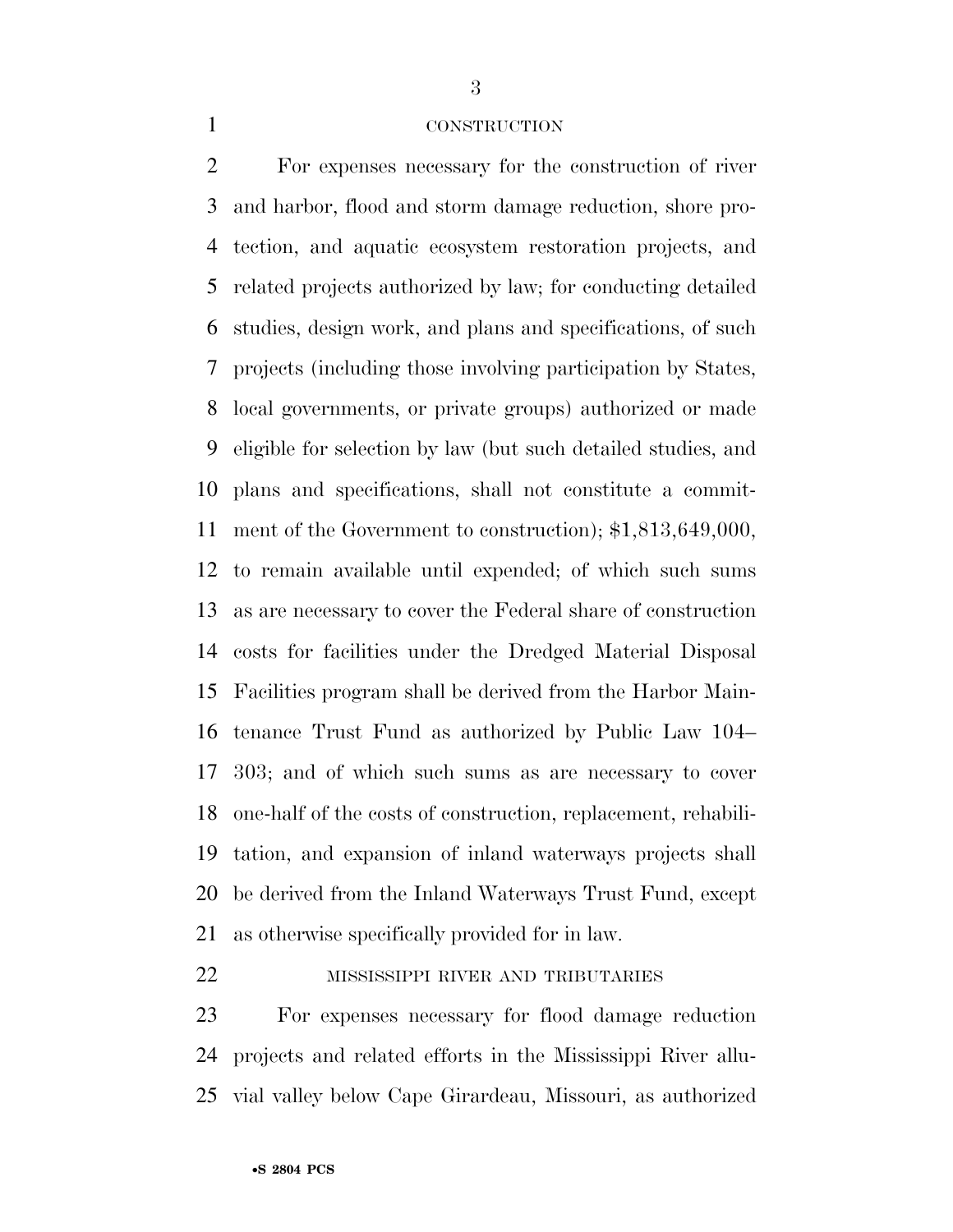by law, \$368,000,000, to remain available until expended, of which such sums as are necessary to cover the Federal share of eligible operation and maintenance costs for in- land harbors shall be derived from the Harbor Mainte-nance Trust Fund.

#### OPERATION AND MAINTENANCE

 For expenses necessary for the operation, mainte- nance, and care of existing river and harbor, flood and storm damage reduction, and aquatic ecosystem restora- tion projects, and related projects authorized by law; pro- viding security for infrastructure owned or operated by the Corps, including administrative buildings and laboratories; maintaining harbor channels provided by a State, munici- pality, or other public agency that serve essential naviga- tion needs of general commerce, where authorized by law; surveying and charting northern and northwestern lakes and connecting waters; clearing and straightening chan- nels; and removing obstructions to navigation, \$3,173,829,000, to remain available until expended, of which such sums as are necessary to cover the Federal share of eligible operation and maintenance costs for coastal harbors and channels, and for inland harbors shall be derived from the Harbor Maintenance Trust Fund; of which such sums as become available from the special ac-count for the Army Corps of Engineers established by the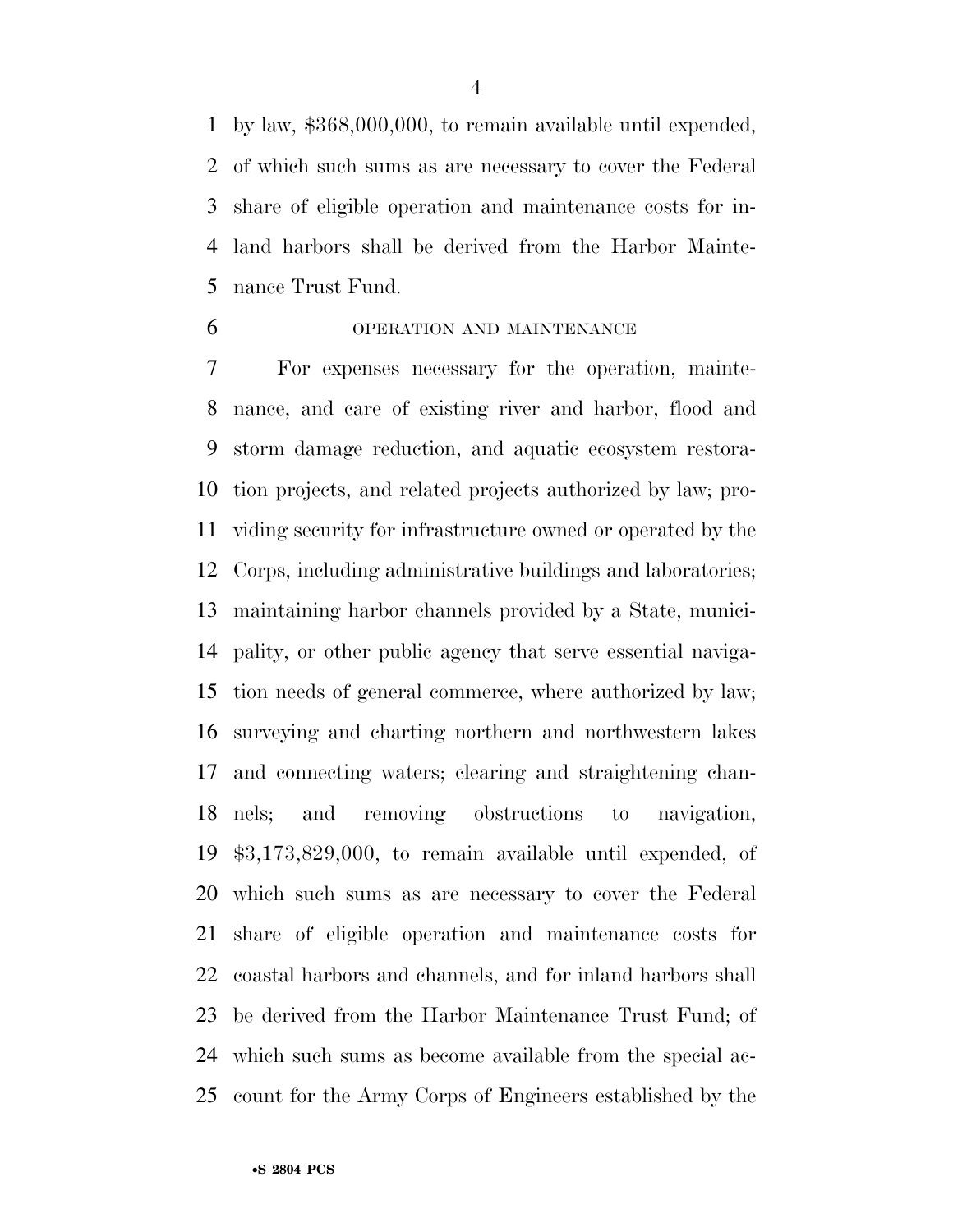Land and Water Conservation Fund Act of 1965 shall be derived from that account for resource protection, re- search, interpretation, and maintenance activities related to resource protection in the areas managed by the Army Corps of Engineers at which outdoor recreation is avail- able; and of which such sums as become available from fees collected under section 217 of Public Law 104–303 shall be used to cover the cost of operation and mainte- nance of the dredged material disposal facilities for which such fees have been collected: *Provided*, That 1 percent of the total amount of funds provided for each of the pro- grams, projects, or activities funded under this heading shall not be allocated to a field operating activity prior to the beginning of the fourth quarter of the fiscal year and shall be available for use by the Chief of Engineers to fund such emergency activities as the Chief of Engi- neers determines to be necessary and appropriate, and that the Chief of Engineers shall allocate during the fourth quarter any remaining funds which have not been used for emergency activities proportionally in accordance with the amounts provided for the programs, projects, or activities.

#### 23 REGULATORY PROGRAM

 For expenses necessary for administration of laws pertaining to regulation of navigable waters and wetlands,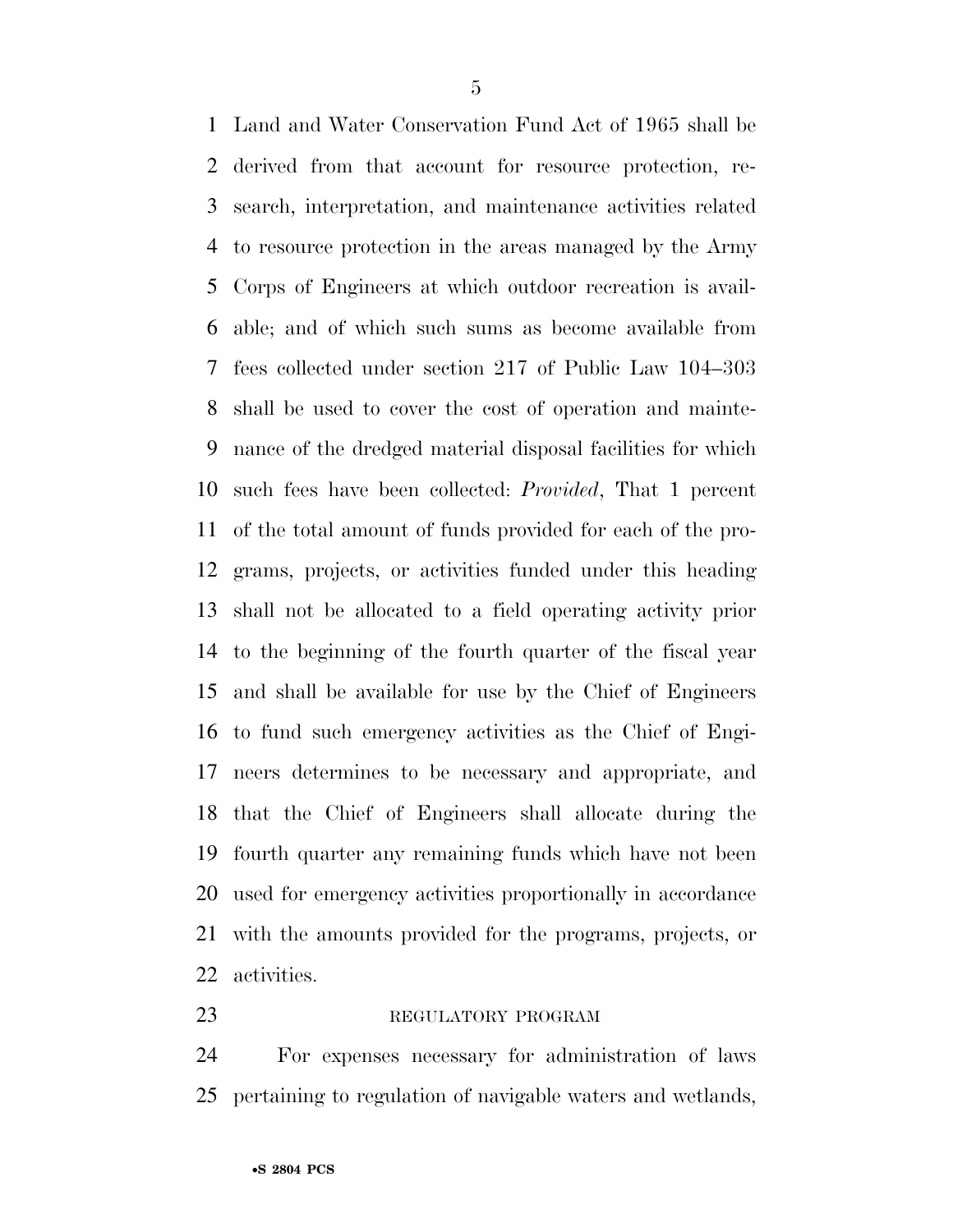\$200,000,000, to remain available until September 30, 2018.

FORMERLY UTILIZED SITES REMEDIAL ACTION PROGRAM

 For expenses necessary to clean up contamination from sites in the United States resulting from work per- formed as part of the Nation's early atomic energy pro-gram, \$103,000,000, to remain available until expended.

FLOOD CONTROL AND COASTAL EMERGENCIES

 For expenses necessary to prepare for flood, hurri- cane, and other natural disasters and support emergency operations, repairs, and other activities in response to such disasters as authorized by law, \$30,000,000, to re-main available until expended.

#### EXPENSES

 For expenses necessary for the supervision and gen- eral administration of the civil works program in the Army Corps of Engineers headquarters and the division offices; and for costs allocable to the civil works program of man- agement and operation of the Humphreys Engineer Cen- ter Support Activity, the Institute for Water Resources, the United States Army Engineer Research and Develop- ment Center, and the United States Army Corps of Engi- neers Finance Center, \$180,000,000, to remain available until September 30, 2018, of which not more than \$5,000 may be used for official reception and representation pur-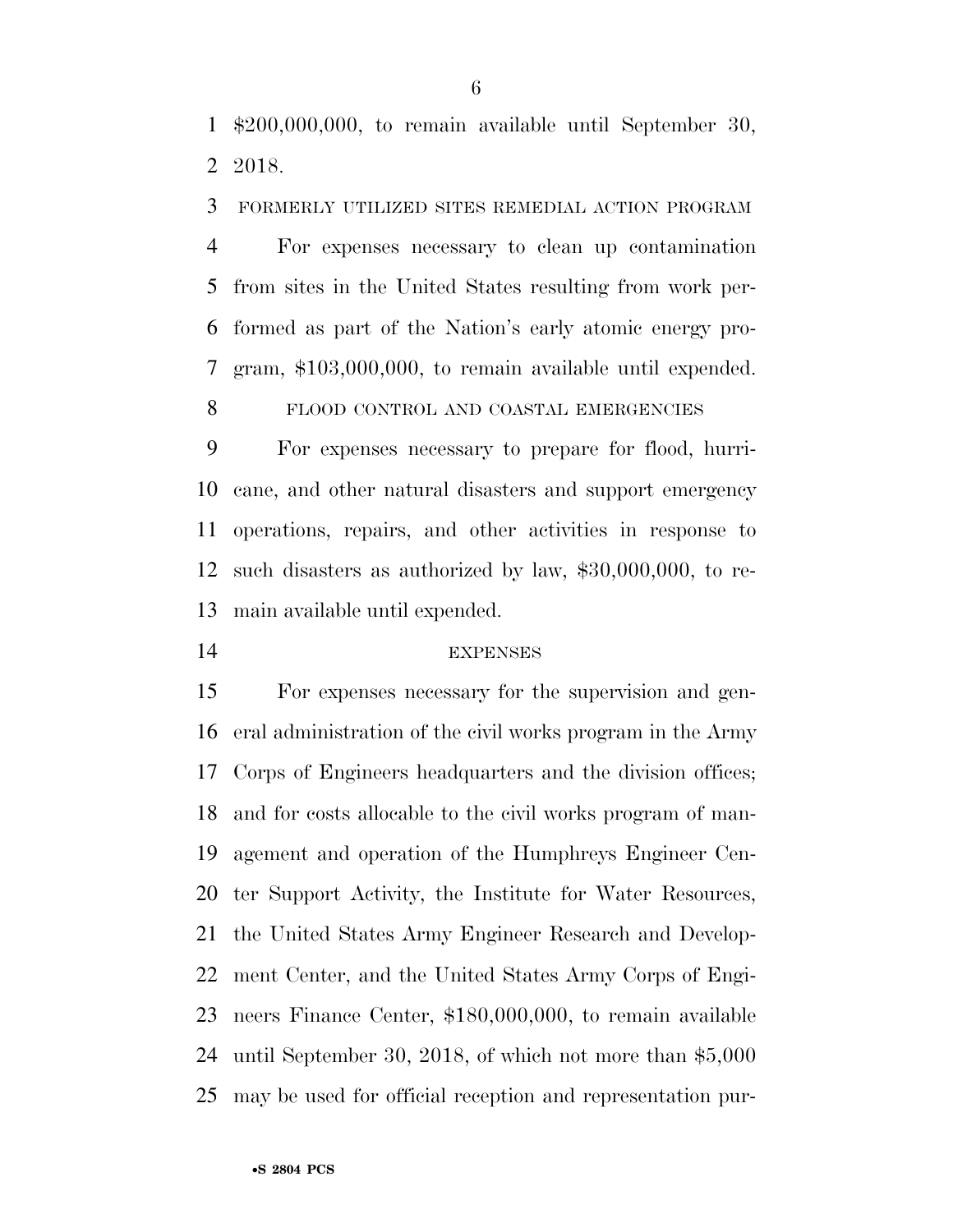poses and only during the current fiscal year: *Provided*, That no part of any other appropriation provided in this title shall be available to fund such activities in the Army Corps of Engineers headquarters and division offices: *Pro- vided further*, That any Flood Control and Coastal Emer- gencies appropriation may be used to fund the supervision and general administration of emergency operations, re- pairs, and other activities in response to any flood, hurri- cane, or other natural disaster. 10 OFFICE OF THE ASSISTANT SECRETARY OF THE ARMY 11 FOR CIVIL WORKS For the Office of the Assistant Secretary of the Army for Civil Works as authorized by 10 U.S.C. 3016(b)(3), \$5,000,000, to remain available until September 30, 2018. GENERAL PROVISIONS—CORPS OF ENGINEERS—CIVIL **(INCLUDING TRANSFER OF FUNDS)**  SEC. 101. (a) None of the funds provided in title I of this Act, or provided by previous appropriations Acts to the agencies or entities funded in title I of this Act that remain available for obligation or expenditure in fiscal year 2017, shall be available for obligation or expenditure through a reprogramming of funds that: (1) creates or initiates a new program, project,

or activity;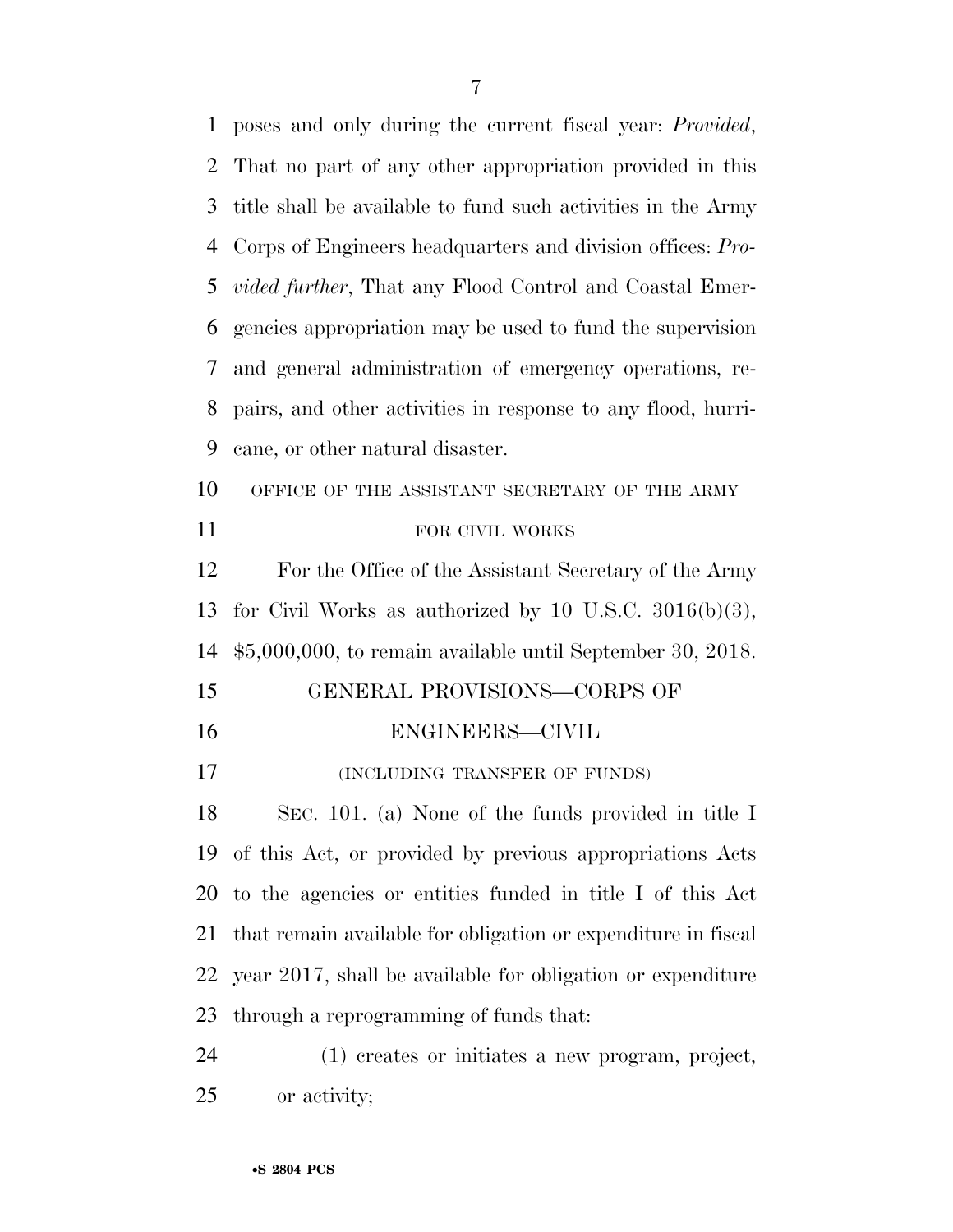(2) eliminates a program, project, or activity;

 (3) increases funds or personnel for any pro- gram, project, or activity for which funds have been denied or restricted by this Act, unless prior ap- proval is received from the House and Senate Com-mittees on Appropriations;

 (4) proposes to use funds directed for a specific activity for a different purpose, unless prior approval is received from the House and Senate Committees on Appropriations;

 (5) augments or reduces existing programs, projects, or activities in excess of the amounts con- tained in paragraphs (6) through (10), unless prior approval is received from the House and Senate Committees on Appropriations;

 (6) INVESTIGATIONS.—For a base level over \$100,000, reprogramming of 25 percent of the base amount up to a limit of \$150,000 per project, study or activity is allowed: *Provided*, That for a base level less than \$100,000, the reprogramming limit is \$25,000: *Provided further*, That up to \$25,000 may be reprogrammed into any continuing study or activ- ity that did not receive an appropriation for existing obligations and concomitant administrative expenses;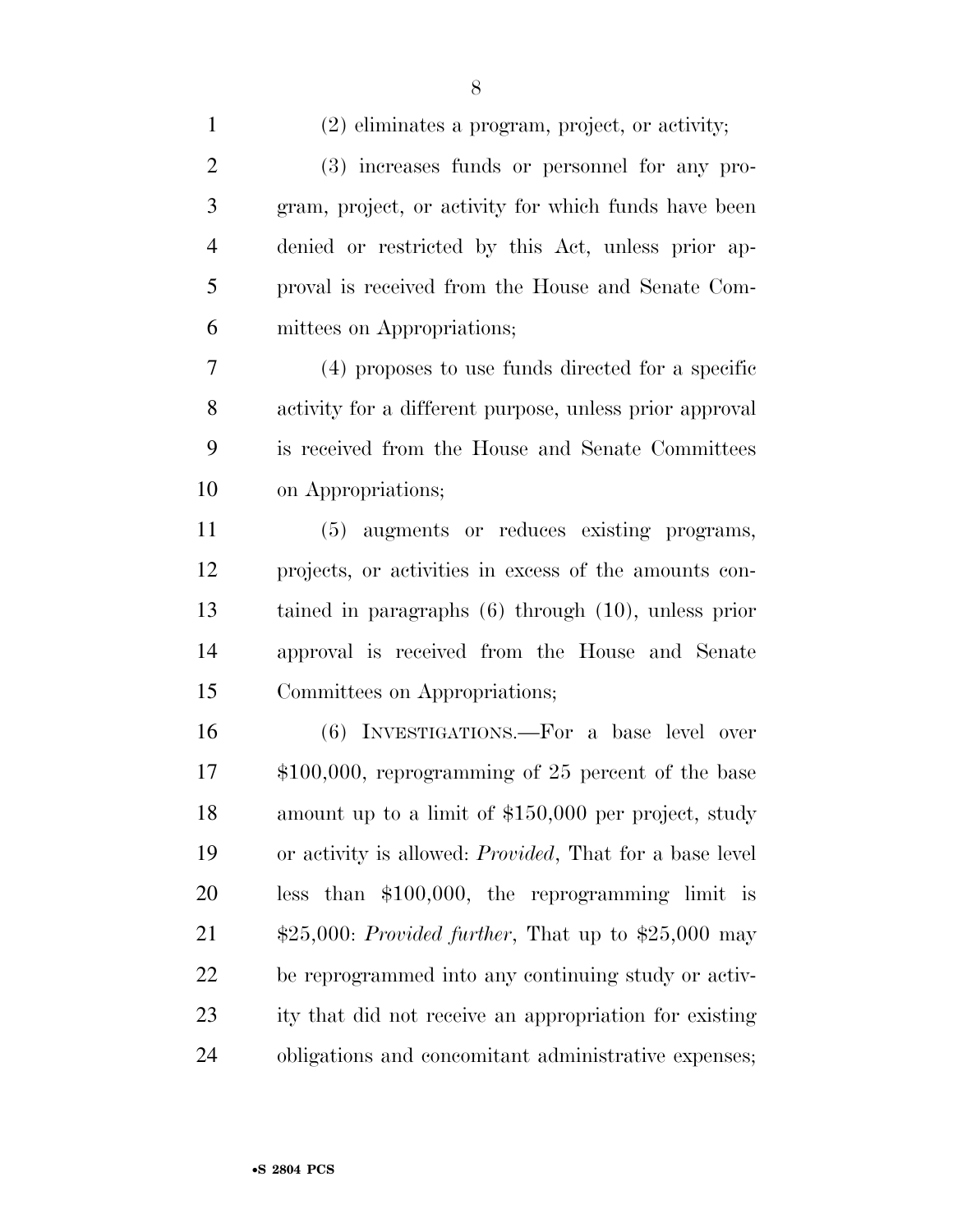(7) CONSTRUCTION.—For a base level over \$2,000,000, reprogramming of 15 percent of the base amount up to a limit of \$3,000,000 per project, study or activity is allowed: *Provided*, That for a base level less than \$2,000,000, the reprogramming limit is \$300,000: *Provided further*, That up to \$3,000,000 may be reprogrammed for settled con- tractor claims, changed conditions, or real estate de- ficiency judgments: *Provided further*, That up to \$300,000 may be reprogrammed into any continuing study or activity that did not receive an appropria- tion for existing obligations and concomitant admin-istrative expenses;

 (8) OPERATION AND MAINTENANCE.—Unlim- ited reprogramming authority is granted for the Corps to be able to respond to emergencies: *Pro- vided*, That the Chief of Engineers shall notify the House and Senate Committees on Appropriations of these emergency actions as soon thereafter as prac- ticable: *Provided further*, That for a base level over \$1,000,000, reprogramming of 15 percent of the base amount up to a limit of \$5,000,000 per project, study, or activity is allowed: *Provided further*, That for a base level less than \$1,000,000, the re-programming limit is \$150,000: *Provided further*,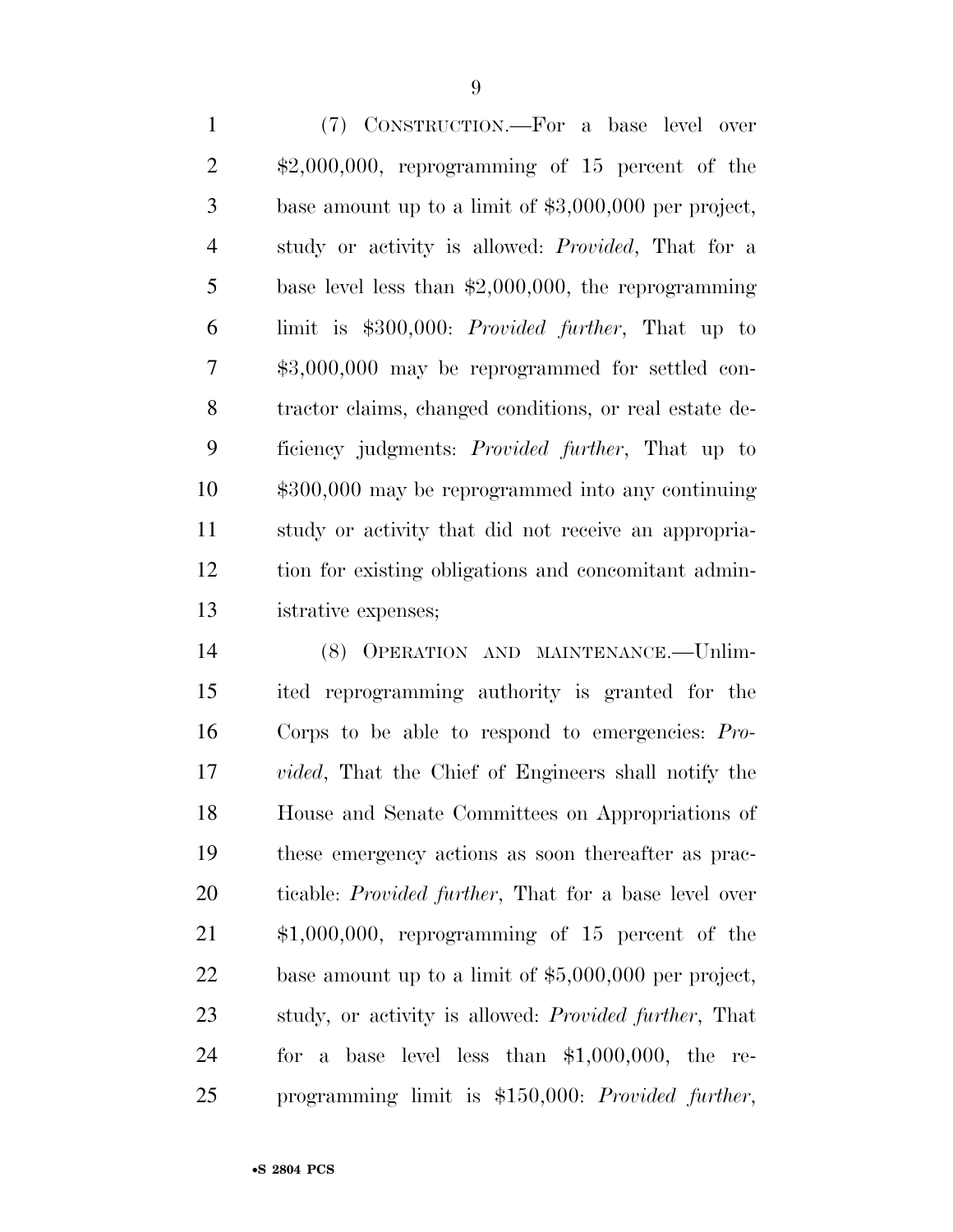That \$150,000 may be reprogrammed into any con- tinuing study or activity that did not receive an ap-propriation;

 (9) MISSISSIPPI RIVER AND TRIBUTARIES.— The reprogramming guidelines in paragraphs (6), (7), and (8) shall apply to the Investigations, Con- struction, and Operation and Maintenance portions of the Mississippi River and Tributaries Account, re-spectively; and

10 (10) FORMERLY UTILIZED SITES REMEDIAL AC- TION PROGRAM.—Reprogramming of up to 15 per- cent of the base of the receiving project is permitted. (b) DE MINIMUS REPROGRAMMINGS.—In no case should a reprogramming for less than \$50,000 be sub- mitted to the House and Senate Committees on Appro-priations.

 (c) CONTINUING AUTHORITIES PROGRAM.—Sub- section (a)(1) shall not apply to any project or activity funded under the continuing authorities program.

 (d) Not later than 60 days after the date of enact- ment of this Act, the Secretary shall submit a report to the House and Senate Committees on Appropriations to establish the baseline for application of reprogramming and transfer authorities for the current fiscal year which shall include: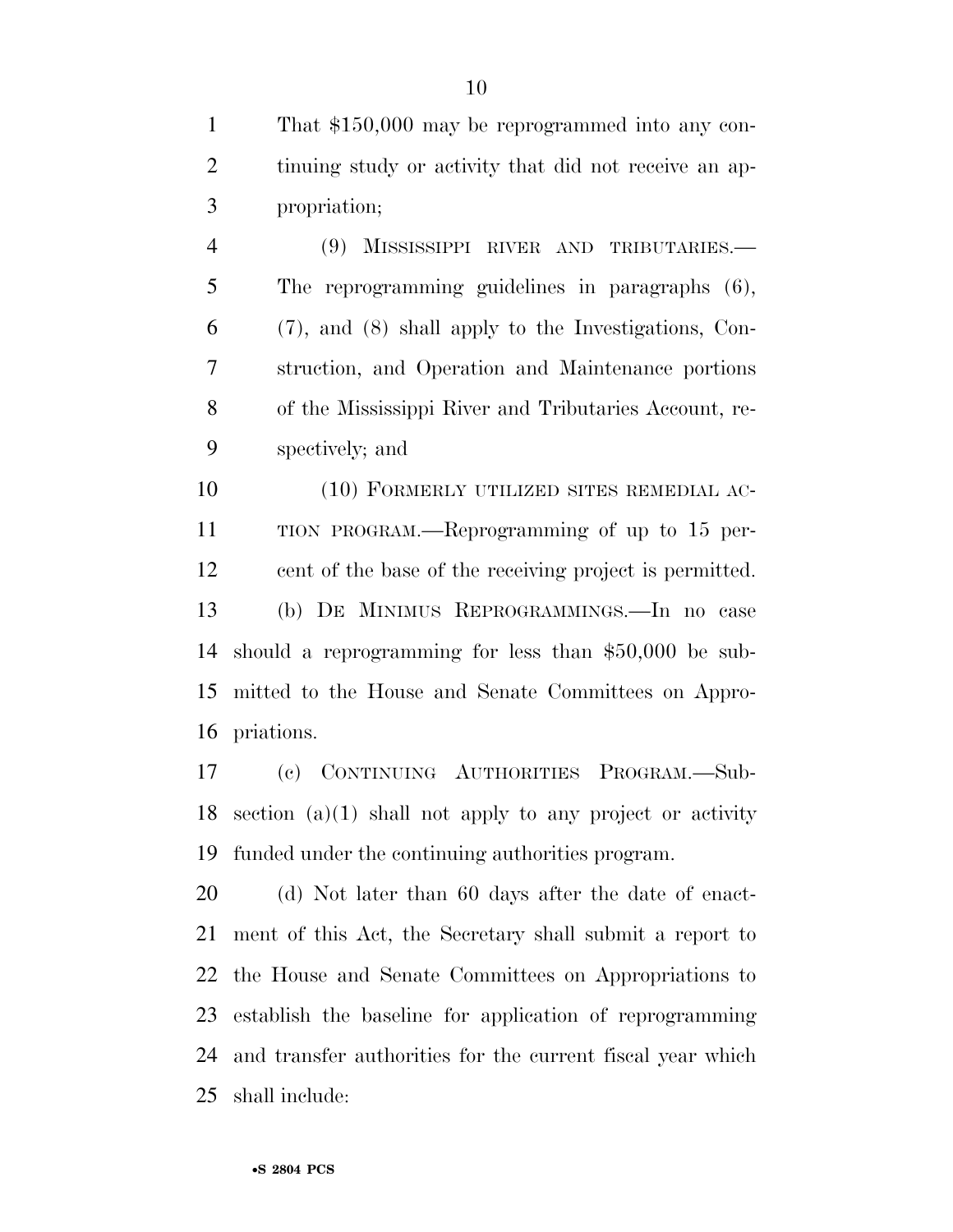| $\mathbf{1}$   | $(1)$ A table for each appropriation with a sepa-            |
|----------------|--------------------------------------------------------------|
| $\overline{2}$ | rate column to display the President's budget re-            |
| 3              | quest, adjustments made by Congress, adjustments             |
| $\overline{4}$ | due to enacted rescissions, if applicable, and the fis-      |
| 5              | cal year enacted level; and                                  |
| 6              | $(2)$ A delineation in the table for each appro-             |
| 7              | priation both by object class and program, project           |
| 8              | and activity as detailed in the budget appendix for          |
| 9              | the respective appropriations; and                           |
| 10             | (3) An identification of items of special congres-           |
| 11             | sional interest.                                             |
| 12             | (e) The Secretary shall allocate funds made available        |
| 13             | in this Act solely in accordance with the provisions of this |
| 14             | Act and the report of the Committee on Appropriations        |
| 15             | accompanying this Act, including the determination and       |
| 16             | designation of new starts.                                   |
| 17             | (f) None of the funds made available in this title may       |
|                | 18 be used to award or modify any contract that commits      |
| 19             | funds beyond the amounts appropriated for that program,      |
| 20             | project, or activity that remain unobligated, except that    |
| 21             | such amounts may include any funds that have been made       |
| 22             | available through reprogramming pursuant to section 101.     |
| 23             | SEC. 102. The Secretary of the Army may transfer             |
| 24             | to the Fish and Wildlife Service, and the Fish and Wildlife  |
| 25             | Service may accept and expend, up to $$5,400,000$ of funds   |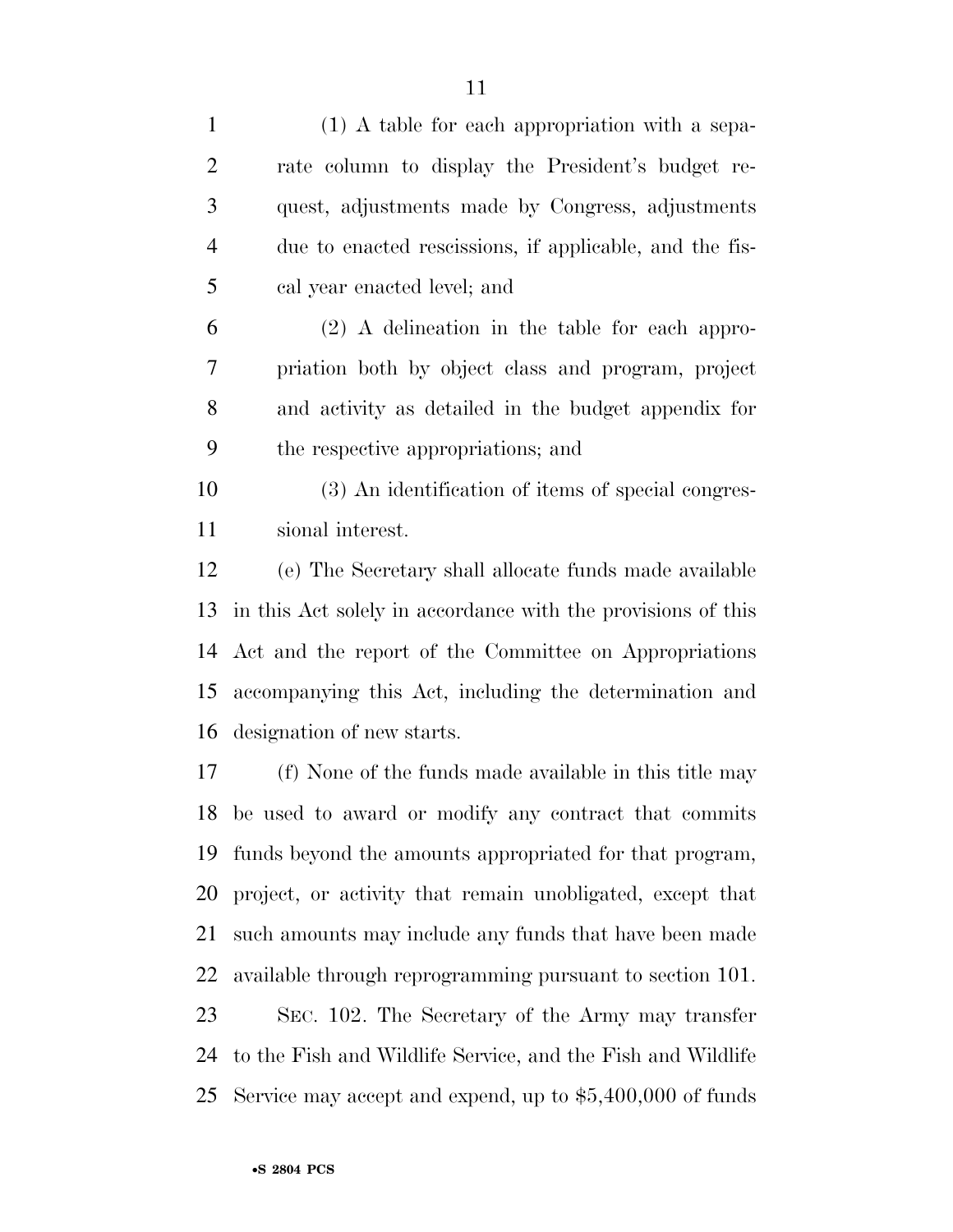provided in this title under the heading ''Operation and Maintenance'' to mitigate for fisheries lost due to Corps of Engineers civil works projects.

 SEC. 103. None of the funds made available in this or any other Act making appropriations for Energy and Water Development for any fiscal year may be used by the Corps of Engineers during the fiscal year ending Sep- tember 30, 2017, to develop, adopt, implement, admin- ister, or enforce any change to the regulations in effect on October 1, 2012, pertaining to the definitions of the terms ''fill material'' or ''discharge of fill material'' for the purposes of the Federal Water Pollution Control Act (33 U.S.C. 1251 et seq.).

 SEC. 104. None of the funds provided in this act may be used for open lake disposal of dredged sediment in Lake Erie unless such disposal meets water and environ- mental standards agreed to by the administrator of a State's water permitting agency and is consistent with a State's Coastal Zone Management Plan. If this standard is not met, the Corps of Engineers will maintain its long- standing funding obligations for upland placement of dredged material with cost sharing as specified in section 101 of the Water Resources Development Act of 1986, Public Law 99–662, as amended by section 201 of the Water Resources Development Act of 1196, Public Law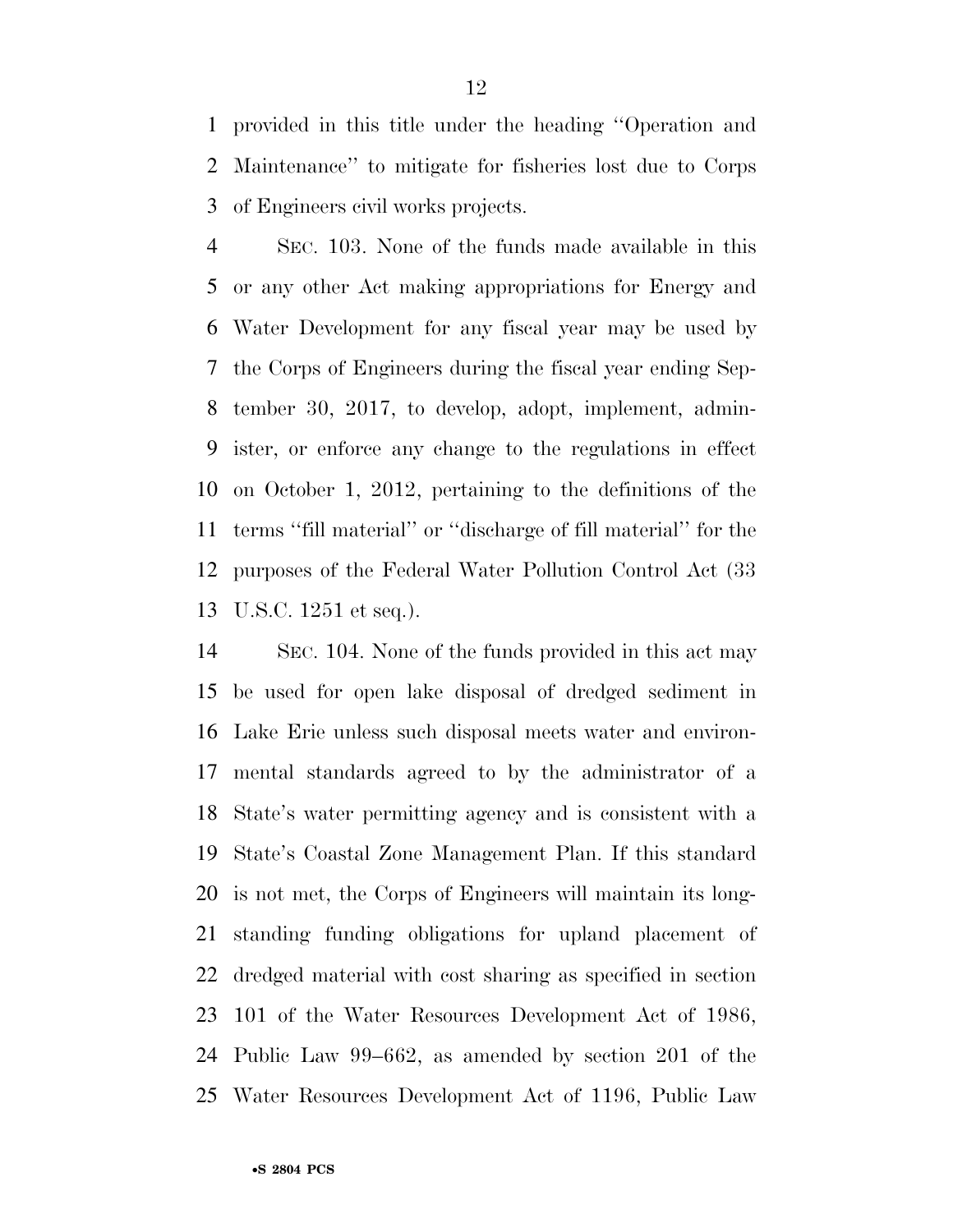104–303 (33 U.S.C. 2211) and section 217(d) of the Water Resources Development Act of 1996, Public Law 104–303, as amended by section 2005 of the Water Re- sources Development Act of 2007, Public Law 110–300 (33 U.S.C. 2326a(d)).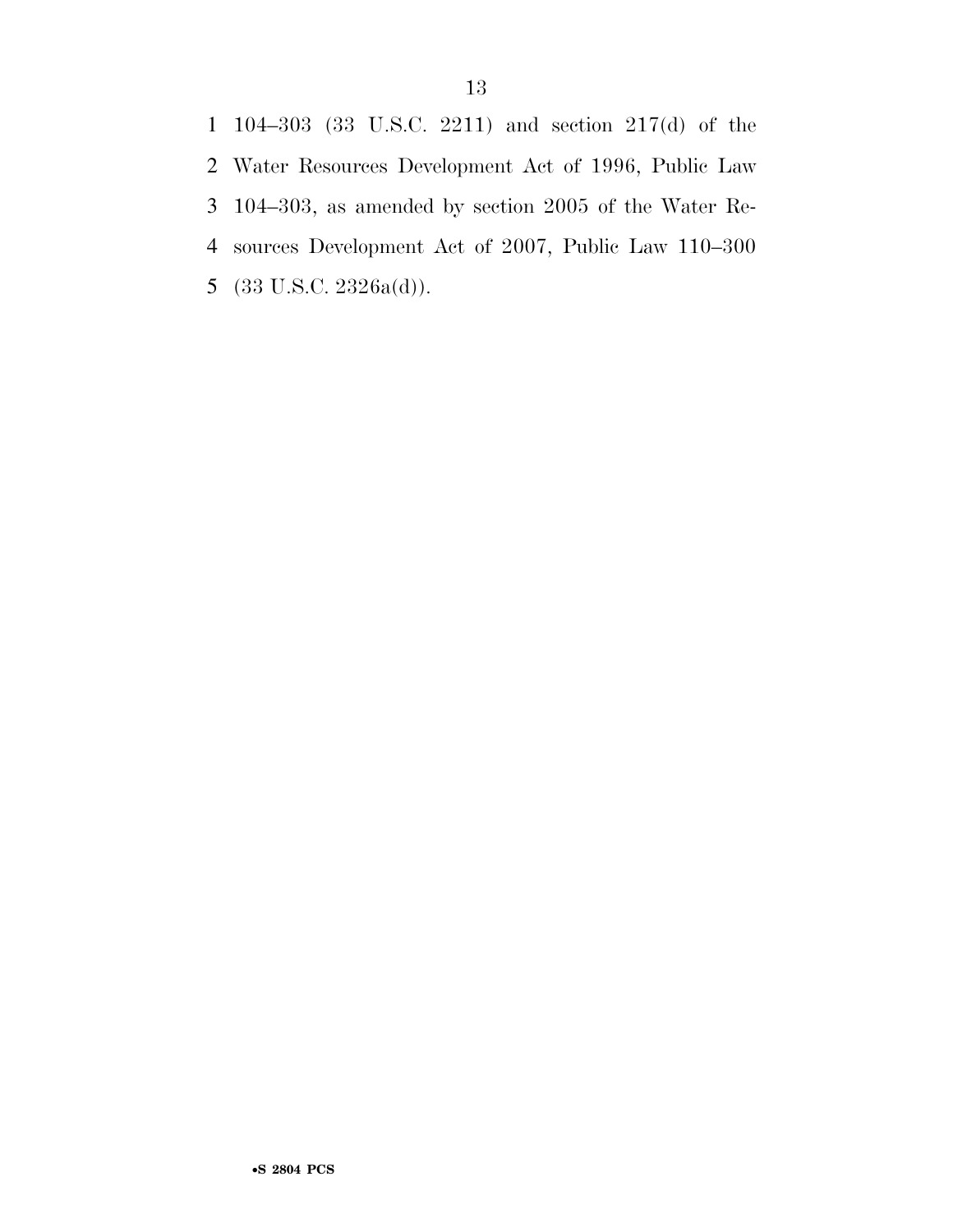| $\mathbf{1}$   | <b>TITLE II</b>                                               |
|----------------|---------------------------------------------------------------|
| $\overline{2}$ | DEPARTMENT OF THE INTERIOR                                    |
| 3              | CENTRAL UTAH PROJECT                                          |
| $\overline{4}$ | CENTRAL UTAH PROJECT COMPLETION ACCOUNT                       |
| 5              | For carrying out activities authorized by the Central         |
| 6              | Utah Project Completion Act, \$10,000,000, to remain          |
| 7              | available until expended, of which \$1,300,000 shall be de-   |
| 8              | posited into the Utah Reclamation Mitigation and Con-         |
| 9              | servation Account for use by the Utah Reclamation Miti-       |
| 10             | gation and Conservation Commission: <i>Provided</i> , That of |
| 11             | the amount provided under this heading, $$1,350,000$ shall    |
| 12             | be available until September 30, 2018, for expenses nec-      |
| 13             | essary in carrying out related responsibilities of the Sec-   |
| 14             | retary of the Interior: Provided further, That for fiscal     |
| 15             | year 2017, of the amount made available to the Commis-        |
| 16             | sion under this Act or any other Act, the Commission may      |
| 17             | use an amount not to exceed $$1,500,000$ for administra-      |
| 18             | tive expenses.                                                |
| 19             | <b>BUREAU OF RECLAMATION</b>                                  |

 The following appropriations shall be expended to execute authorized functions of the Bureau of Reclama-tion: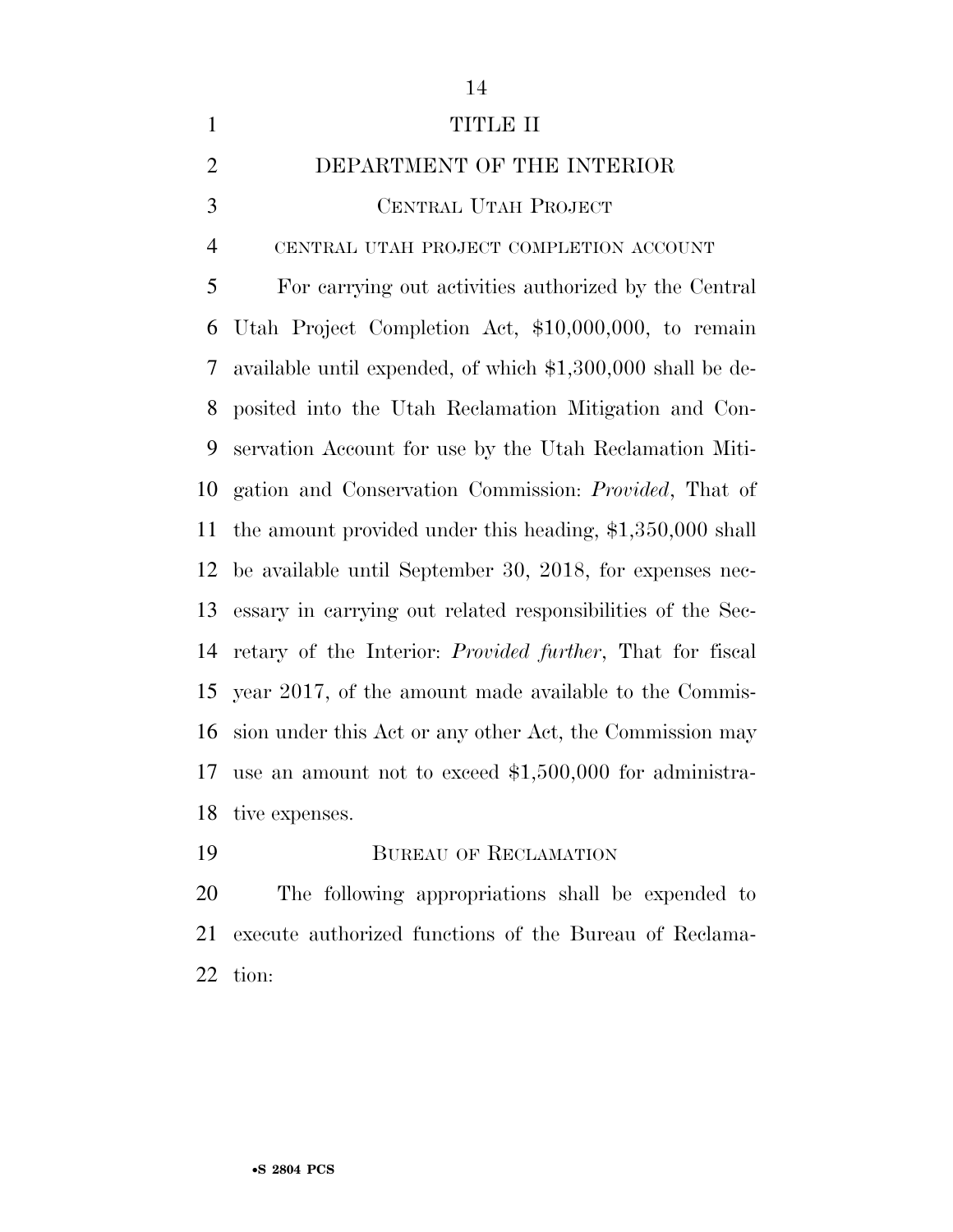WATER AND RELATED RESOURCES

#### (INCLUDING TRANSFERS OF FUNDS)

 For management, development, and restoration of water and related natural resources and for related activi- ties, including the operation, maintenance, and rehabilita- tion of reclamation and other facilities, participation in fulfilling related Federal responsibilities to Native Ameri- cans, and related grants to, and cooperative and other agreements with, State and local governments, federally recognized Indian tribes, and others, \$1,114,394,000, to remain available until expended, of which \$158,841,000 shall be available for additional funding for work and are authorized to be used consistent with activities described in the Commissioner's transmittal to Congress dated Feb- ruary 8, 2016; \$22,000 shall be available for transfer to the Upper Colorado River Basin Fund and \$5,551,000 shall be available for transfer to the Lower Colorado River Basin Development Fund; of which such amounts as may be necessary may be advanced to the Colorado River Dam Fund: *Provided*, That such transfers may be increased or decreased within the overall appropriation under this heading: *Provided further*, That of the total appropriated, the amount for program activities that can be financed by the Reclamation Fund or the Bureau of Reclamation special fee account established by 16 U.S.C. 6806 shall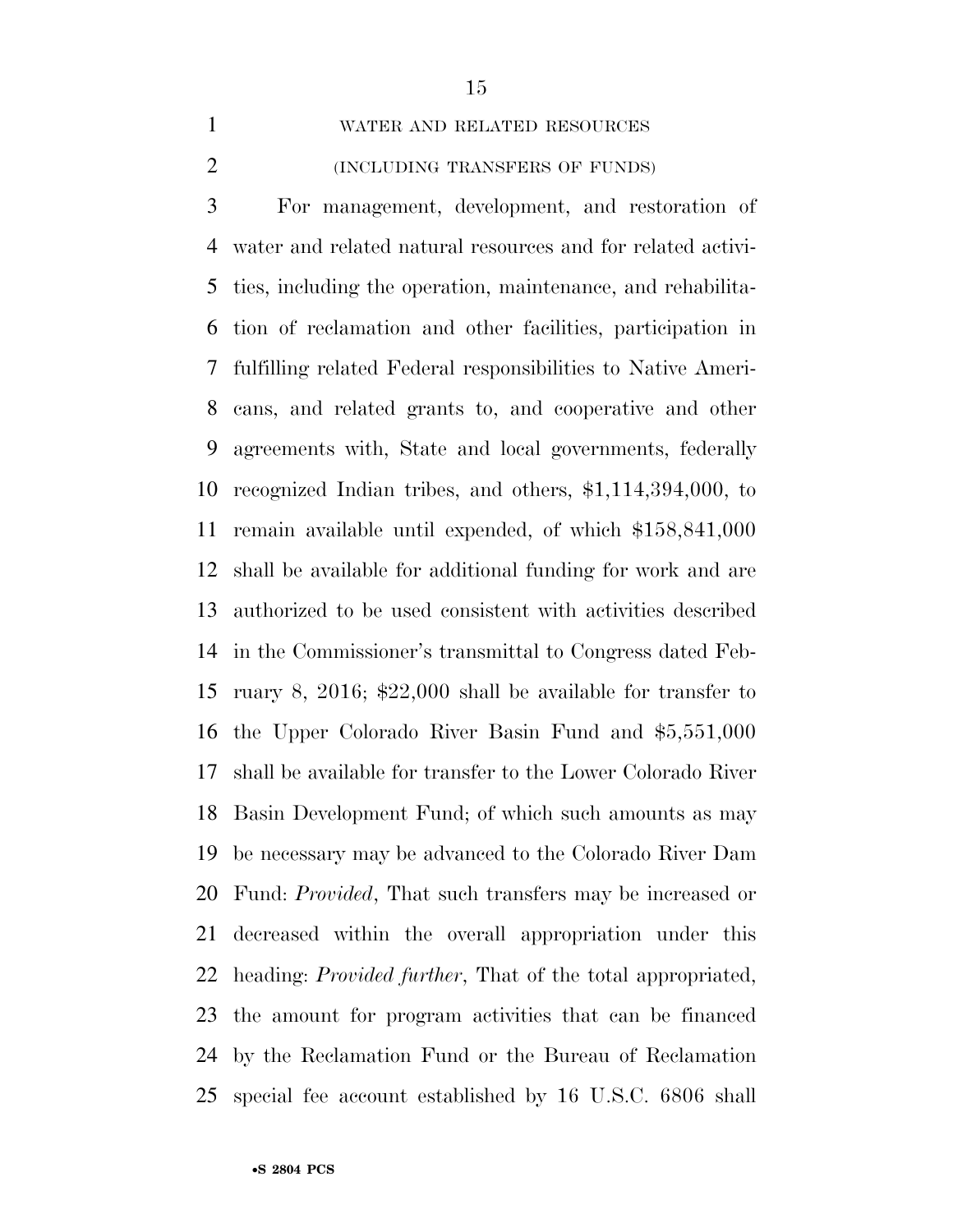be derived from that Fund or account: *Provided further*, That funds contributed under 43 U.S.C. 395 are available until expended for the purposes for which the funds were contributed: *Provided further*, That funds advanced under 43 U.S.C. 397a shall be credited to this account and are available until expended for the same purposes as the sums appropriated under this heading: *Provided further*, That of the amounts provided herein, funds may be used for high-priority projects which shall be carried out by the Youth Conservation Corps, as authorized by 16 U.S.C. 1706.

CENTRAL VALLEY PROJECT RESTORATION FUND

 For carrying out the programs, projects, plans, habi- tat restoration, improvement, and acquisition provisions of the Central Valley Project Improvement Act, \$55,606,000, to be derived from such sums as may be collected in the Central Valley Project Restoration Fund pursuant to sec- tions 3407(d), 3404(c)(3), and 3405(f) of Public Law 102–575, to remain available until expended: *Provided*, That the Bureau of Reclamation is directed to assess and collect the full amount of the additional mitigation and restoration payments authorized by section 3407(d) of Public Law 102–575: *Provided further*, That none of the funds made available under this heading may be used for the acquisition or leasing of water for in-stream purposes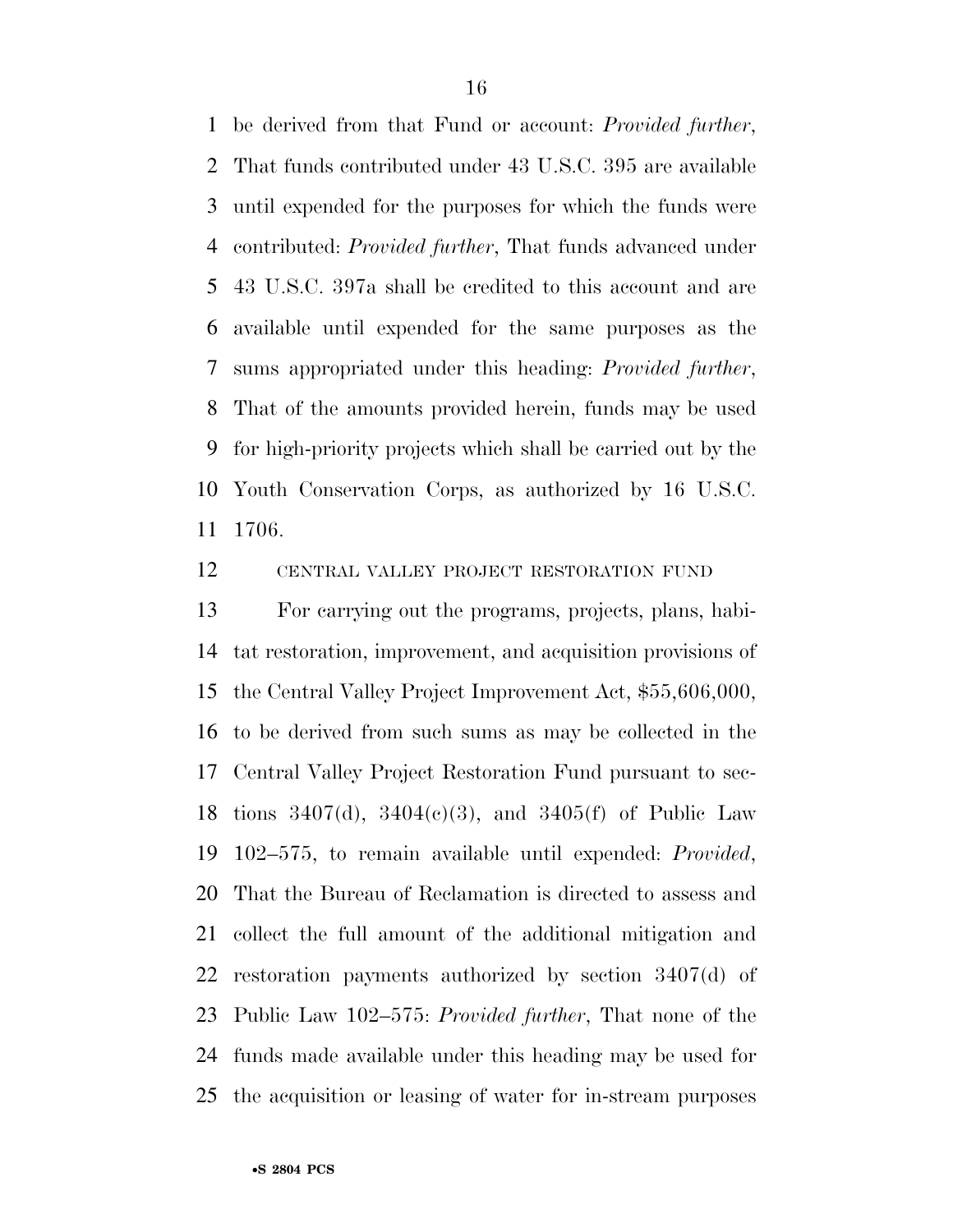if the water is already committed to in-stream purposes by a court adopted decree or order.

 CALIFORNIA BAY-DELTA RESTORATION (INCLUDING TRANSFERS OF FUNDS)

 For carrying out activities authorized by the Water Supply, Reliability, and Environmental Improvement Act, consistent with plans to be approved by the Secretary of the Interior, \$36,000,000, to remain available until ex- pended, of which such amounts as may be necessary to carry out such activities may be transferred to appropriate accounts of other participating Federal agencies to carry out authorized purposes: *Provided*, That funds appro- priated herein may be used for the Federal share of the costs of CALFED Program management: *Provided fur- ther*, That CALFED implementation shall be carried out in a balanced manner with clear performance measures demonstrating concurrent progress in achieving the goals and objectives of the Program.

POLICY AND ADMINISTRATION

 For expenses necessary for policy, administration, and related functions in the Office of the Commissioner, the Denver office, and offices in the five regions of the Bureau of Reclamation, to remain available until Sep- tember 30, 2018, \$59,000,000, to be derived from the Reclamation Fund and be nonreimbursable as provided in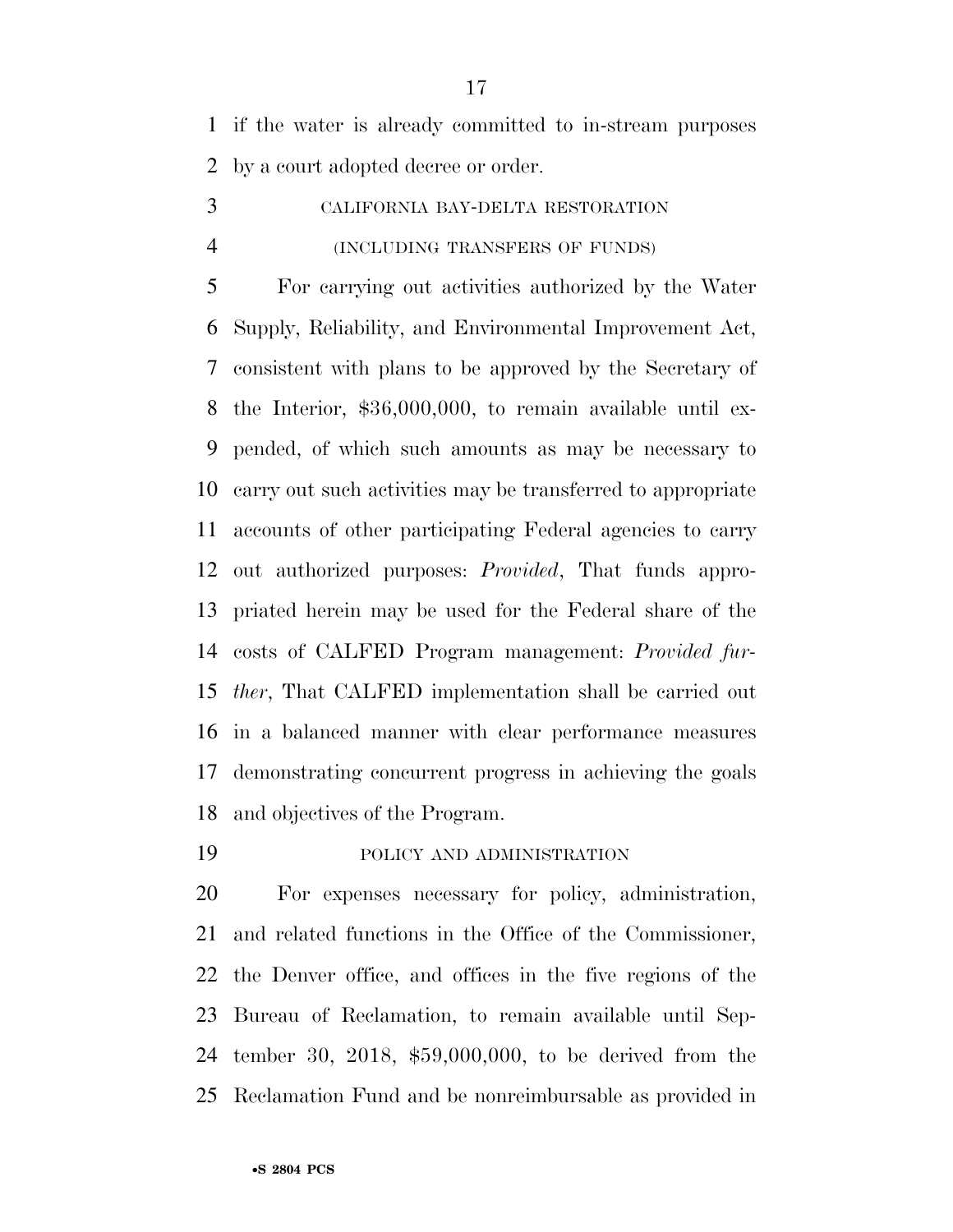43 U.S.C. 377: *Provided*, That no part of any other appro- priation in this Act shall be available for activities or func-tions budgeted as policy and administration expenses.

#### ADMINISTRATIVE PROVISION

 Appropriations for the Bureau of Reclamation shall be available for purchase of not to exceed five passenger motor vehicles, which are for replacement only.

## GENERAL PROVISIONS—DEPARTMENT OF THE INTERIOR

 SEC. 201. (a) None of the funds provided in title II of this Act for Water and Related Resources, or provided by previous or subsequent appropriations Acts to the agen- cies or entities funded in title II of this Act for Water and Related Resources that remain available for obligation or expenditure in fiscal year 2017, shall be available for obligation or expenditure through a reprogramming of funds that—

 (1) initiates or creates a new program, project, or activity;

 (2) eliminates a program, project, or activity unless the program, project or activity has received no appropriated funding for at least five fiscal years; (3) increases funds for any program, project, or activity for which funds have been denied or re-stricted by this Act, unless prior approval is received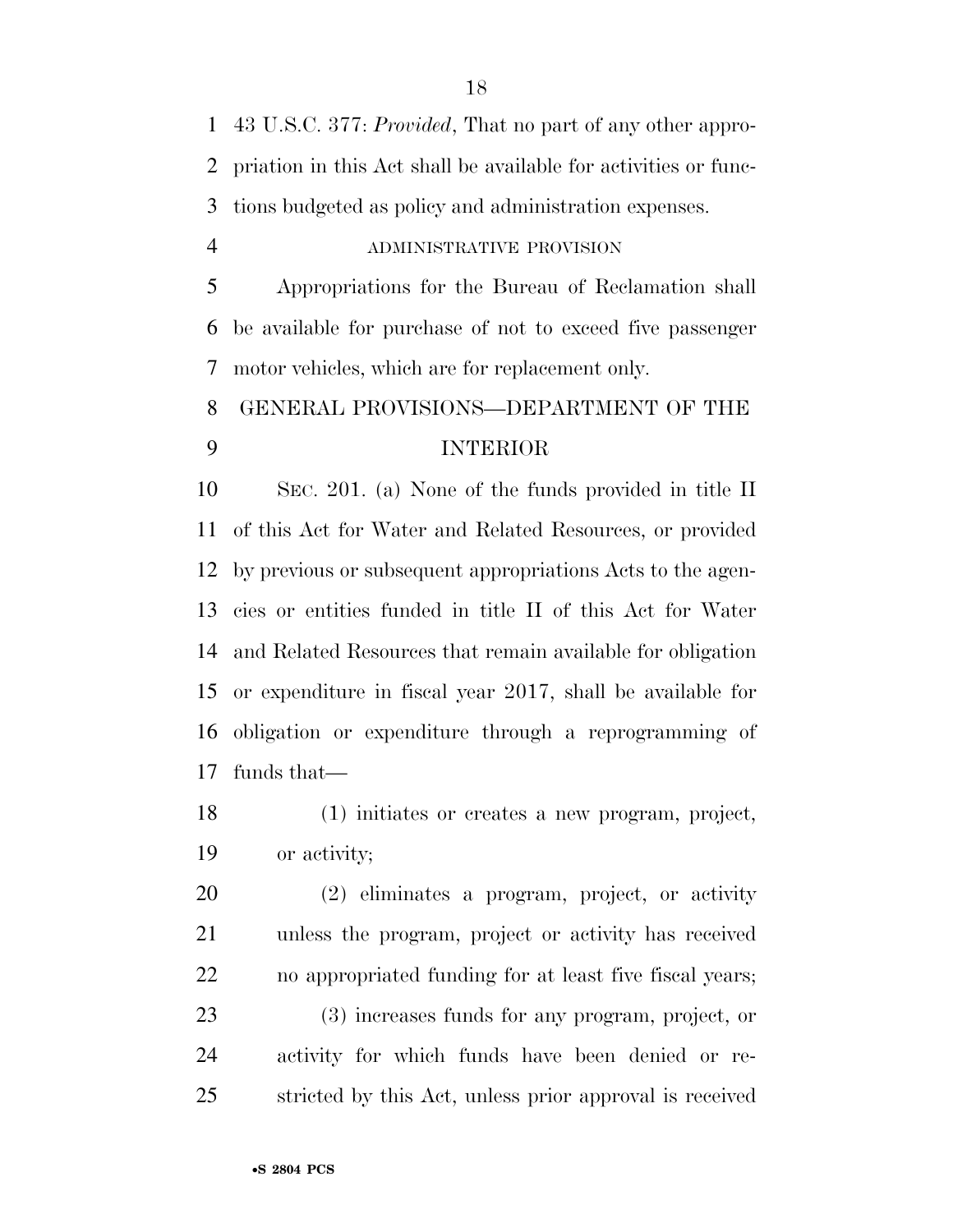| $\mathbf{1}$   | from the Committees on Appropriations of the           |
|----------------|--------------------------------------------------------|
| $\overline{2}$ | House of Representatives and the Senate;               |
| 3              | (4) restarts or resumes any program, project or        |
| $\overline{4}$ | activity for which funds are not provided in this Act, |
| 5              | unless prior approval is received from the Commit-     |
| 6              | tees on Appropriations of the House of Representa-     |
| 7              | tives and the Senate;                                  |
| 8              | (5) transfers funds in excess of the following         |
| 9              | limits, unless prior approval is received from the     |
| 10             | Committees on Appropriations of the House of Rep-      |
| 11             | resentatives and the Senate:                           |
| 12             | $(A)$ 15 percent for any program, project or           |
| 13             | activity for which $$2,000,000$ or more is avail-      |
| 14             | able at the beginning of the fiscal year; or           |
| 15             | $(B)$ \$400,000 for any program, project or            |
| 16             | activity for which less than $$2,000,000$ is avail-    |
| 17             | able at the beginning of the fiscal year;              |
| 18             | $(6)$ transfers more than \$500,000 from either        |
| 19             | the Facilities Operation, Maintenance, and Rehabili-   |
| 20             | tation category or the Resources Management and        |
| 21             | Development category to any program, project, or       |
| 22             | activity in the other category, unless prior approval  |
| 23             | is received from the Committees on Appropriations      |
| 24             | of the House of Representatives and the Senate; or     |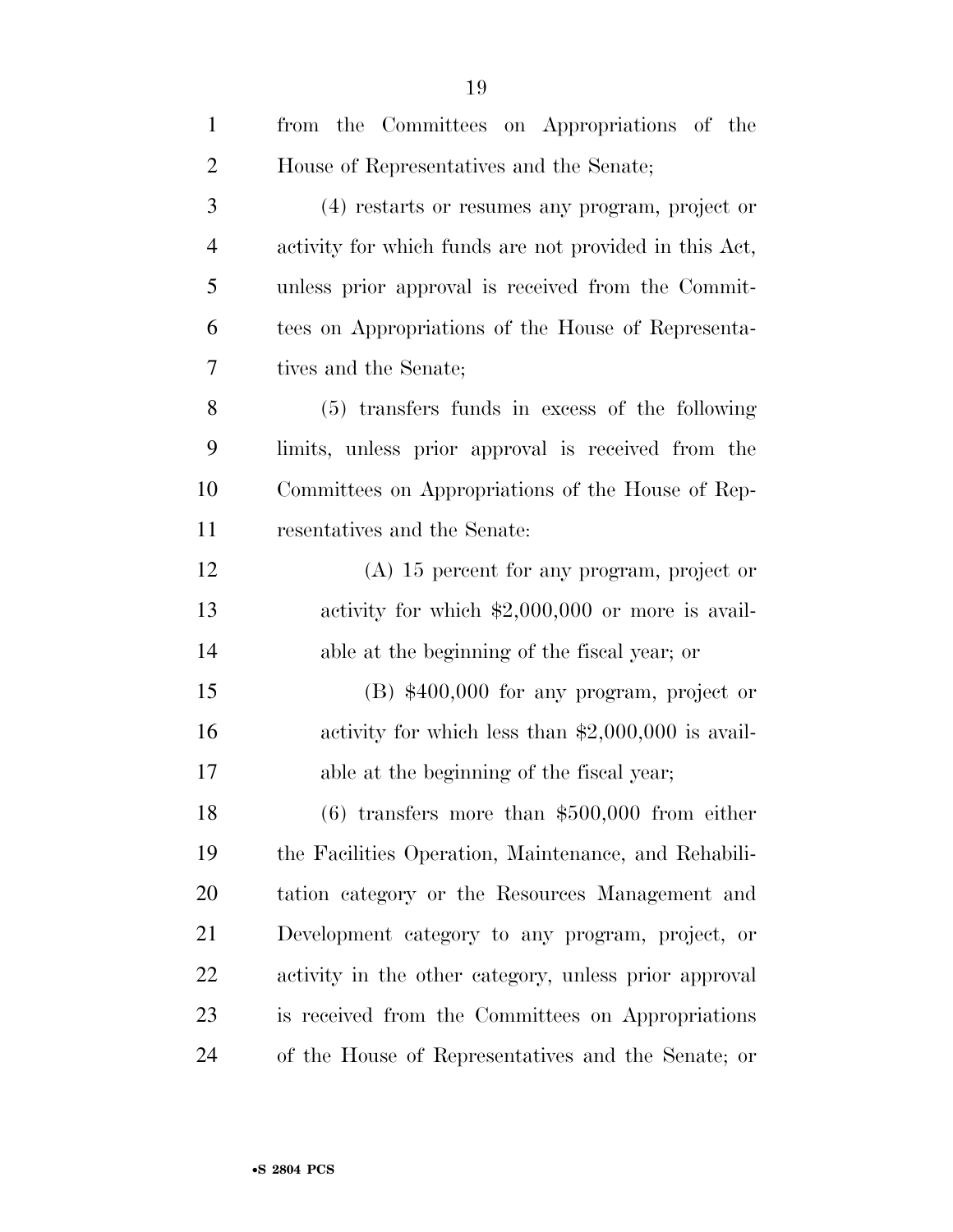(7) transfers, where necessary to discharge legal obligations of the Bureau of Reclamation, more than \$5,000,000 to provide adequate funds for settled contractor claims, increased contractor earnings due to accelerated rates of operations, and real estate de- ficiency judgments, unless prior approval is received from the Committees on Appropriations of the House of Representatives and the Senate.

 (b) Subsection (a)(5) shall not apply to any transfer of funds within the Facilities Operation, Maintenance, and Rehabilitation category.

 (c) For purposes of this section, the term transfer means any movement of funds into or out of a program, project, or activity.

 (d) The Bureau of Reclamation shall submit reports on a quarterly basis to the Committees on Appropriations of the House of Representatives and the Senate detailing all the funds reprogrammed between programs, projects, activities, or categories of funding. The first quarterly re- port shall be submitted not later than 60 days after the date of enactment of this Act.

 SEC. 202. (a) None of the funds appropriated or oth- erwise made available by this Act may be used to deter- mine the final point of discharge for the interceptor drain for the San Luis Unit until development by the Secretary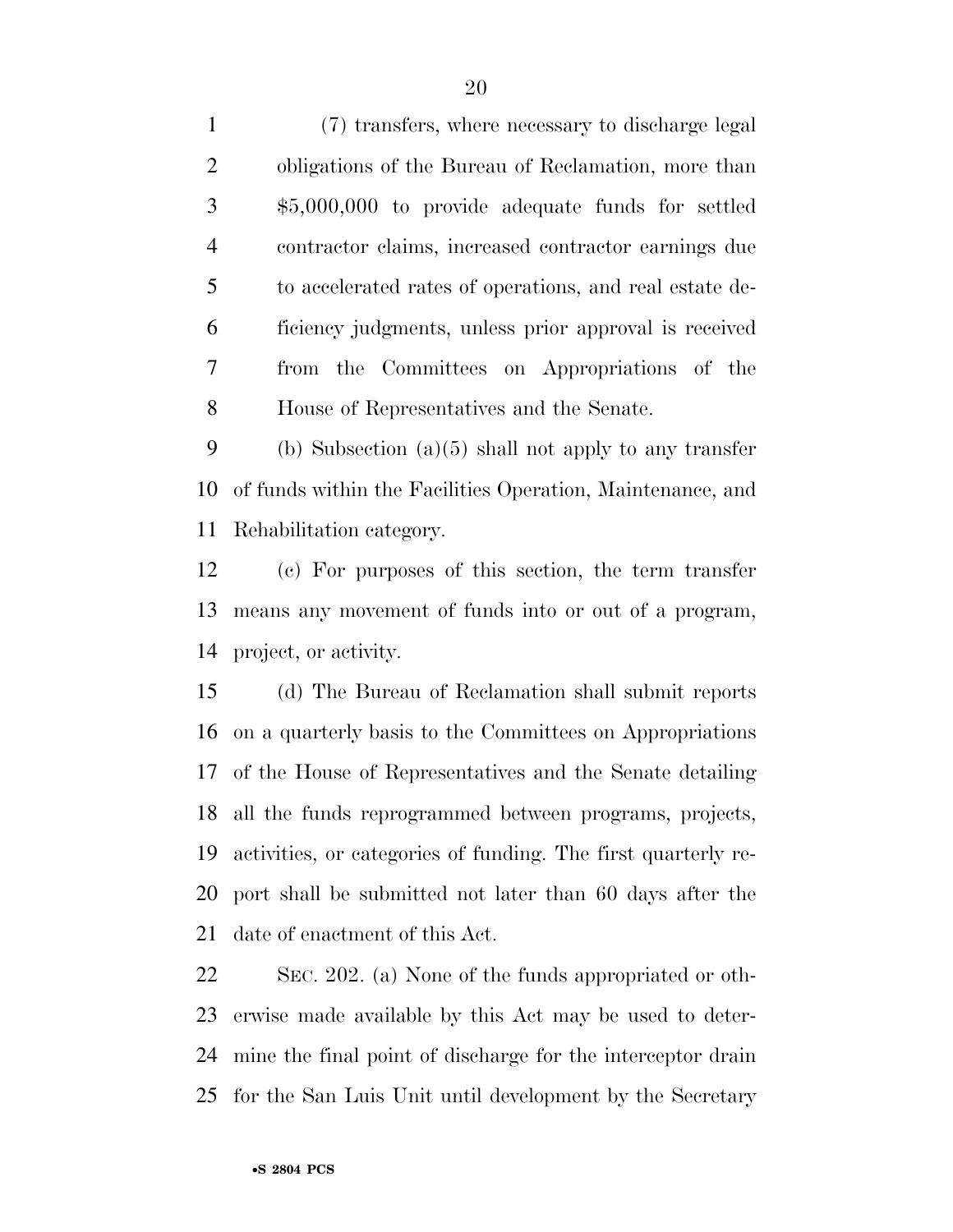of the Interior and the State of California of a plan, which shall conform to the water quality standards of the State of California as approved by the Administrator of the En- vironmental Protection Agency, to minimize any detri-mental effect of the San Luis drainage waters.

 (b) The costs of the Kesterson Reservoir Cleanup Program and the costs of the San Joaquin Valley Drain- age Program shall be classified by the Secretary of the Interior as reimbursable or nonreimbursable and collected until fully repaid pursuant to the ''Cleanup Program— Alternative Repayment Plan'' and the ''SJVDP—Alter- native Repayment Plan'' described in the report entitled ''Repayment Report, Kesterson Reservoir Cleanup Pro- gram and San Joaquin Valley Drainage Program, Feb- ruary 1995'', prepared by the Department of the Interior, Bureau of Reclamation. Any future obligations of funds by the United States relating to, or providing for, drainage service or drainage studies for the San Luis Unit shall be fully reimbursable by San Luis Unit beneficiaries of such service or studies pursuant to Federal reclamation law.

 SEC. 203. Title I of Public Law 108–361 (the Calfed Bay-Delta Authorization Act) (118 Stat. 1681), as amended by section 210 of Public Law 111–85, is amend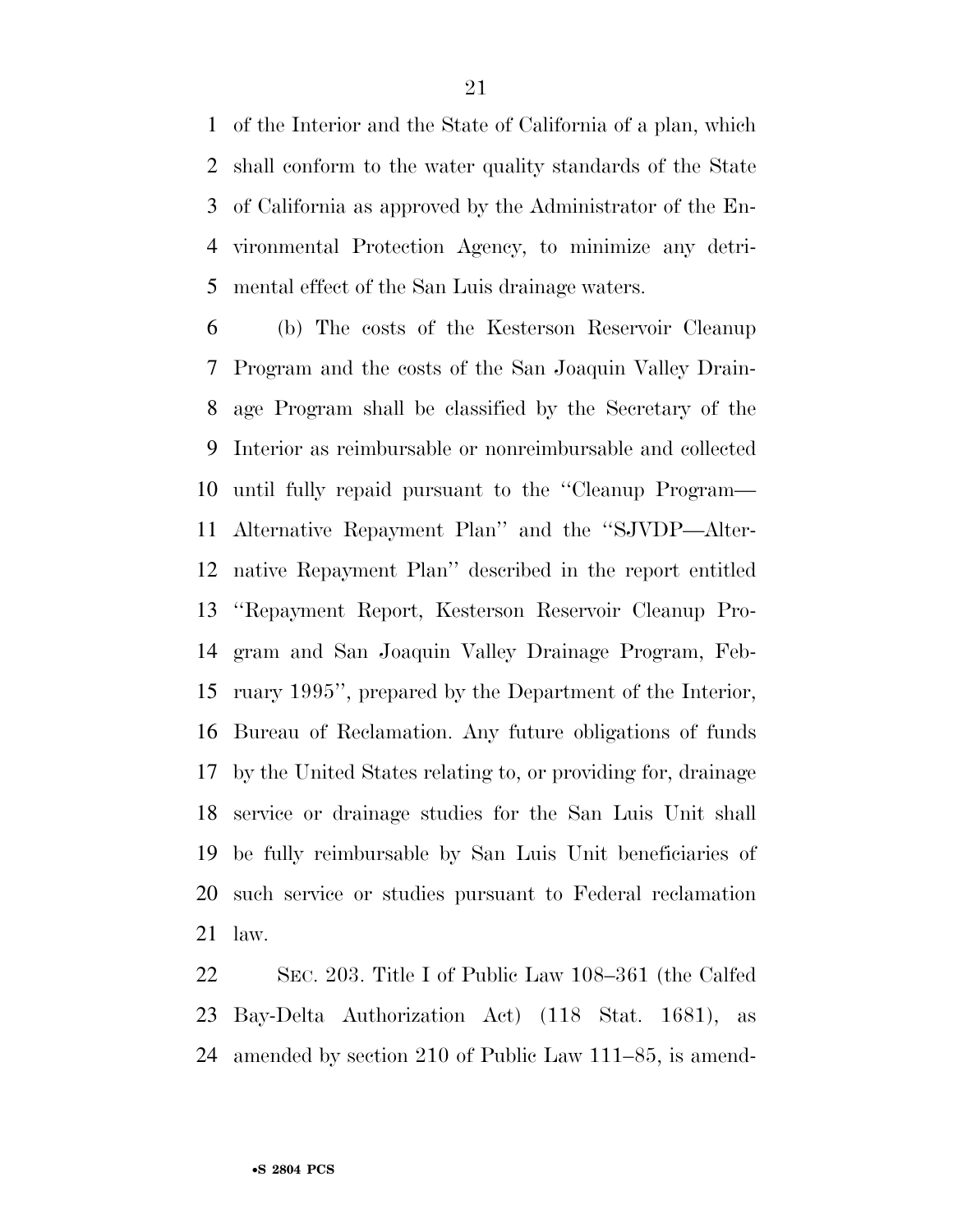ed by striking ''2017'' each place it appears and inserting ''2019''.

 SEC. 204. Section 9504(e) of the Secure Water Act of 2009 (42 U.S.C. 10364(e)) is amended by striking ''\$350,000,000'' and inserting ''\$400,000,000''.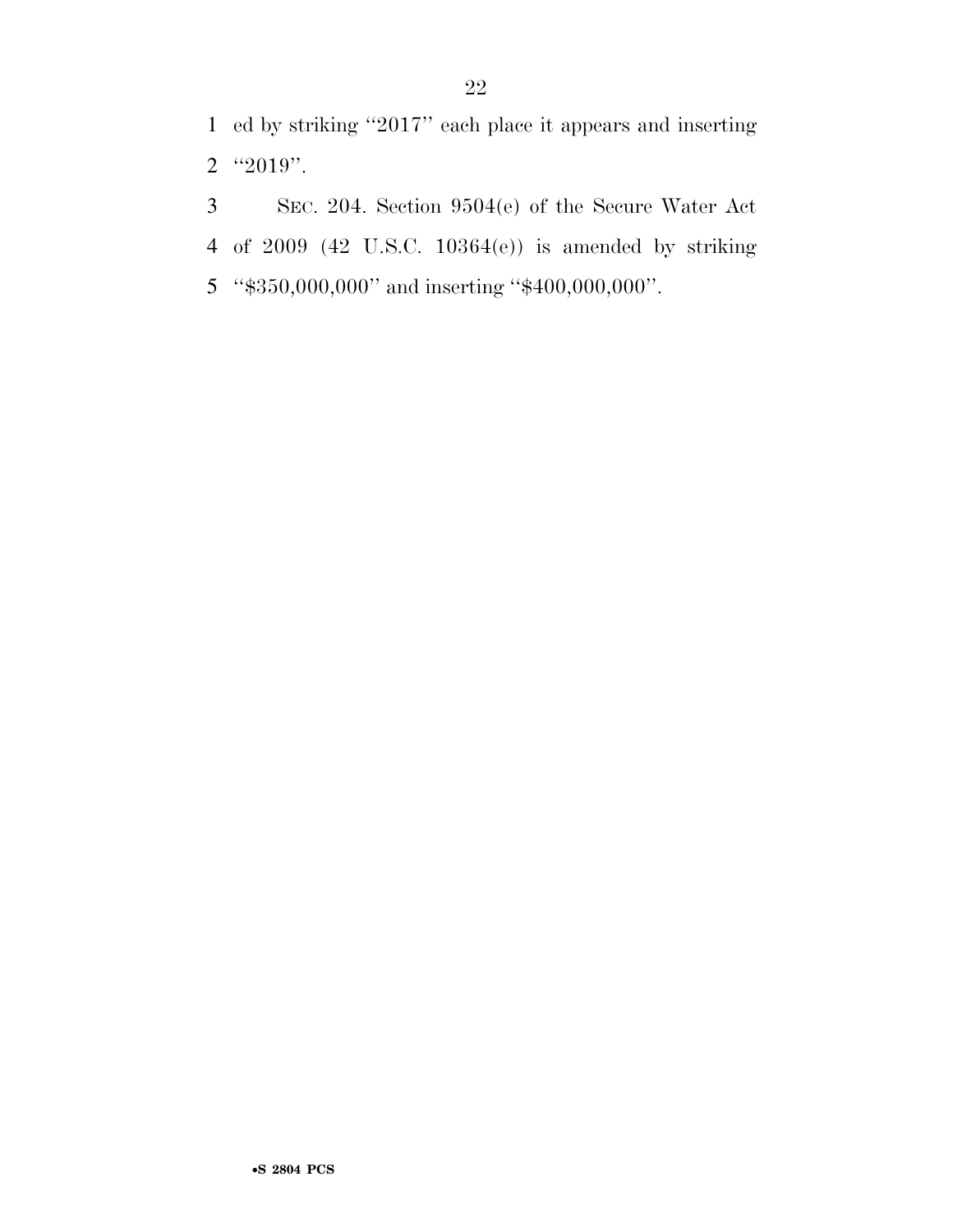| $\mathbf{1}$   | <b>TITLE III</b>                                                   |
|----------------|--------------------------------------------------------------------|
| $\overline{2}$ | DEPARTMENT OF ENERGY                                               |
| 3              | <b>ENERGY PROGRAMS</b>                                             |
| $\overline{4}$ | ENERGY EFFICIENCY AND RENEWABLE ENERGY                             |
| 5              | For Department of Energy expenses including the                    |
| 6              | purchase, construction, and acquisition of plant and cap-          |
| 7              | ital equipment, and other expenses necessary for energy            |
| 8              | efficiency and renewable energy activities in carrying out         |
| 9              | the purposes of the Department of Energy Organization              |
| 10             | Act (42 U.S.C. 7101 et seq.), including the acquisition or         |
| 11             | condemnation of any real property or any facility or for           |
|                | 12 plant or facility acquisition, construction, or expansion,      |
| 13             | $$2,073,000,000$ , to remain available until expended: Pro-        |
| 14             | <i>vided</i> , That of such amount, $$153,500,000$ shall be avail- |
|                | 15 able until September 30, 2018, for program direction.           |

ELECTRICITY DELIVERY AND ENERGY RELIABILITY

 For Department of Energy expenses including the purchase, construction, and acquisition of plant and cap- ital equipment, and other expenses necessary for elec- tricity delivery and energy reliability activities in carrying out the purposes of the Department of Energy Organiza- tion Act (42 U.S.C. 7101 et seq.), including the acquisi- tion or condemnation of any real property or any facility or for plant or facility acquisition, construction, or expan-sion, \$206,000,000, to remain available until expended: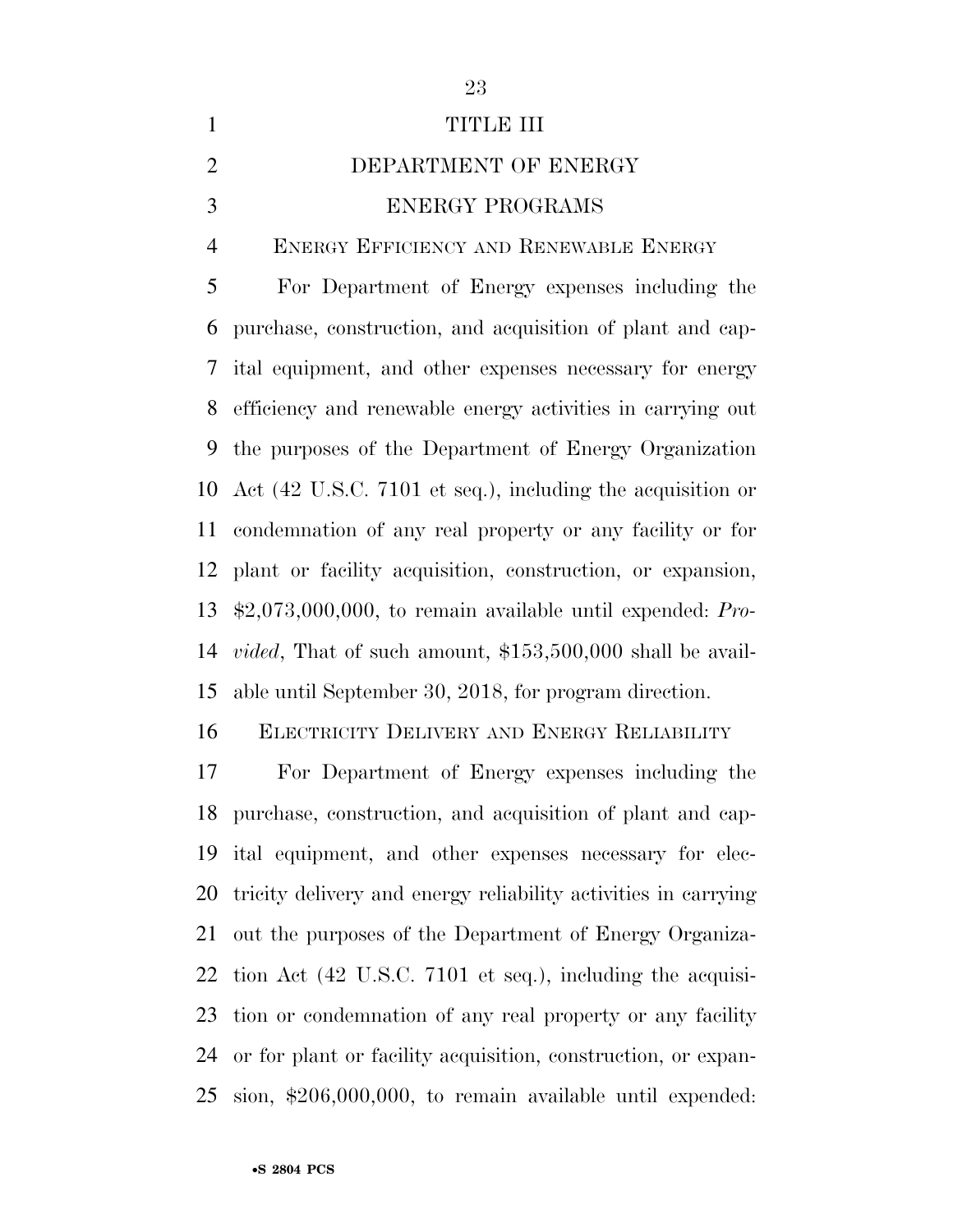*Provided*, That of such amount, \$28,500,000 shall be available until September 30, 2018, for program direction.

## 3 NUCLEAR ENERGY

 For Department of Energy expenses including the purchase, construction, and acquisition of plant and cap- ital equipment, and other expenses necessary for nuclear energy activities in carrying out the purposes of the De- partment of Energy Organization Act (42 U.S.C. 7101 et seq.), including the acquisition or condemnation of any real property or any facility or for plant or facility acquisi- tion, construction, or expansion, and the purchase of no more than three emergency service vehicles for replace- ment only, \$1,057,903,000, to remain available until ex- pended: *Provided*, That of such amount, the Secretary of Energy may obligate up to \$10,000,000 under existing au- thorities, for contracting for the management of used nu- clear fuel to which the Secretary holds the title or has a contract to accept title: *Provided further*, That of such amount, \$80,000,000 shall be available until September 30, 2018, for program direction.

FOSSIL ENERGY RESEARCH AND DEVELOPMENT

 For Department of Energy expenses necessary in car- rying out fossil energy research and development activi- ties, under the authority of the Department of Energy Or-ganization Act (42 U.S.C. 7101 et seq.), including the ac-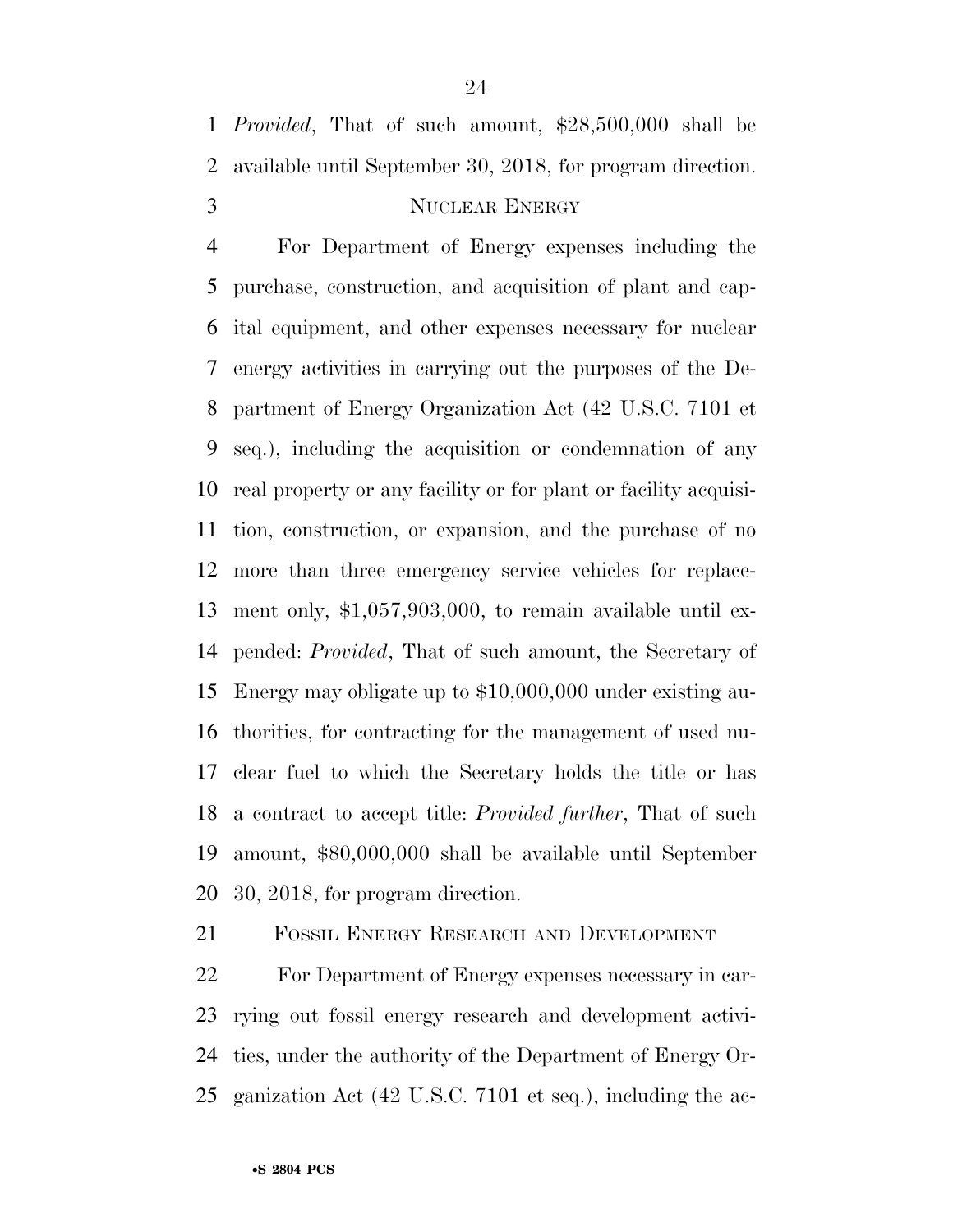quisition of interest, including defeasible and equitable in- terests in any real property or any facility or for plant or facility acquisition or expansion, and for conducting in- quiries, technological investigations and research con- cerning the extraction, processing, use, and disposal of mineral substances without objectionable social and envi- ronmental costs (30 U.S.C. 3, 1602, and 1603), \$632,000,000, to remain available until expended: *Pro- vided*, That of the amount made available under this head- ing in this Act, \$60,000,000 shall be available until Sep-tember 30, 2018, for program direction.

NAVAL PETROLEUM AND OIL SHALE RESERVES

 For Department of Energy expenses necessary to carry out naval petroleum and oil shale reserve activities, \$14,950,000, to remain available until expended: *Pro- vided*, That notwithstanding any other provision of law, unobligated funds remaining from prior years shall be available for all naval petroleum and oil shale reserve ac-tivities.

STRATEGIC PETROLEUM RESERVE

 For Department of Energy expenses necessary for Strategic Petroleum Reserve facility development and op- erations and program management activities pursuant to the Energy Policy and Conservation Act (42 U.S.C. 6201 et seq.), \$200,000,000, to remain available until expended.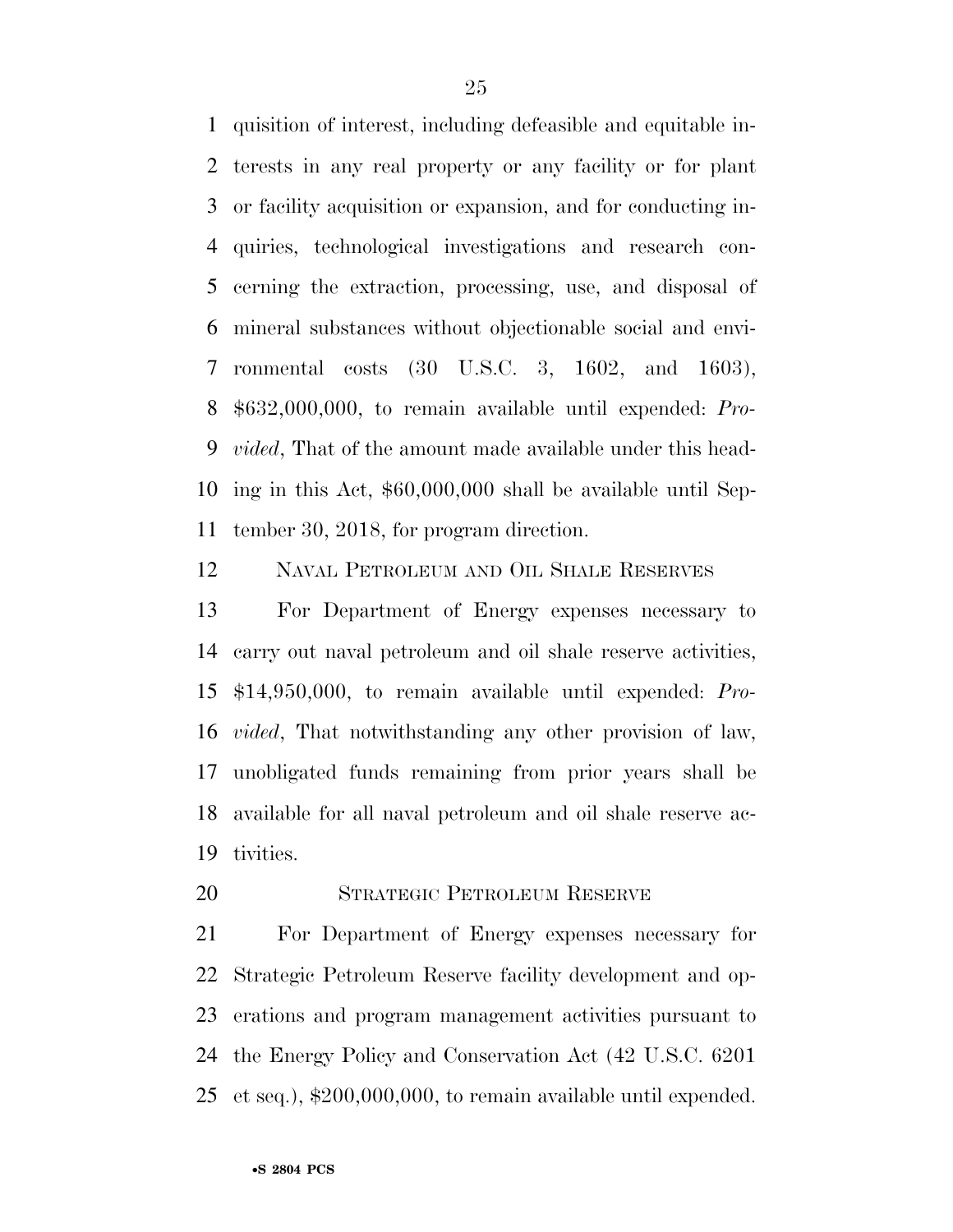*Provided*, That as authorized by section 404 of the Bipar- tisan Budget Act of 2015 (Public Law 114–74), the Sec- retary of the Department of Energy shall drawdown and sell not to exceed \$375,400,000 of crude oil from the Stra- tegic Petroleum Reserve in fiscal year 2017: *Provided fur- ther*, That the proceeds from such drawdown and sale shall be deposited into the Energy Security and Infrastructure Modernization Fund during fiscal year 2017 and shall re- main available until expended for necessary expenses in carrying out construction, operations, maintenance, re- pair, and replacement activities of the Strategic Petroleum Reserve.

13 NORTHEAST HOME HEATING OIL RESERVE

 For Department of Energy expenses necessary for Northeast Home Heating Oil Reserve storage, operation, and management activities pursuant to the Energy Policy and Conservation Act (42 U.S.C. 6201 et seq.), \$6,500,000, to remain available until expended.

ENERGY INFORMATION ADMINISTRATION

 For Department of Energy expenses necessary in car- rying out the activities of the Energy Information Admin- istration, \$122,000,000, to remain available until ex-pended.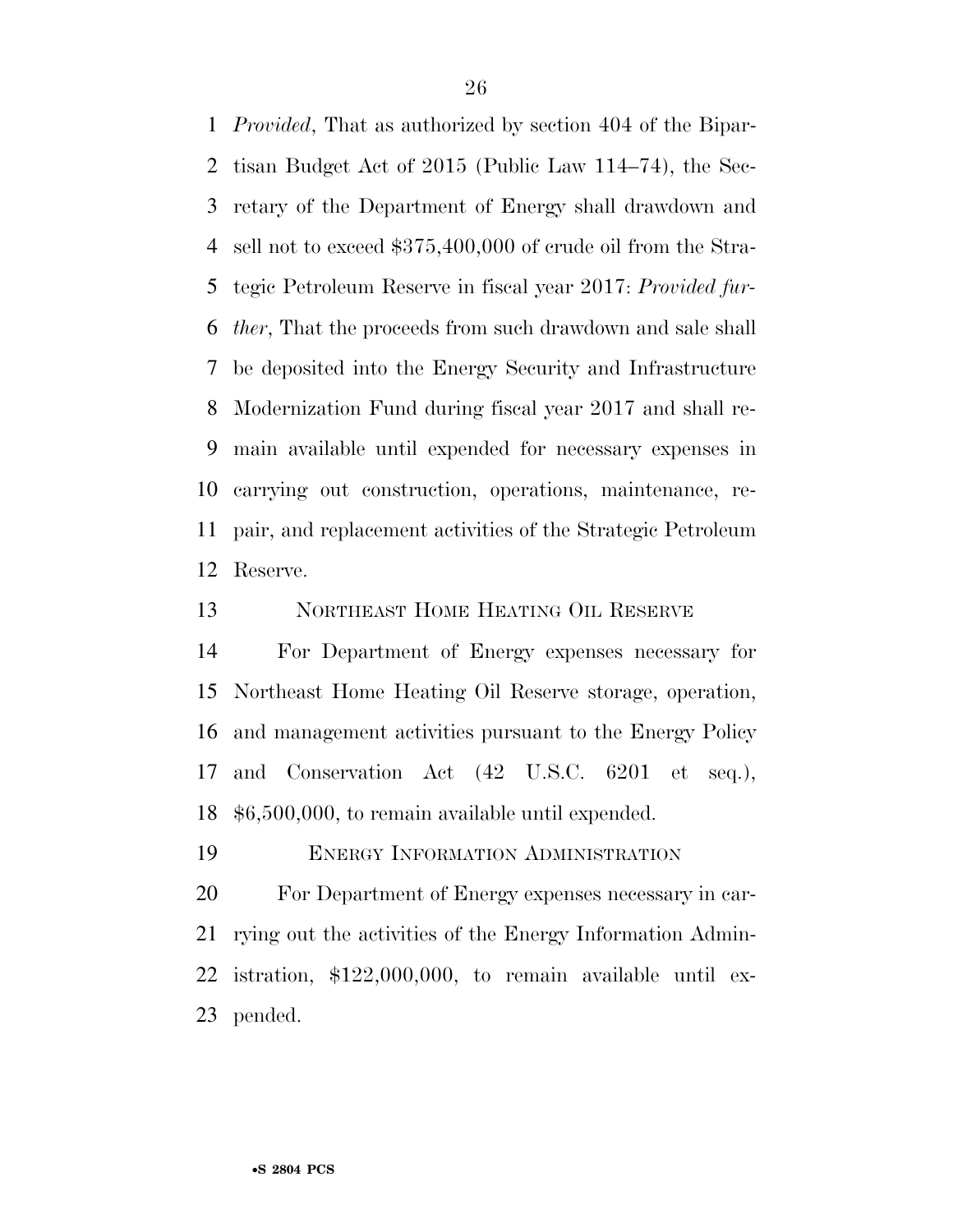#### NON-DEFENSE ENVIRONMENTAL CLEANUP

 For Department of Energy expenses, including the purchase, construction, and acquisition of plant and cap- ital equipment and other expenses necessary for non-de- fense environmental cleanup activities in carrying out the purposes of the Department of Energy Organization Act (42 U.S.C. 7101 et seq.), including the acquisition or con- demnation of any real property or any facility or for plant or facility acquisition, construction, or expansion, \$255,000,000, to remain available until expended.

## URANIUM ENRICHMENT DECONTAMINATION AND 12 DECOMMISSIONING FUND

 For Department of Energy expenses necessary in car- rying out uranium enrichment facility decontamination and decommissioning, remedial actions, and other activi- ties of title II of the Atomic Energy Act of 1954, and title X, subtitle A, of the Energy Policy Act of 1992, \$717,741,000, to be derived from the Uranium Enrich- ment Decontamination and Decommissioning Fund, to re- main available until expended, of which \$30,000,000 shall be available in accordance with title X, subtitle A, of the Energy Policy Act of 1992.

#### 23 SCIENCE

 For Department of Energy expenses including the purchase, construction, and acquisition of plant and cap-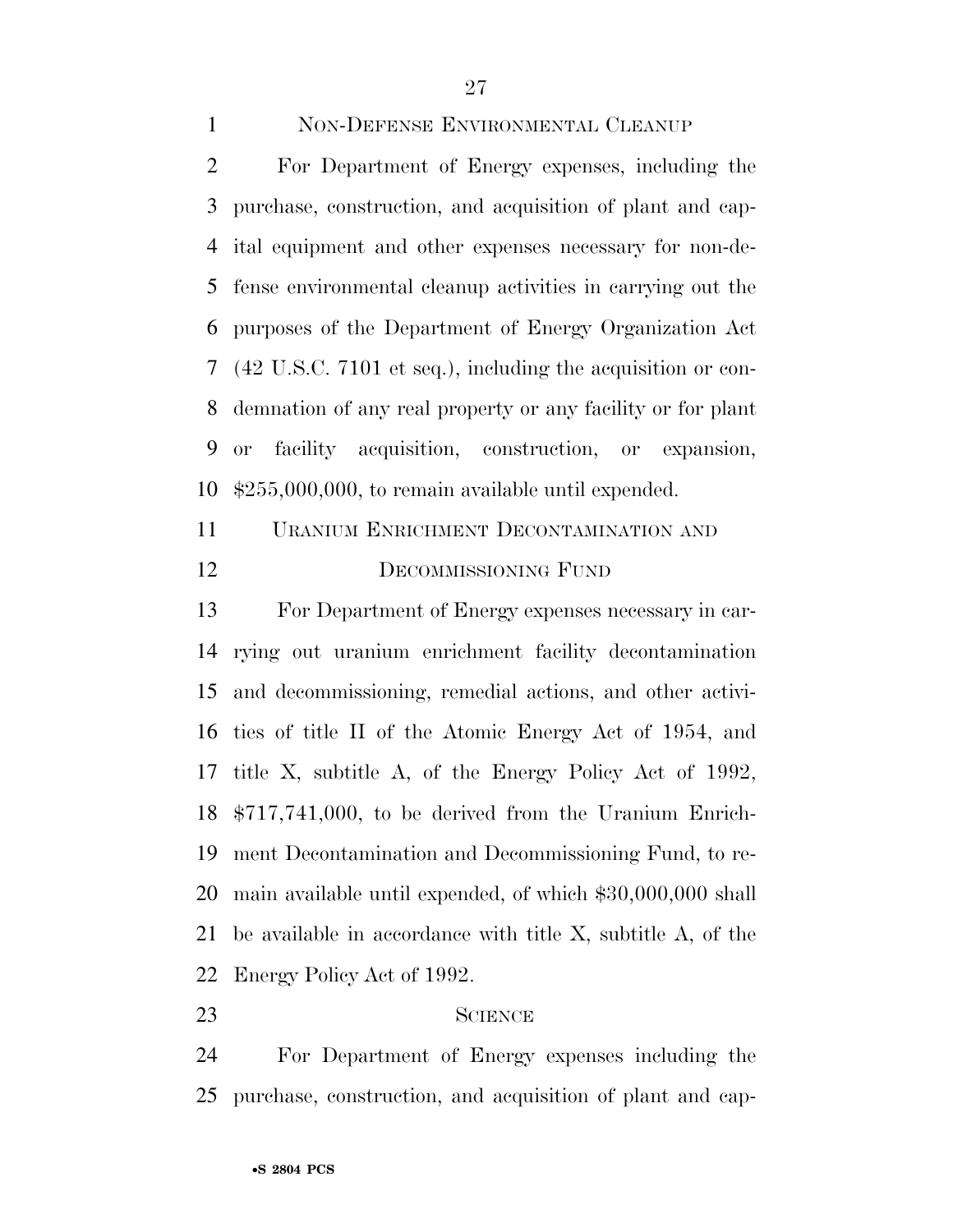ital equipment, and other expenses necessary for science activities in carrying out the purposes of the Department of Energy Organization Act (42 U.S.C. 7101 et seq.), in- cluding the acquisition or condemnation of any real prop- erty or facility or for plant or facility acquisition, construc- tion, or expansion, and purchase of not more than 17 pas- senger motor vehicles for replacement only, including one ambulance and one bus, \$5,400,000,000, to remain avail- able until expended: *Provided*, That of such amount, \$191,500,000 shall be available until September 30, 2018, for program direction.

ADVANCED RESEARCH PROJECTS AGENCY—ENERGY

 For Department of Energy expenses necessary in car- rying out the activities authorized by section 5012 of the America COMPETES Act (Public Law 110–69), \$292,669,000, to remain available until expended: *Pro- vided*, That of such amount, \$29,250,000 shall be avail-able until September 30, 2018, for program direction.

19 OFFICE OF INDIAN ENERGY

 For necessary expenses for Indian Energy activities in carrying out the purposes of the Department of Energy Organization Act (42 U.S.C. 7101 et seq.), \$20,000,000, to remain available until expended: *Provided*, That, of the amount appropriated under this heading, \$4,800,000 shall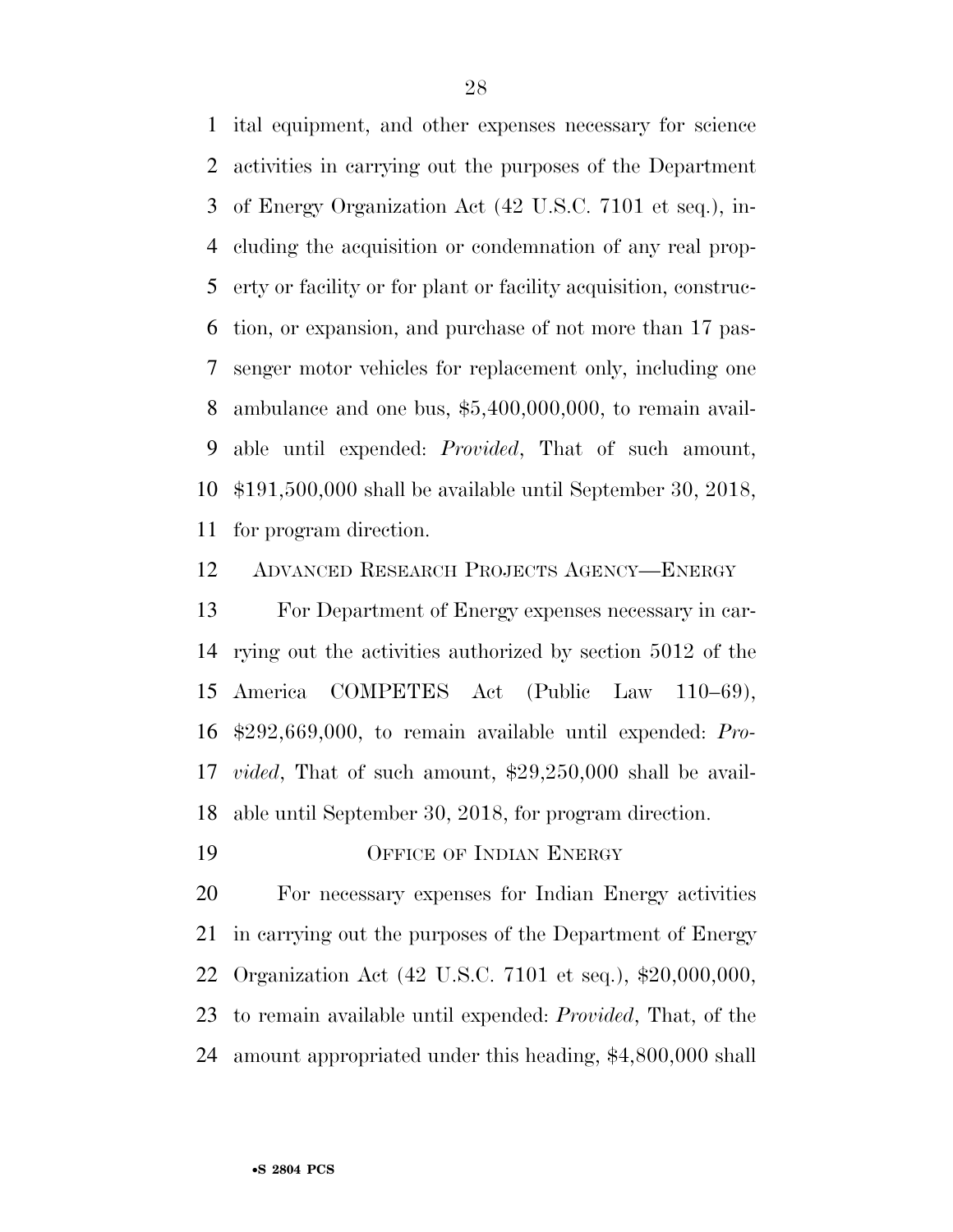be available until September 30, 2018, for program direc-tion.

## TITLE 17 INNOVATIVE TECHNOLOGY LOAN GUARANTEE PROGRAM

 Such sums as are derived from amounts received from borrowers pursuant to section 1702(b) of the Energy Policy Act of 2005 under this heading in prior Acts, shall be collected in accordance with section 502(7) of the Con- gressional Budget Act of 1974: *Provided*, That for nec- essary administrative expenses to carry out this Loan Guarantee program, \$37,000,000 is appropriated from fees collected in prior years pursuant to section 1702(h) of the Energy Policy Act of 2005 which are not otherwise appropriated, to remain available until September 30, 2018: *Provided further*, That if the amount in the previous proviso is not available from such fees, an amount for such purposes is also appropriated from the general fund so as to result in a total amount appropriated for such purpose of no more than \$37,000,000: *Provided further*, That fees collected pursuant to such section 1702(h) for fiscal year 2017 shall be credited as offsetting collections under this heading and shall not be available until appropriated: *Pro- vided further*, That the Department of Energy shall not subordinate any loan obligation to other financing in viola-tion of section 1702 of the Energy Policy Act of 2005 or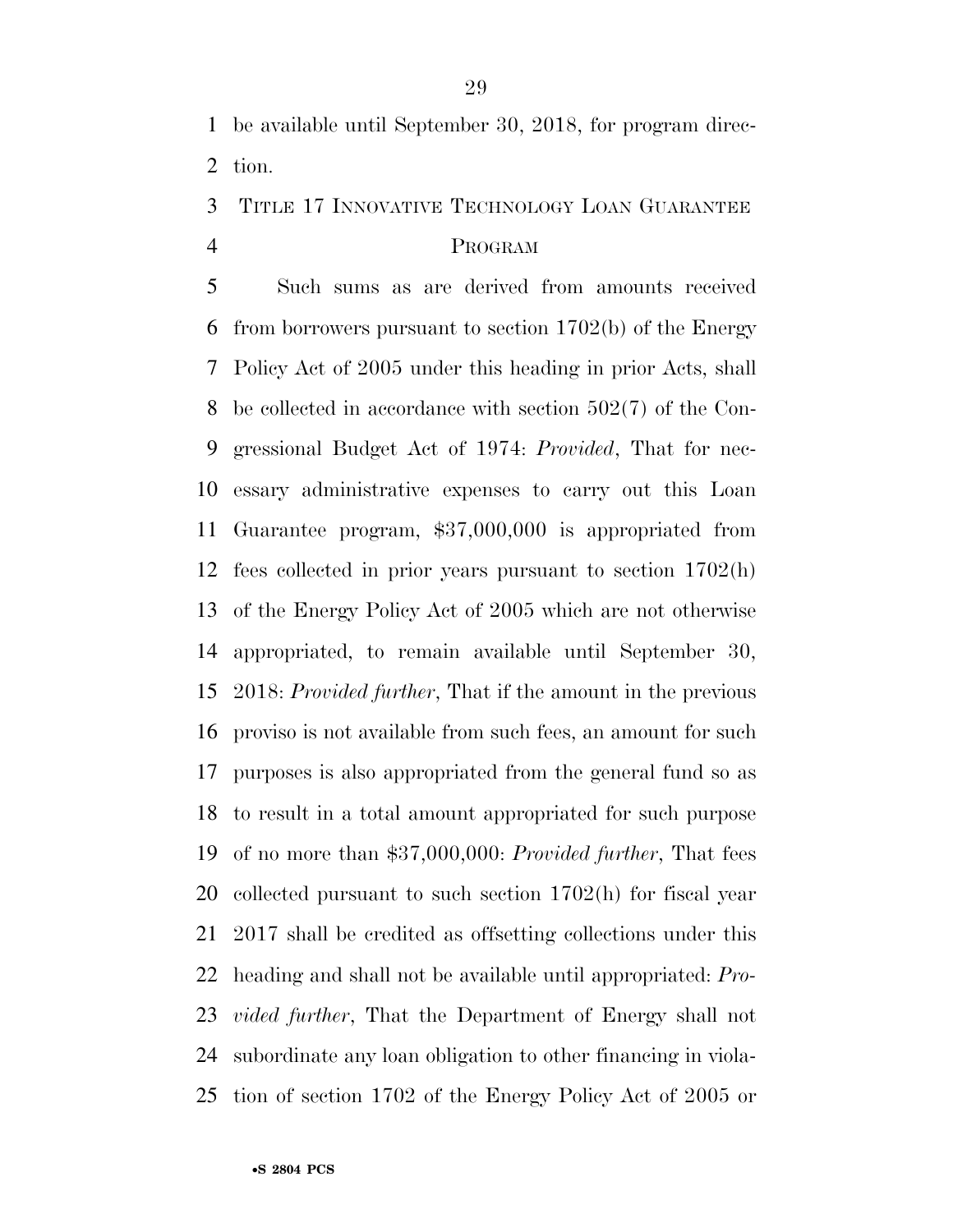subordinate any Guaranteed Obligation to any loan or other debt obligations in violation of section 609.10 of title 10, Code of Federal Regulations.

ADVANCED TECHNOLOGY VEHICLES MANUFACTURING

LOAN PROGRAM

 For Department of Energy administrative expenses necessary in carrying out the Advanced Technology Vehi- cles Manufacturing Loan Program, \$5,000,000, to remain available until September 30, 2018.

#### DEPARTMENTAL ADMINISTRATION

 For salaries and expenses of the Department of En- ergy necessary for departmental administration in car- rying out the purposes of the Department of Energy Orga- nization Act (42 U.S.C. 7101 et seq.), \$232,142,000, to remain available until September 30, 2018, including the hire of passenger motor vehicles and official reception and representation expenses not to exceed \$30,000, plus such additional amounts as necessary to cover increases in the estimated amount of cost of work for others notwith- standing the provisions of the Anti-Deficiency Act (31 U.S.C. 1511 et seq.): *Provided*, That such increases in cost of work are offset by revenue increases of the same or greater amount: *Provided further*, That moneys received by the Department for miscellaneous revenues estimated to total \$103,000,000 in fiscal year 2017 may be retained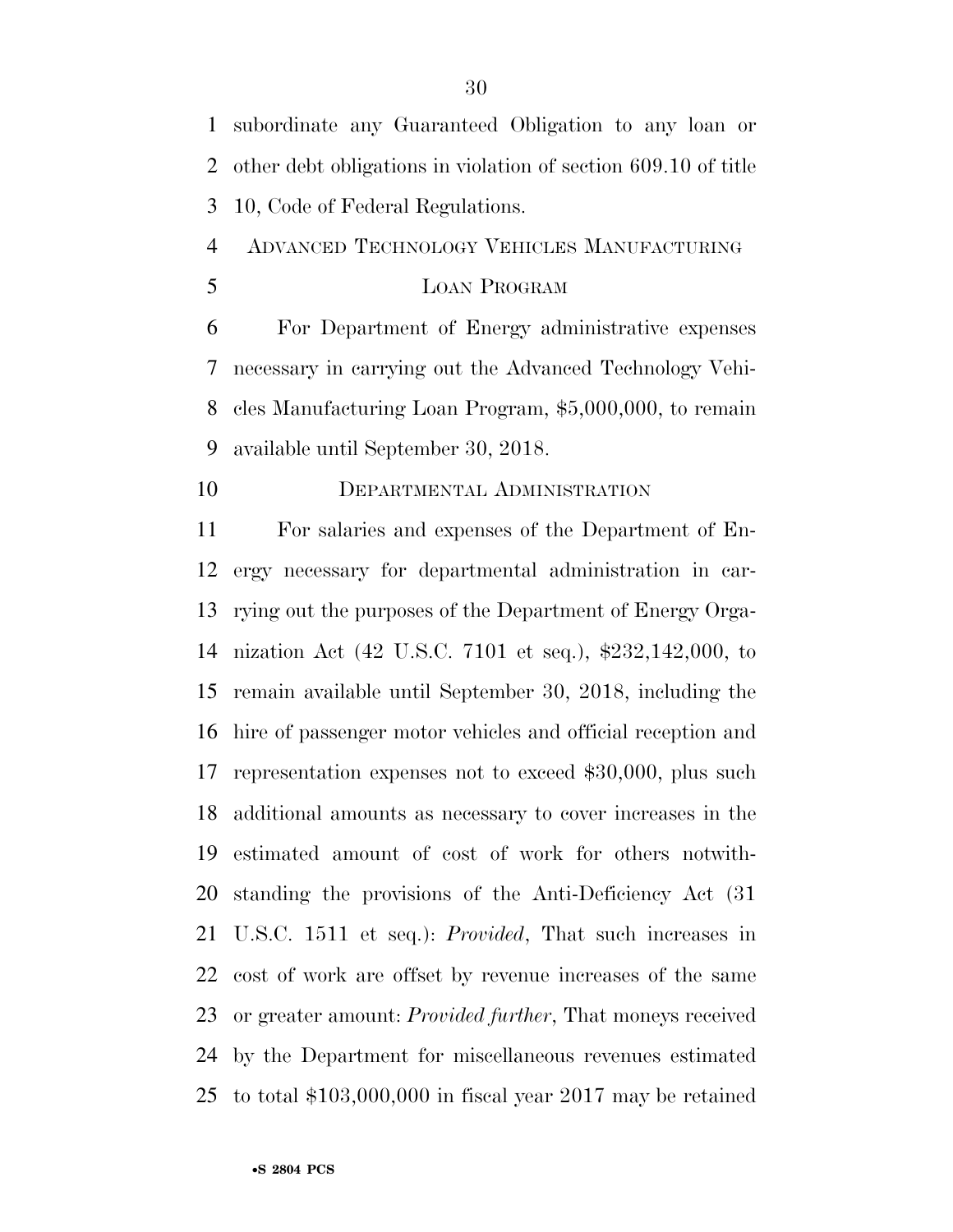and used for operating expenses within this account, as authorized by section 201 of Public Law 95–238, notwith- standing the provisions of 31 U.S.C. 3302: *Provided fur- ther*, That the sum herein appropriated shall be reduced as collections are received during the fiscal year so as to result in a final fiscal year 2017 appropriation from the general fund estimated at not more than \$129,142,000.

#### 8 OFFICE OF THE INSPECTOR GENERAL

 For expenses necessary for the Office of the Inspector General in carrying out the provisions of the Inspector General Act of 1978, \$44,424,000, to remain available until September 30, 2018.

| 13 | ATOMIC ENERGY DEFENSE ACTIVITIES |
|----|----------------------------------|
| 14 | NATIONAL NUCLEAR SECURITY        |
|    |                                  |

#### ADMINISTRATION

WEAPONS ACTIVITIES

 For Department of Energy expenses, including the purchase, construction, and acquisition of plant and cap- ital equipment and other incidental expenses necessary for atomic energy defense weapons activities in carrying out the purposes of the Department of Energy Organization Act (42 U.S.C. 7101 et seq.), including the acquisition or condemnation of any real property or any facility or for plant or facility acquisition, construction, or expansion, \$9,285,147,000, to remain available until expended: *Pro-*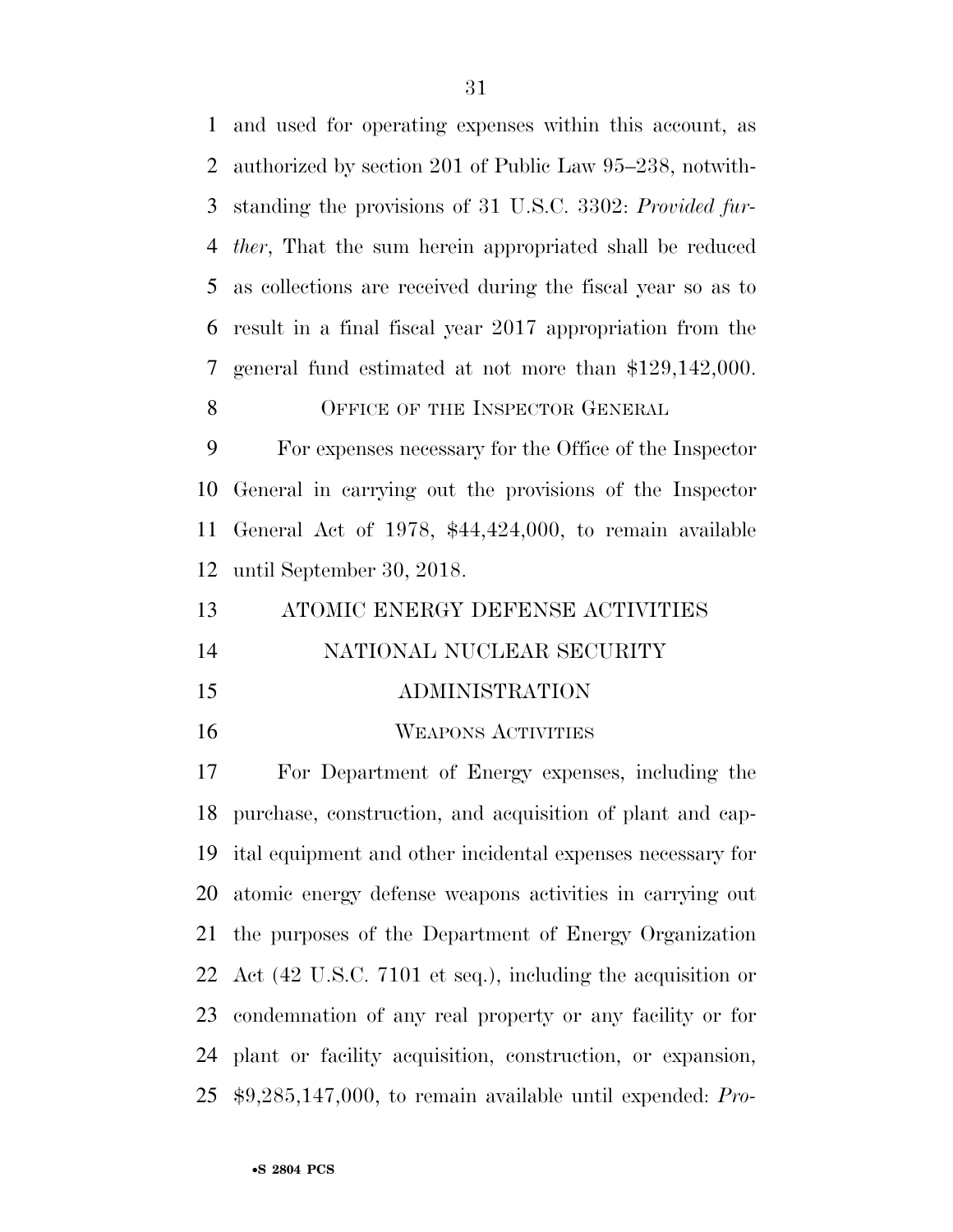*vided*, That of such amount, \$106,600,000 shall be avail-able until September 30, 2018, for program direction.

#### DEFENSE NUCLEAR NONPROLIFERATION

 For Department of Energy expenses, including the purchase, construction, and acquisition of plant and cap- ital equipment and other incidental expenses necessary for defense nuclear nonproliferation activities, in carrying out the purposes of the Department of Energy Organization Act (42 U.S.C. 7101 et seq.), including the acquisition or condemnation of any real property or any facility or for plant or facility acquisition, construction, or expansion, \$1,821,916,000, to remain available until expended.

#### NAVAL REACTORS

 For Department of Energy expenses necessary for naval reactors activities to carry out the Department of Energy Organization Act (42 U.S.C. 7101 et seq.), includ- ing the acquisition (by purchase, condemnation, construc- tion, or otherwise) of real property, plant, and capital equipment, facilities, and facility expansion, \$1,351,520,000, to remain available until expended: *Pro- vided*, That of such amount, \$47,100,000 shall be avail-able until September 30, 2018, for program direction.

FEDERAL SALARIES AND EXPENSES

 For expenses necessary for Federal Salaries and Ex-penses in the National Nuclear Security Administration,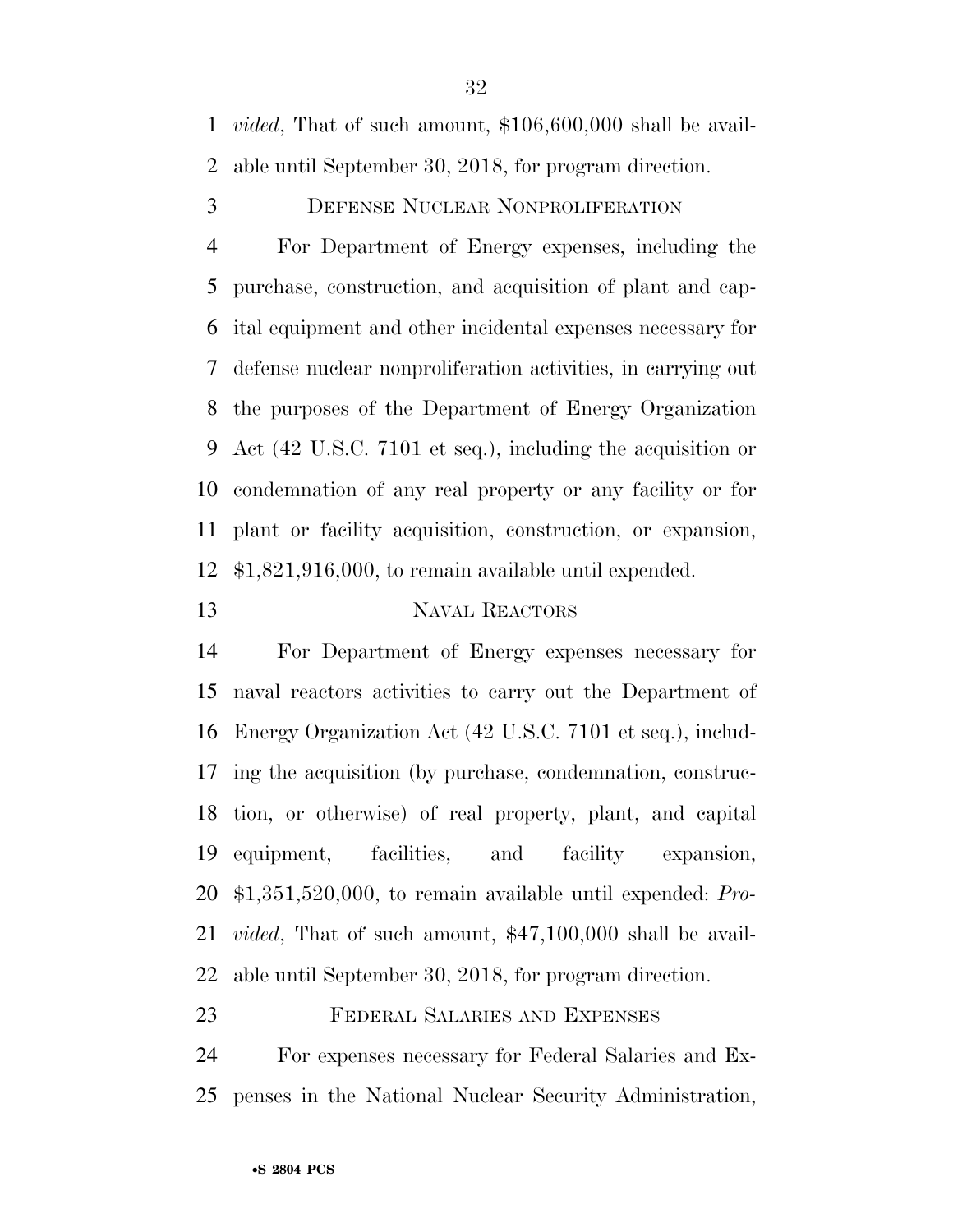\$408,603,000, to remain available until September 30, 2018, including official reception and representation ex-penses not to exceed \$12,000.

## ENVIRONMENTAL AND OTHER DEFENSE ACTIVITIES

#### DEFENSE ENVIRONMENTAL CLEANUP

 For Department of Energy expenses, including the purchase, construction, and acquisition of plant and cap- ital equipment and other expenses necessary for atomic energy defense environmental cleanup activities in car- rying out the purposes of the Department of Energy Orga- nization Act (42 U.S.C. 7101 et seq.), including the acqui- sition or condemnation of any real property or any facility or for plant or facility acquisition, construction, or expan- sion, and the purchase of not to exceed one fire apparatus pumper truck, one aerial lift truck, one refuse truck, and one semi-truck for replacement only, \$5,379,018,000, to remain available until expended: *Provided*, That of such amount \$290,050,000 shall be available until September 30, 2018, for program direction.

DEFENSE URANIUM ENRICHMENT DECONTAMINATION

AND DECOMMISSIONING

(INCLUDING TRANSFER OF FUNDS)

 For an additional amount for atomic energy defense environmental cleanup activities for Department of En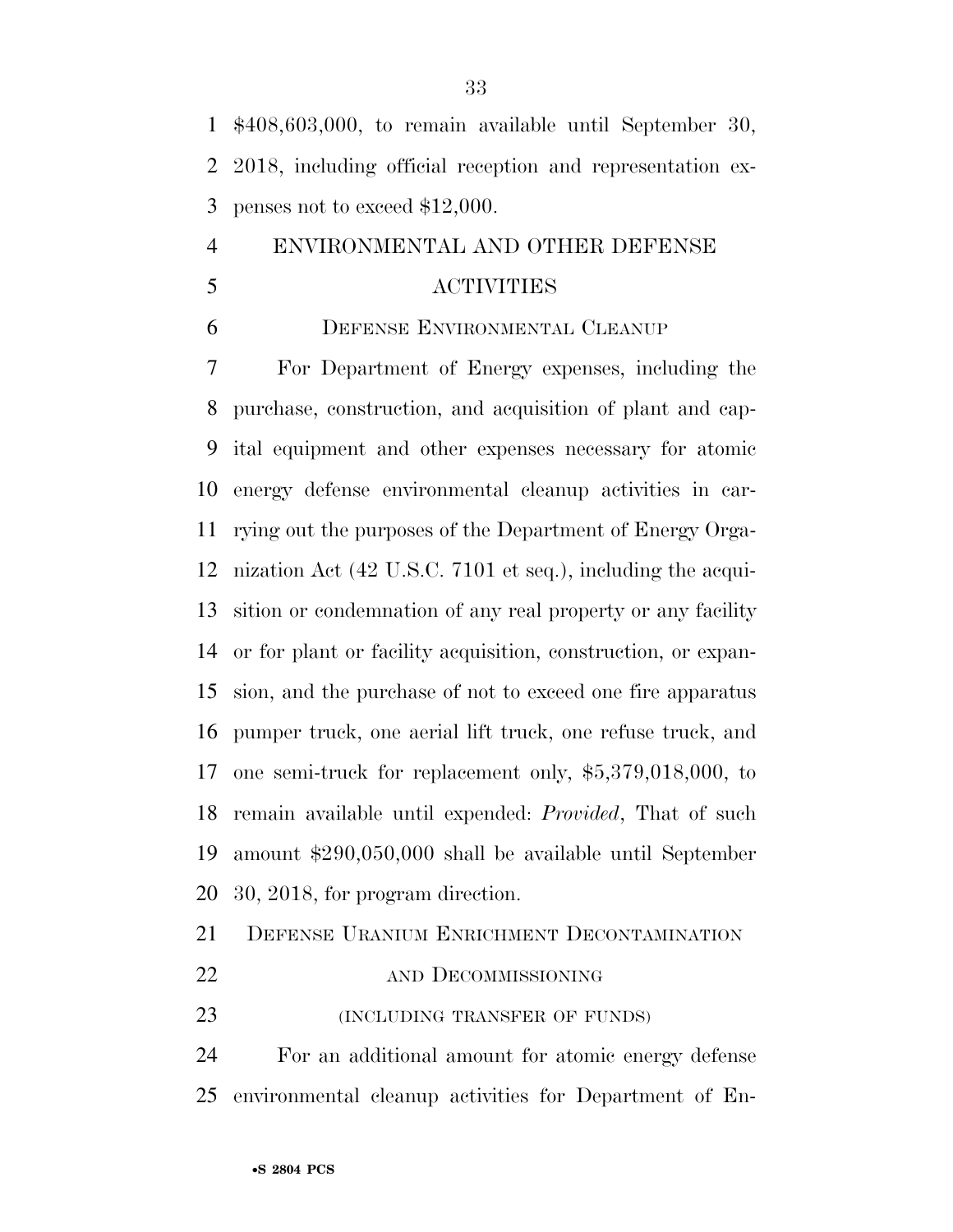ergy contributions for uranium enrichment decontamina- tion and decommissioning activities, \$717,741,000, to be deposited into the Defense Environmental Cleanup ac- count which shall be transferred to the ''Uranium Enrich-ment Decontamination and Decommissioning Fund''.

#### OTHER DEFENSE ACTIVITIES

 For Department of Energy expenses, including the purchase, construction, and acquisition of plant and cap- ital equipment and other expenses, necessary for atomic energy defense, other defense activities, and classified ac- tivities, in carrying out the purposes of the Department of Energy Organization Act (42 U.S.C. 7101 et seq.), in- cluding the acquisition or condemnation of any real prop- erty or any facility or for plant or facility acquisition, con- struction, or expansion, \$791,552,000, to remain available until expended: *Provided*, That of such amount, \$258,061,000 shall be available until September 30, 2018, for program direction.

#### POWER MARKETING ADMINISTRATIONS

20 BONNEVILLE POWER ADMINISTRATION FUND

 Expenditures from the Bonneville Power Administra- tion Fund, established pursuant to Public Law 93–454, are approved for official reception and representation ex-penses in an amount not to exceed \$5,000: *Provided*, That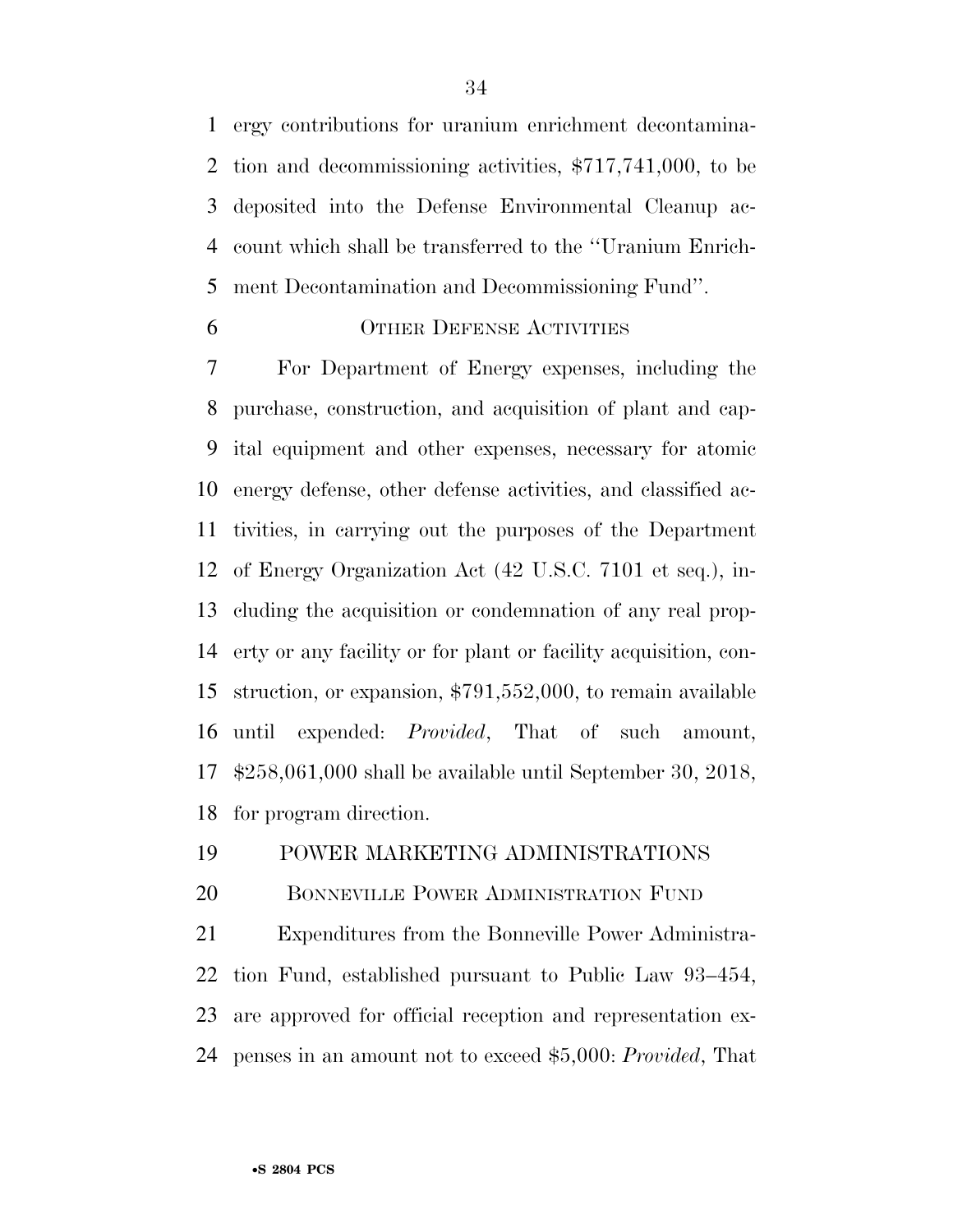during fiscal year 2017, no new direct loan obligations may be made.

## OPERATION AND MAINTENANCE, SOUTHEASTERN POWER ADMINISTRATION

 For expenses necessary for operation and mainte- nance of power transmission facilities and for marketing electric power and energy, including transmission wheeling and ancillary services, pursuant to section 5 of the Flood Control Act of 1944 (16 U.S.C. 825s), as applied to the southeastern power area, \$1,000,000, including official re- ception and representation expenses in an amount not to exceed \$1,500, to remain available until expended: *Pro- vided*, That notwithstanding 31 U.S.C. 3302 and section 5 of the Flood Control Act of 1944, up to \$1,000,000 col- lected by the Southeastern Power Administration from the sale of power and related services shall be credited to this account as discretionary offsetting collections, to remain available until expended for the sole purpose of funding the annual expenses of the Southeastern Power Adminis- tration: *Provided further*, That the sum herein appro- priated for annual expenses shall be reduced as collections are received during the fiscal year so as to result in a final fiscal year 2017 appropriation estimated at not more than \$0: *Provided further*, That notwithstanding 31 U.S.C. 3302, up to \$60,760,000 collected by the Southeastern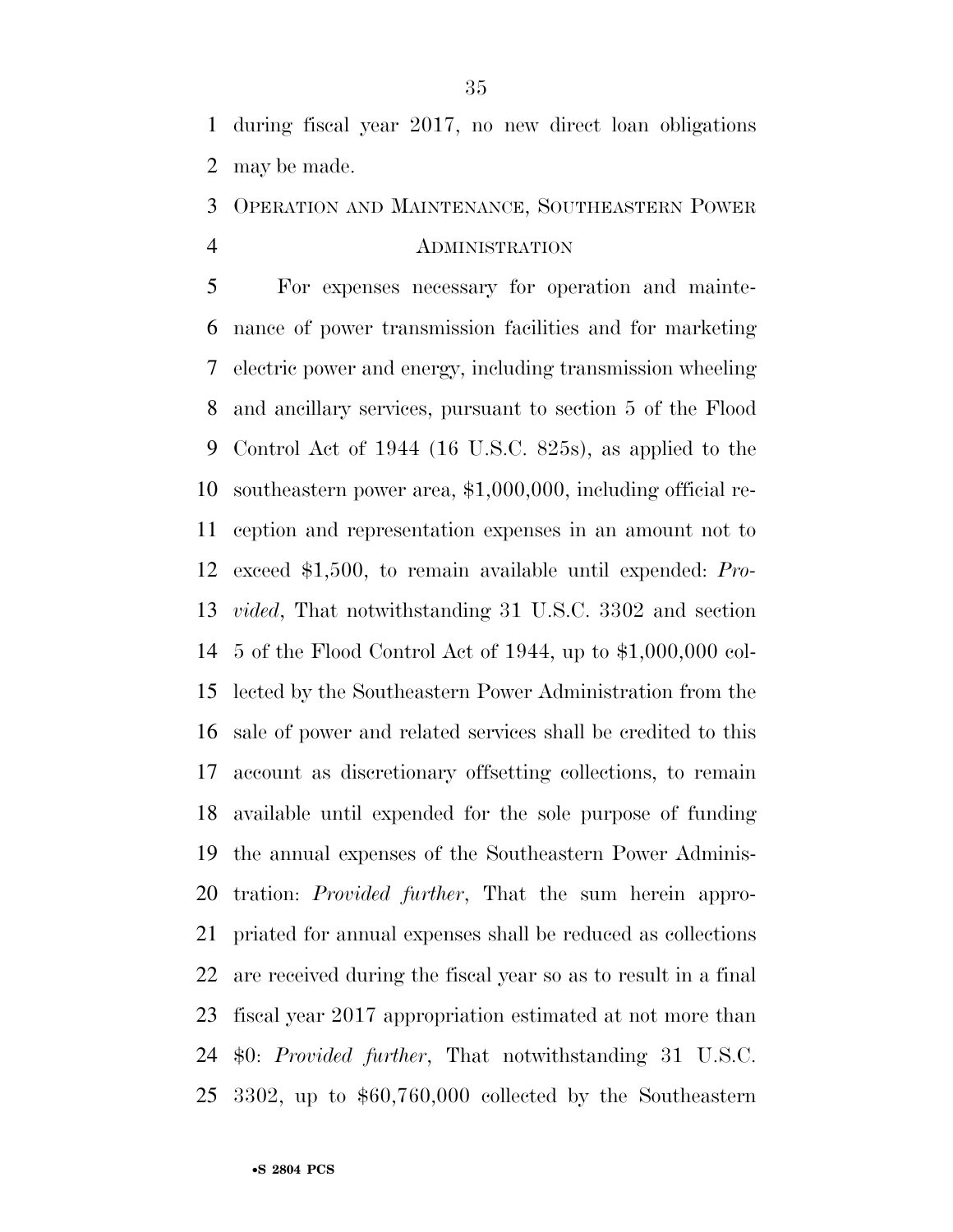Power Administration pursuant to the Flood Control Act of 1944 to recover purchase power and wheeling expenses shall be credited to this account as offsetting collections, to remain available until expended for the sole purpose of making purchase power and wheeling expenditures: *Provided further*, That for purposes of this appropriation, annual expenses means expenditures that are generally re- covered in the same year that they are incurred (excluding purchase power and wheeling expenses).

- OPERATION AND MAINTENANCE, SOUTHWESTERN
- 

#### POWER ADMINISTRATION

 For expenses necessary for operation and mainte- nance of power transmission facilities and for marketing electric power and energy, for construction and acquisition of transmission lines, substations and appurtenant facili- ties, and for administrative expenses, including official re- ception and representation expenses in an amount not to exceed \$1,500 in carrying out section 5 of the Flood Con- trol Act of 1944 (16 U.S.C. 825s), as applied to the Southwestern Power Administration, \$45,643,000, to re- main available until expended: *Provided*, That notwith- standing 31 U.S.C. 3302 and section 5 of the Flood Con- trol Act of 1944 (16 U.S.C. 825s), up to \$34,586,000 col- lected by the Southwestern Power Administration from the sale of power and related services shall be credited to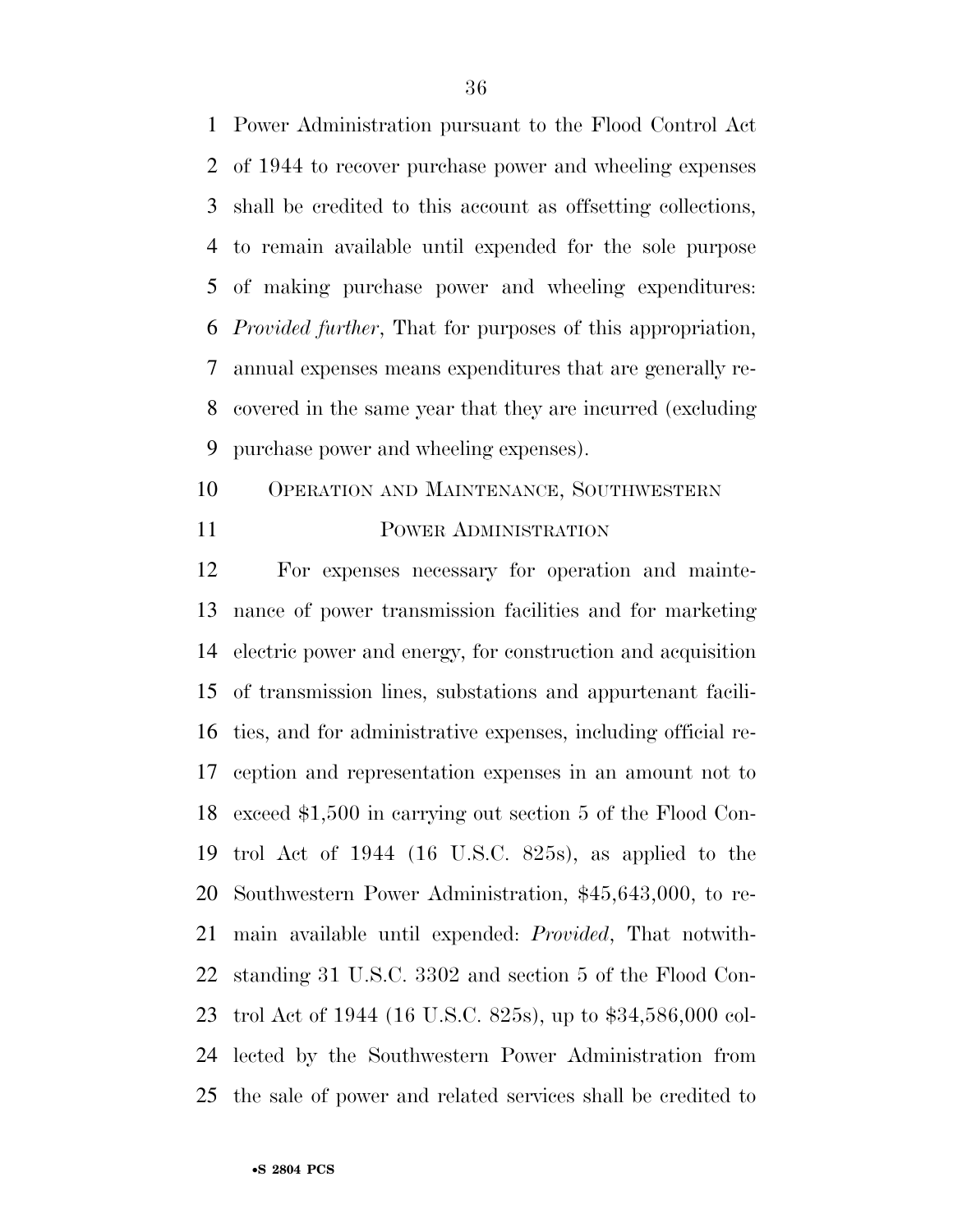this account as discretionary offsetting collections, to re- main available until expended, for the sole purpose of funding the annual expenses of the Southwestern Power Administration: *Provided further*, That the sum herein ap- propriated for annual expenses shall be reduced as collec- tions are received during the fiscal year so as to result in a final fiscal year 2017 appropriation estimated at not more than \$11,057,000: *Provided further*, That notwith- standing 31 U.S.C. 3302, up to \$73,000,000 collected by the Southwestern Power Administration pursuant to the Flood Control Act of 1944 to recover purchase power and wheeling expenses shall be credited to this account as off- setting collections, to remain available until expended for the sole purpose of making purchase power and wheeling expenditures: *Provided further*, That for purposes of this appropriation, annual expenses means expenditures that are generally recovered in the same year that they are in- curred (excluding purchase power and wheeling expenses). CONSTRUCTION, REHABILITATION, OPERATION AND MAINTENANCE, WESTERN AREA POWER ADMINIS-21 TRATION

 For carrying out the functions authorized by title III, 23 section  $302(a)(1)(E)$  of the Act of August 4, 1977 (42) U.S.C. 7152), and other related activities including con-servation and renewable resources programs as author-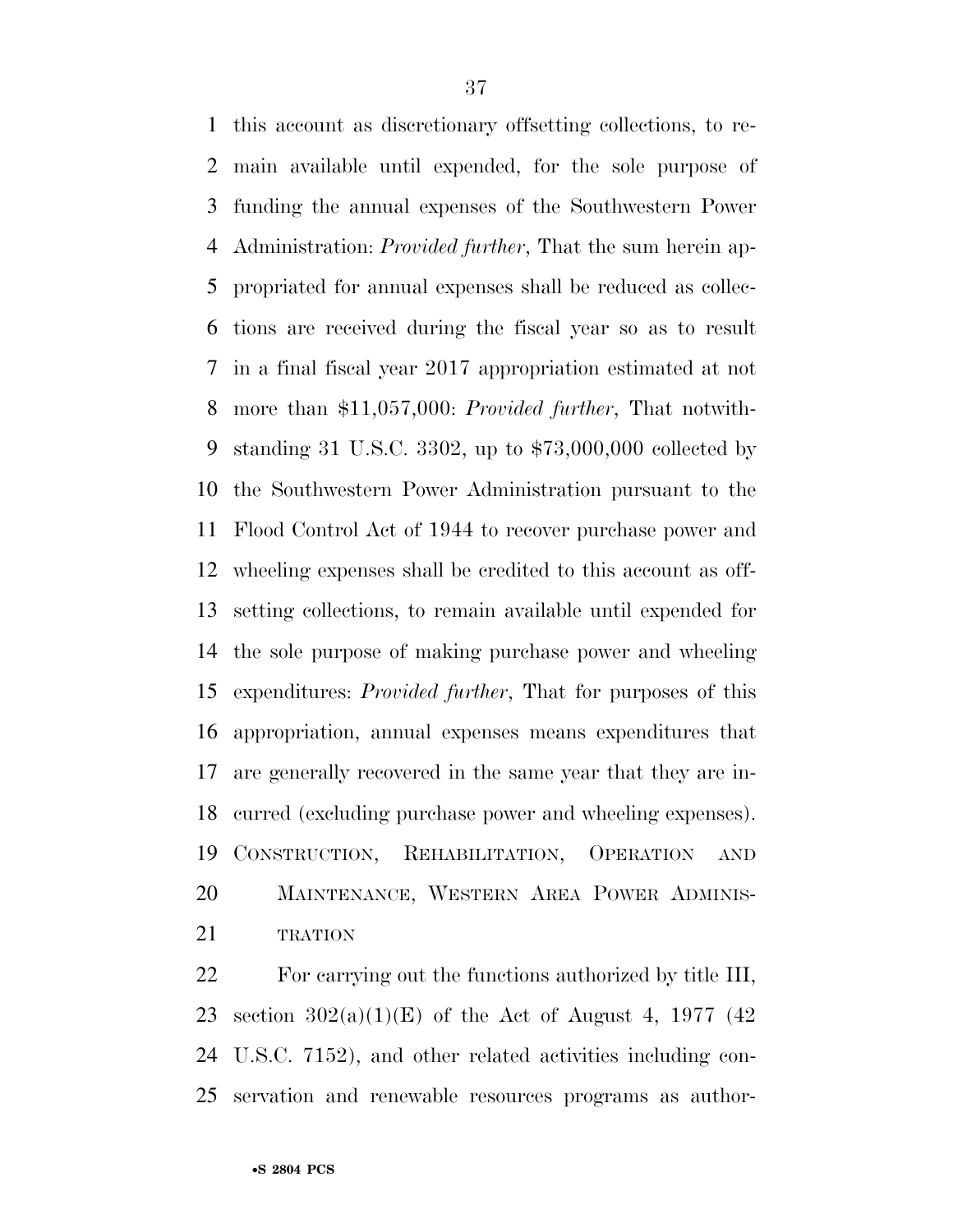ized, \$307,144,000, including official reception and rep- resentation expenses in an amount not to exceed \$1,500, to remain available until expended, of which \$299,742,000 shall be derived from the Department of the Interior Rec- lamation Fund: *Provided*, That notwithstanding 31 U.S.C. 3302, section 5 of the Flood Control Act of 1944 (16 U.S.C. 825s), and section 1 of the Interior Department Appropriation Act, 1939 (43 U.S.C. 392a), up to \$211,563,000 collected by the Western Area Power Ad- ministration from the sale of power and related services shall be credited to this account as discretionary offsetting collections, to remain available until expended, for the sole purpose of funding the annual expenses of the Western Area Power Administration: *Provided further*, That the sum herein appropriated for annual expenses shall be re- duced as collections are received during the fiscal year so as to result in a final fiscal year 2017 appropriation esti- mated at not more than \$95,581,000, of which \$88,179,000 is derived from the Reclamation Fund: *Pro- vided further*, That notwithstanding 31 U.S.C. 3302, up to \$367,009,000 collected by the Western Area Power Ad- ministration pursuant to the Flood Control Act of 1944 and the Reclamation Project Act of 1939 to recover pur- chase power and wheeling expenses shall be credited to this account as offsetting collections, to remain available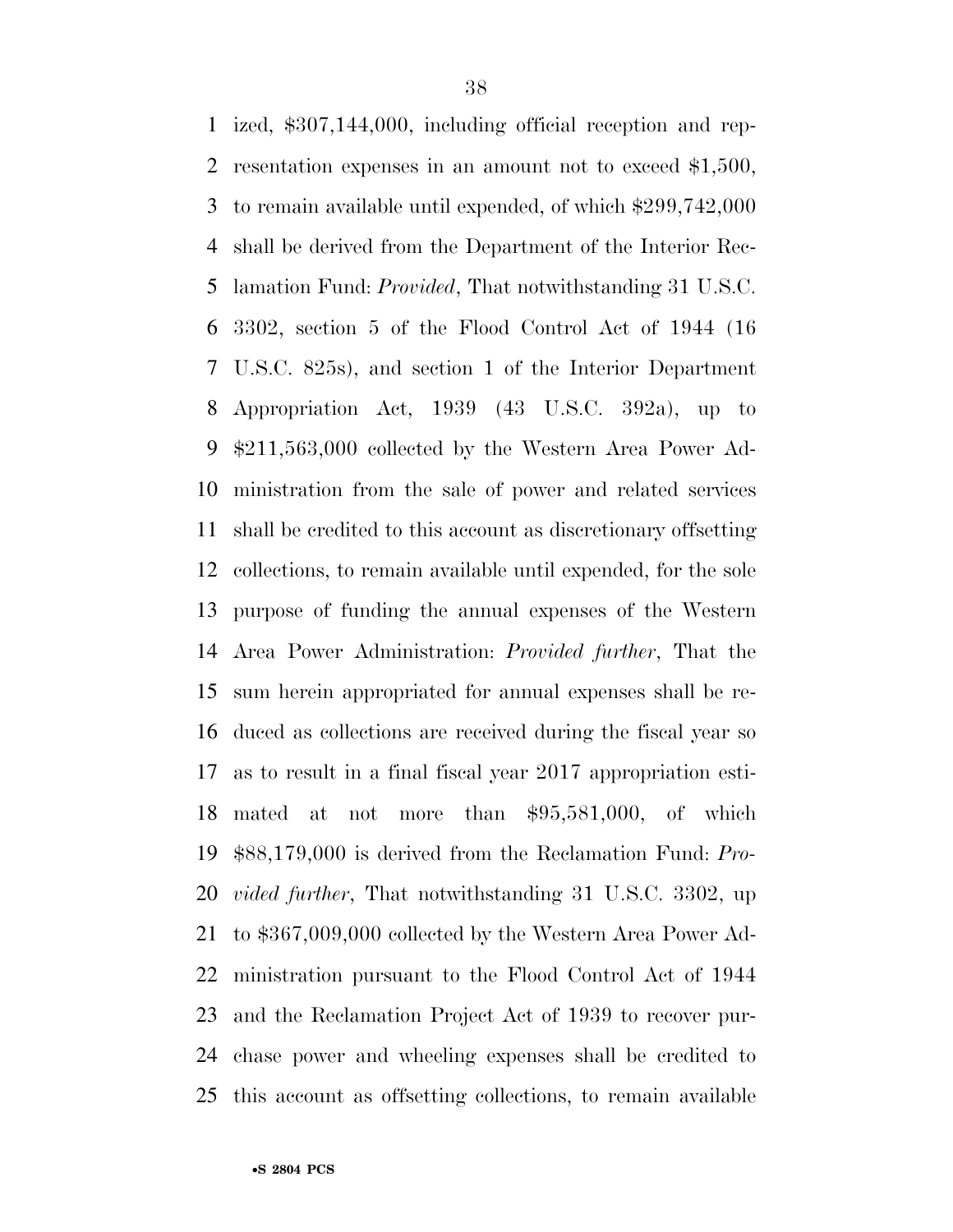until expended for the sole purpose of making purchase power and wheeling expenditures: *Provided further*, That for purposes of this appropriation, annual expenses means expenditures that are generally recovered in the same year that they are incurred (excluding purchase power and wheeling expenses).

## FALCON AND AMISTAD OPERATING AND MAINTENANCE FUND

 For operation, maintenance, and emergency costs for the hydroelectric facilities at the Falcon and Amistad Dams, \$4,070,000, to remain available until expended, and to be derived from the Falcon and Amistad Operating and Maintenance Fund of the Western Area Power Ad- ministration, as provided in section 2 of the Act of June 18, 1954 (68 Stat. 255): *Provided*, That notwithstanding the provisions of that Act and of 31 U.S.C. 3302, up to \$3,838,000 collected by the Western Area Power Adminis- tration from the sale of power and related services from the Falcon and Amistad Dams shall be credited to this account as discretionary offsetting collections, to remain available until expended for the sole purpose of funding the annual expenses of the hydroelectric facilities of these Dams and associated Western Area Power Administration activities: *Provided further*, That the sum herein appro-priated for annual expenses shall be reduced as collections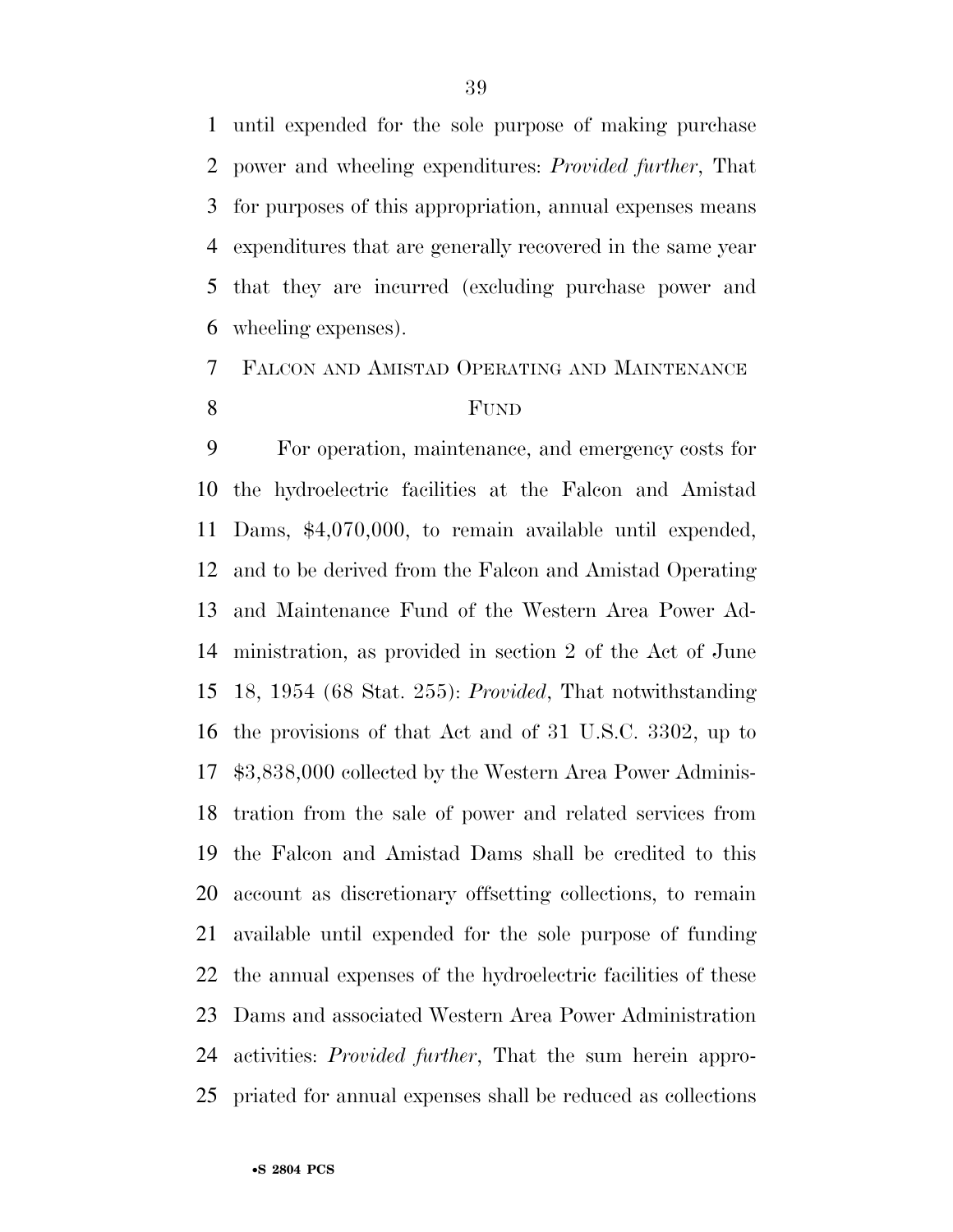are received during the fiscal year so as to result in a final fiscal year 2017 appropriation estimated at not more than \$232,000: *Provided further*, That for purposes of this ap- propriation, annual expenses means expenditures that are generally recovered in the same year that they are in- curred: *Provided further*, That for fiscal year 2017, the Administrator of the Western Area Power Administration may accept up to \$323,000 in funds contributed by United States power customers of the Falcon and Amistad Dams for deposit into the Falcon and Amistad Operating and Maintenance Fund, and such funds shall be available for the purpose for which contributed in like manner as if said sums had been specifically appropriated for such purpose: *Provided further*, That any such funds shall be available without further appropriation and without fiscal year limi- tation for use by the Commissioner of the United States Section of the International Boundary and Water Com- mission for the sole purpose of operating, maintaining, re- pairing, rehabilitating, replacing, or upgrading the hydro- electric facilities at these Dams in accordance with agree- ments reached between the Administrator, Commissioner, and the power customers.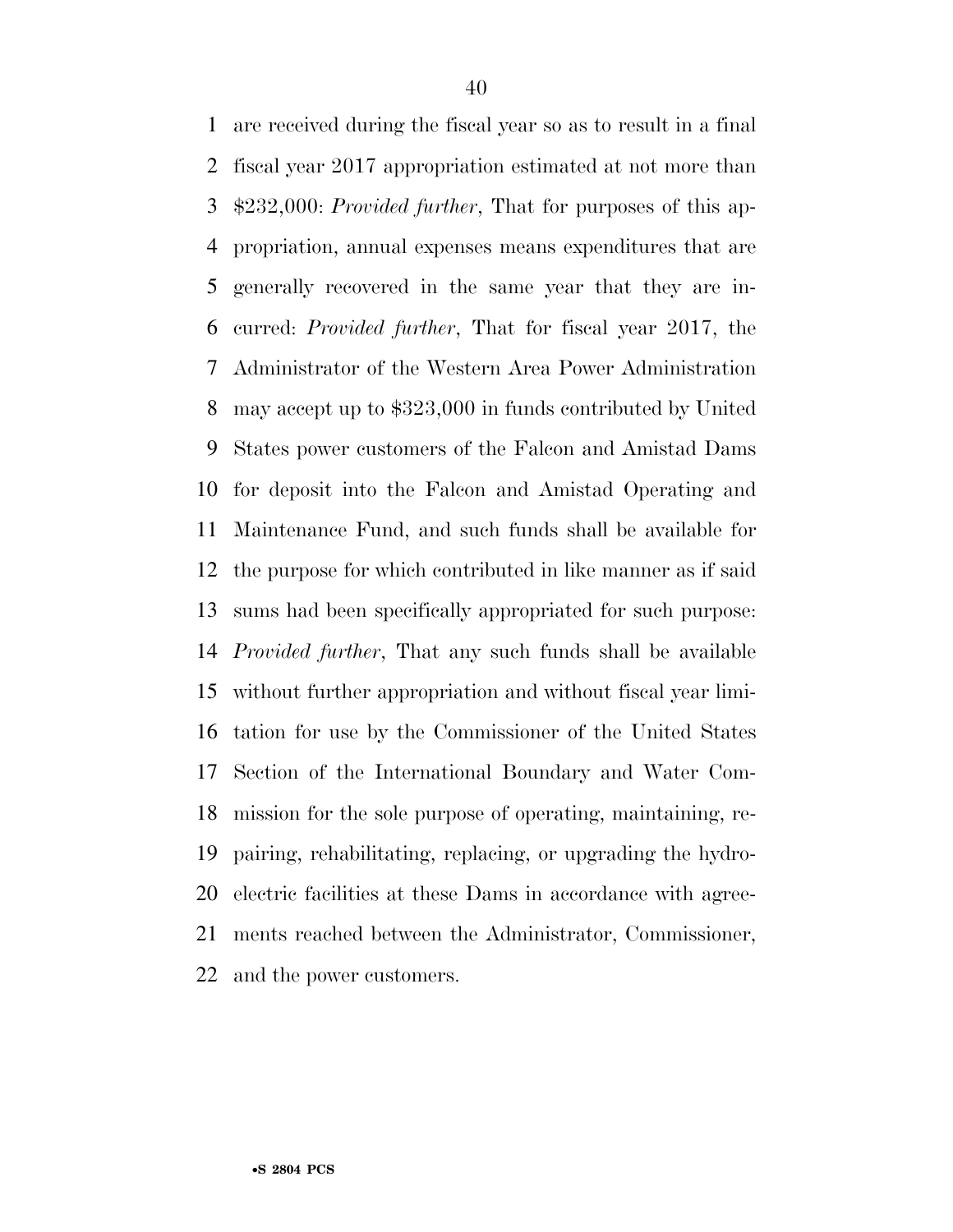FEDERAL ENERGY REGULATORY COMMISSION

#### SALARIES AND EXPENSES

 For expenses necessary for the Federal Energy Regu- latory Commission to carry out the provisions of the De- partment of Energy Organization Act (42 U.S.C. 7101 et seq.), including services as authorized by 5 U.S.C. 3109, official reception and representation expenses not to ex- ceed \$3,000, and the hire of passenger motor vehicles, \$346,800,000, to remain available until expended: *Pro- vided*, That notwithstanding any other provision of law, not to exceed \$346,800,000 of revenues from fees and an- nual charges, and other services and collections in fiscal year 2017 shall be retained and used for expenses nec- essary in this account, and shall remain available until ex- pended: *Provided further*, That the sum herein appro- priated from the general fund shall be reduced as revenues are received during fiscal year 2017 so as to result in a final fiscal year 2017 appropriation from the general fund estimated at not more than \$0.

## GENERAL PROVISIONS—DEPARTMENT OF

#### ENERGY

**INCLUDING TRANSFER OF FUNDS** 

 SEC. 301. (a) No appropriation, funds, or authority made available by this title for the Department of Energy shall be used to initiate or resume any program, project,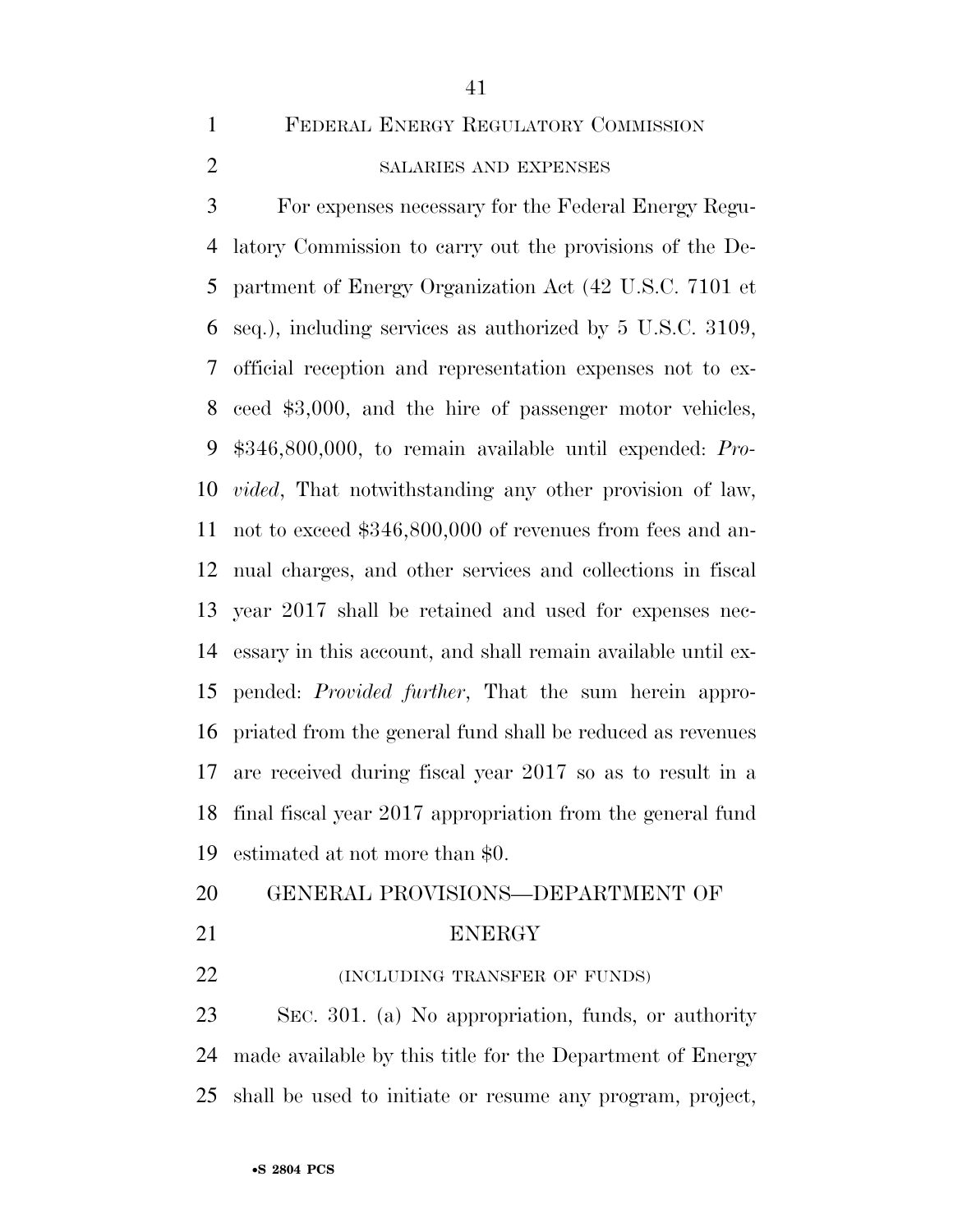or activity or to prepare or initiate Requests For Proposals or similar arrangements (including Requests for Quotations, Requests for Information, and Funding Op- portunity Announcements) for a program, project, or ac- tivity if the program, project, or activity has not been funded by Congress.

 (b)(1) Unless the Secretary of Energy notifies the Committees on Appropriations of both Houses of Congress at least 3 full business days in advance, none of the funds made available in this title may be used to—

 (A) make a grant allocation or discretionary grant award totaling \$1,000,000 or more;

 (B) make a discretionary contract award or Other Transaction Agreement totaling \$1,000,000 or more, including a contract covered by the Federal Acquisition Regulation;

 (C) issue a letter of intent to make an alloca- tion, award, or Agreement in excess of the limits in 19 subparagraph  $(A)$  or  $(B)$ ; or

 (D) announce publicly the intention to make an allocation, award, or Agreement in excess of the lim-22 its in subparagraph (A) or (B).

 (2) The Secretary of Energy shall submit to the Com- mittees on Appropriations of both Houses of Congress within 15 days of the conclusion of each quarter a report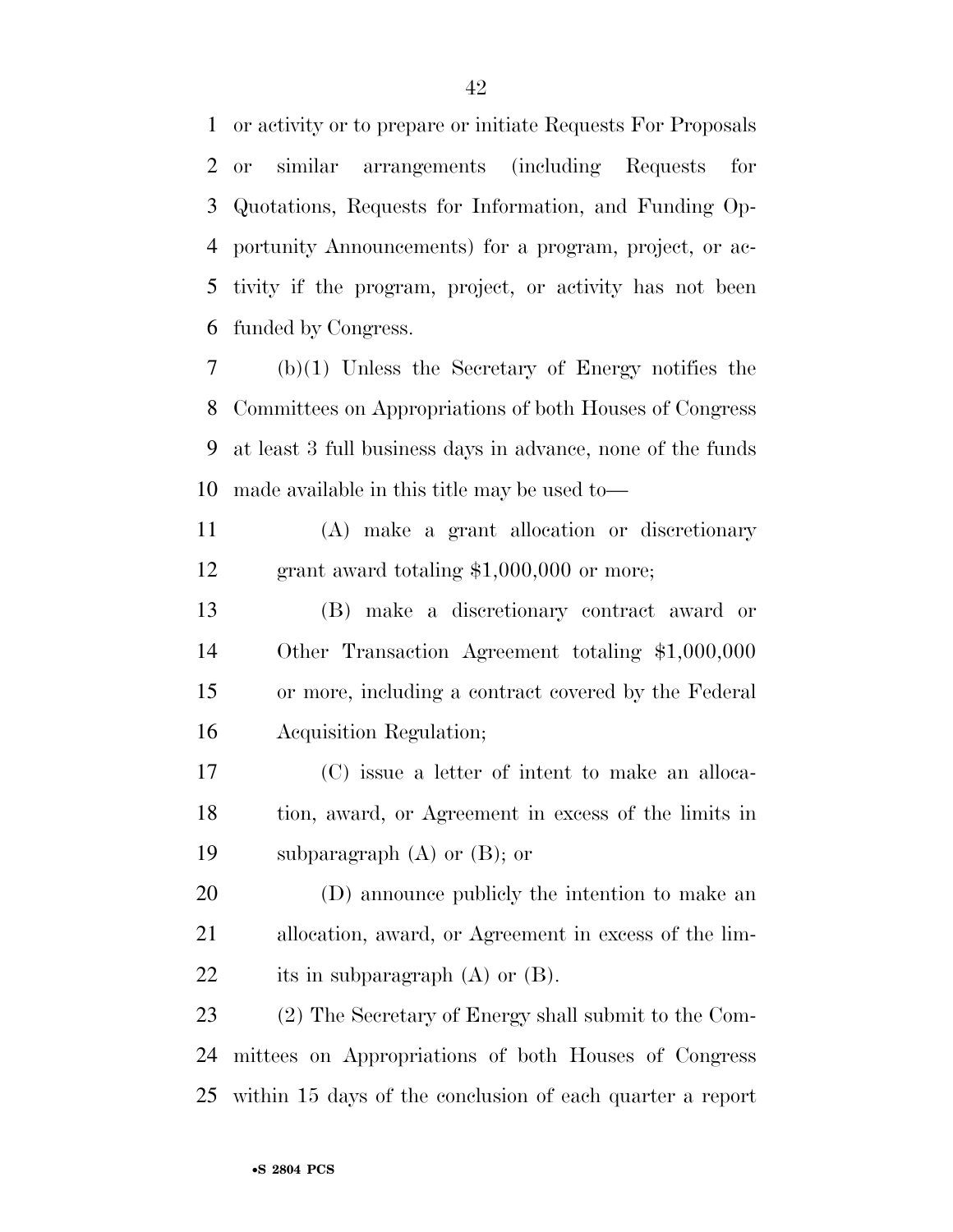detailing each grant allocation or discretionary grant award totaling less than \$1,000,000 provided during the previous quarter.

 (3) The notification required by paragraph (1) and the report required by paragraph (2) shall include the re- cipient of the award, the amount of the award, the fiscal year for which the funds for the award were appropriated, the account and program, project, or activity from which the funds are being drawn, the title of the award, and a brief description of the activity for which the award is made.

 (c) The Department of Energy may not, with respect to any program, project, or activity that uses budget au- thority made available in this title under the heading ''De- partment of Energy—Energy Programs'', enter into a multiyear contract, award a multiyear grant, or enter into a multiyear cooperative agreement unless—

 (1) the contract, grant, or cooperative agree- ment is funded for the full period of performance as anticipated at the time of award; or

 (2) the contract, grant, or cooperative agree- ment includes a clause conditioning the Federal Gov- ernment's obligation on the availability of future year budget authority and the Secretary notifies the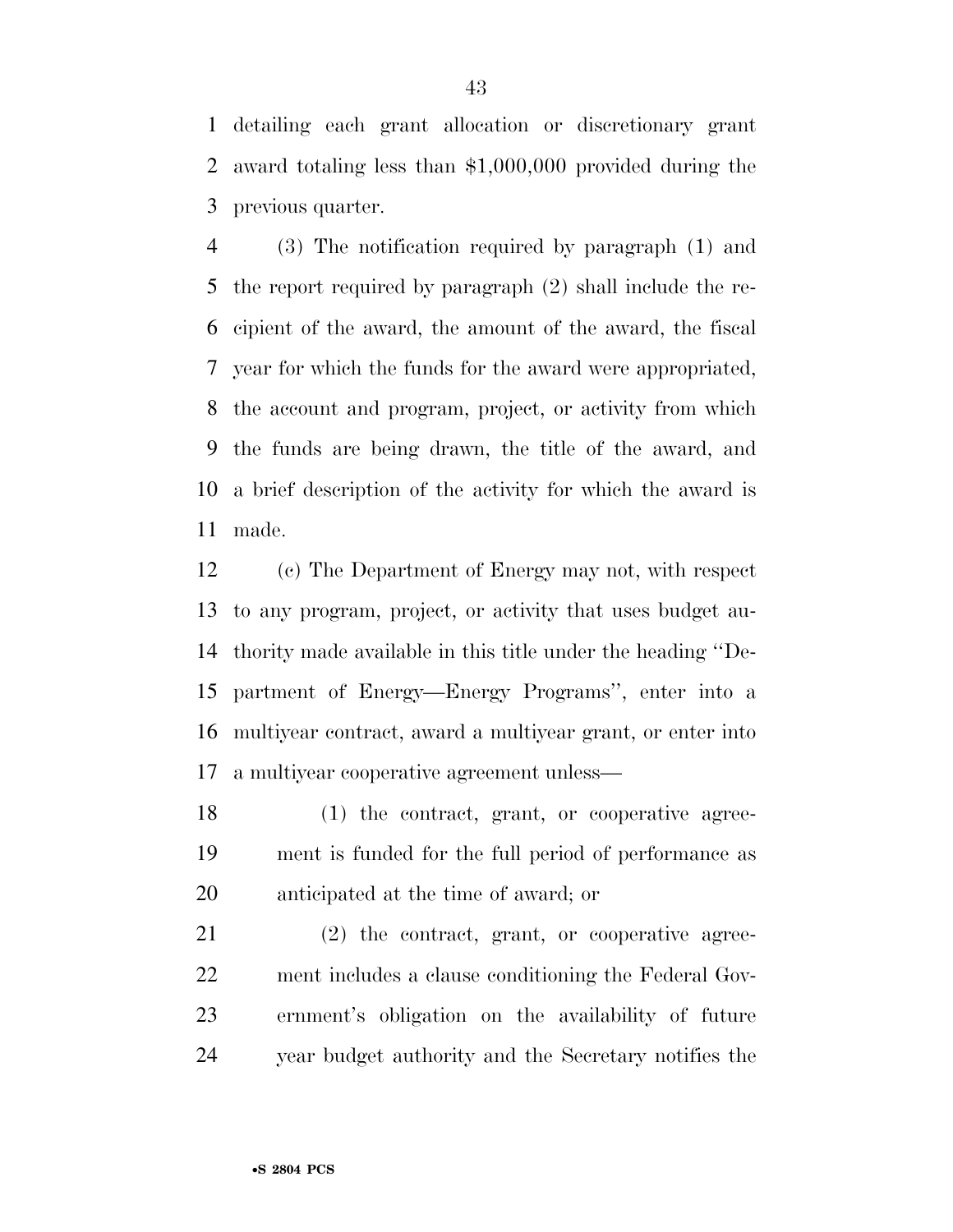Committees on Appropriations of both Houses of Congress at least 3 days in advance.

3 (d) Except as provided in subsections (e), (f), and  $(g)$ , the amounts made available by this title shall be expended as authorized by law for the programs, projects, and ac- tivities specified in the ''Final Bill'' column in the ''De- partment of Energy'' table included under the heading ''Title III—Department of Energy'' in the report of the Committee on Appropriations accompanying this Act.

 (e) The amounts made available by this title may be reprogrammed for any program, project, or activity, and the Department shall notify the Committees on Appropria- tions of both Houses of Congress at least 30 days prior to the use of any proposed reprogramming that would cause any program, project, or activity funding level to increase or decrease by more than \$5,000,000 or 10 per- cent, whichever is less, during the time period covered by this Act.

 (f) None of the funds provided in this title shall be available for obligation or expenditure through a re-programming of funds that—

 (1) creates, initiates, or eliminates a program, project, or activity;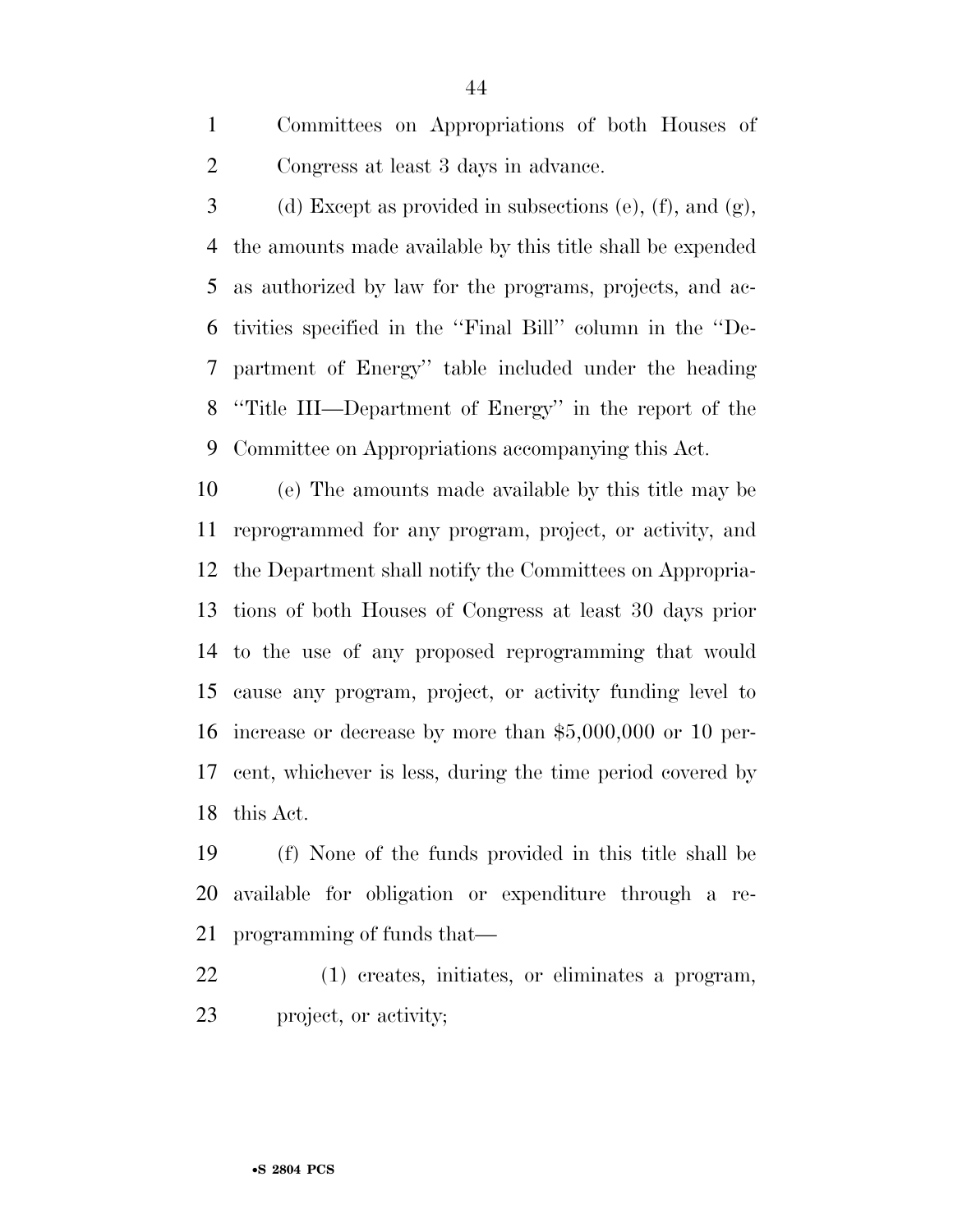(2) increases funds or personnel for any pro- gram, project, or activity for which funds are denied or restricted by this Act; or

 (3) reduces funds that are directed to be used for a specific program, project, or activity by this Act.

 (g)(1) The Secretary of Energy may waive any re- quirement or restriction in this section that applies to the use of funds made available for the Department of Energy if compliance with such requirement or restriction would pose a substantial risk to human health, the environment, welfare, or national security.

 (2) The Secretary of Energy shall notify the Commit- tees on Appropriations of both Houses of Congress of any waiver under paragraph (1) as soon as practicable, but not later than 3 days after the date of the activity to which a requirement or restriction would otherwise have applied. Such notice shall include an explanation of the substantial risk under paragraph (1) that permitted such waiver.

 (h) The unexpended balances of prior appropriations provided for activities in this Act may be available to the same appropriation accounts for such activities established pursuant to this title. Available balances may be merged with funds in the applicable established accounts and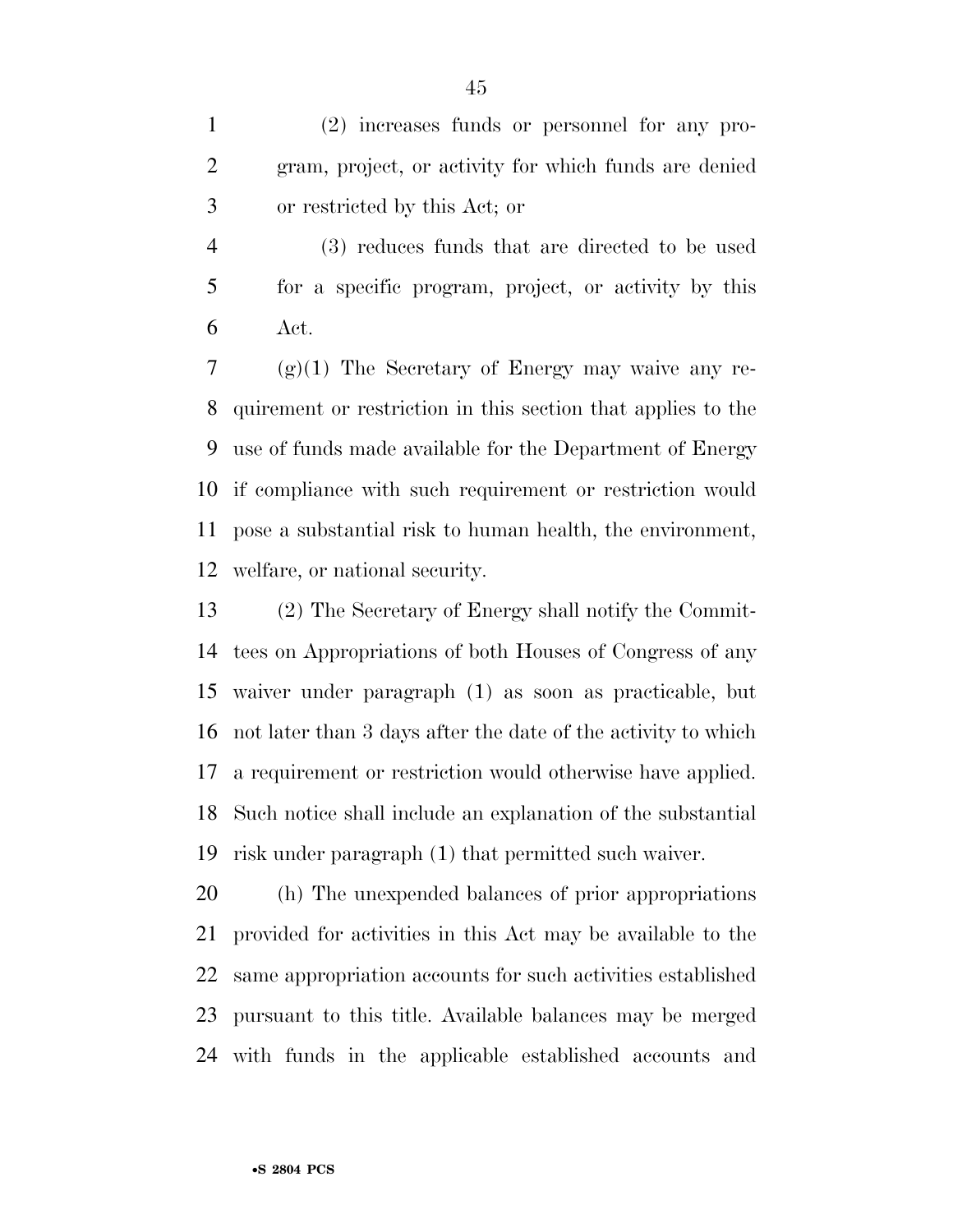thereafter may be accounted for as one fund for the same time period as originally enacted.

 SEC. 302. (a) Unobligated balances available from appropriations are hereby permanently rescinded from the following accounts of the Department of Energy in the specified amounts:

 (1) ''Atomic Energy Defense Activities—Na- tional Nuclear Security Administration—Weapons Activities'', \$50,400,000.

 (2) ''Atomic Energy Defense Activities—Na- tional Nuclear Security Administration—Defense Nuclear Nonproliferation'', \$14,000,000.

 (3) ''Energy Program—Fossil Energy Research and Development'', \$240,000,000.

 (b) No amounts may be rescinded by this section from amounts that were designated by Congress as an emergency requirement pursuant to a concurrent resolu- tion on the budget or the Balanced Budget and Emer-gency Deficit Control Act of 1985.

 SEC. 303. Funds appropriated by this or any other Act, or made available by the transfer of funds in this Act, for intelligence activities are deemed to be specifically authorized by the Congress for purposes of section 504 of the National Security Act of 1947 (50 U.S.C. 3094)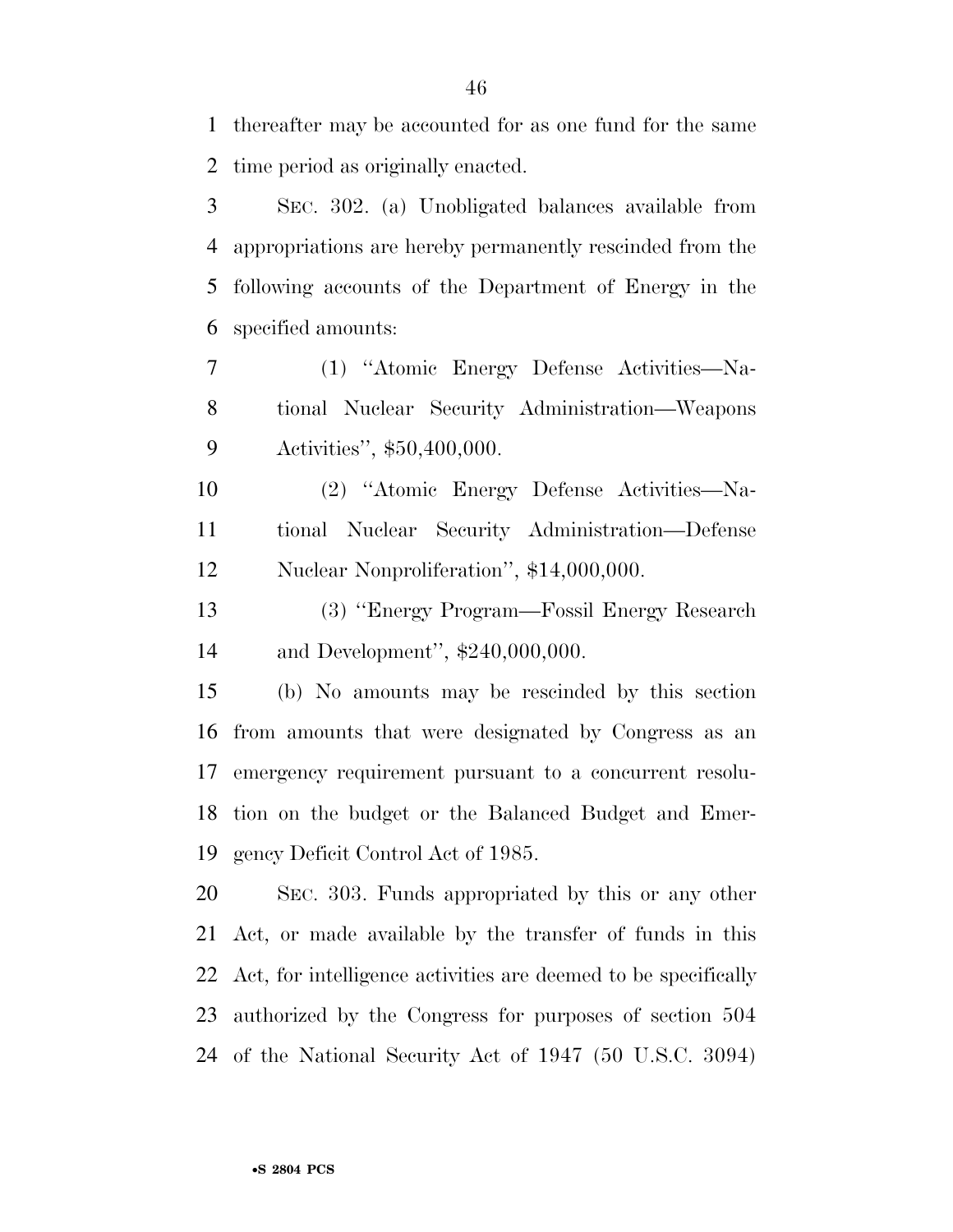during fiscal year 2017 until the enactment of the Intel-ligence Authorization Act for fiscal year 2017.

 SEC. 304. None of the funds made available in this title shall be used for the construction of facilities classi- fied as high-hazard nuclear facilities under 10 CFR Part 830 unless independent oversight is conducted by the Of- fice of Enterprise Assessments to ensure the project is in compliance with nuclear safety requirements.

 SEC. 305. None of the funds made available in this title may be used to approve critical decision-2 or critical decision-3 under Department of Energy Order 413.3B, or any successive departmental guidance, for construction projects where the total project cost exceeds \$100,000,000, until a separate independent cost estimate has been developed for the project for that critical deci-sion.

SEC. 306. (a) DEFINITIONS.—In this section:

 (1) AFFECTED INDIAN TRIBE.—The term ''af- fected Indian tribe'' has the meaning given the term 20 in section 2 of the Nuclear Waste Policy Act of 1982 (42 U.S.C. 10101).

 (2) HIGH-LEVEL RADIOACTIVE WASTE.—The term ''high-level radioactive waste'' has the meaning given the term in section 2 of the Nuclear Waste Policy Act of 1982 (42 U.S.C. 10101).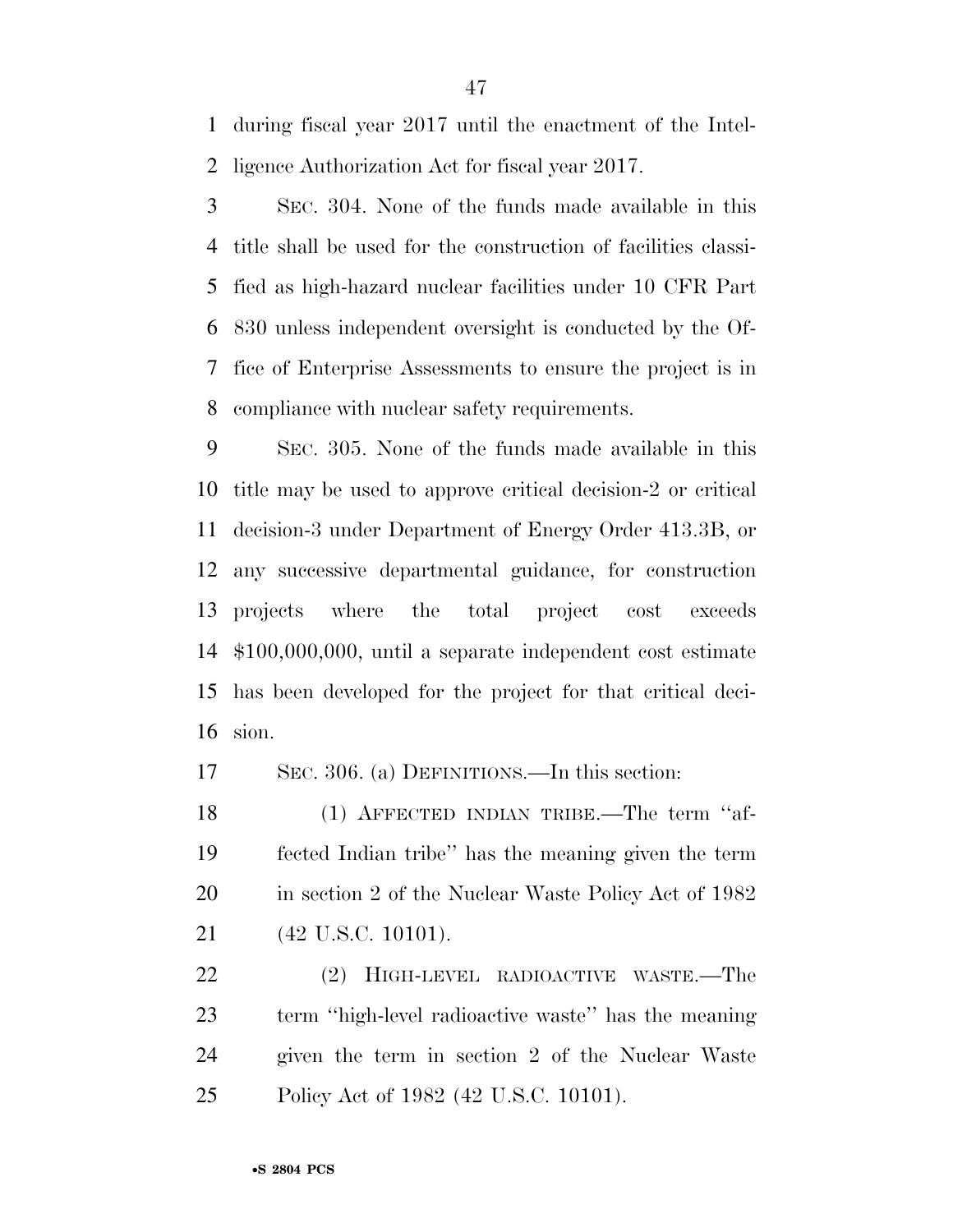(3) NUCLEAR WASTE FUND.—The term ''Nu- clear Waste Fund'' means the Nuclear Waste Fund established under section 302(c) of the Nuclear Waste Policy Act of 1982 (42 U.S.C. 10222(c)). (4) SECRETARY.—The term ''Secretary'' means the Secretary of Energy. (5) SPENT NUCLEAR FUEL.—The term ''spent nuclear fuel'' has the meaning given the term in sec- tion 2 of the Nuclear Waste Policy Act of 1982 (42 U.S.C. 10101). (b) PILOT PROGRAM.—Notwithstanding any provi- sion of the Nuclear Waste Policy Act of 1982 (42 U.S.C. 10101 et seq.), the Secretary is authorized, in the current fiscal year and subsequent fiscal years, to conduct a pilot program, through 1 or more private sector partners, to license, construct, and operate 1 or more government or privately owned consolidated storage facilities to provide interim storage as needed for spent nuclear fuel and high- level radioactive waste, with priority for storage given to spent nuclear fuel located on sites without an operating nuclear reactor.

 (c) REQUESTS FOR PROPOSALS.—Not later than 120 days after the date of enactment of this Act, the Secretary shall issue a request for proposals for cooperative agree-ments—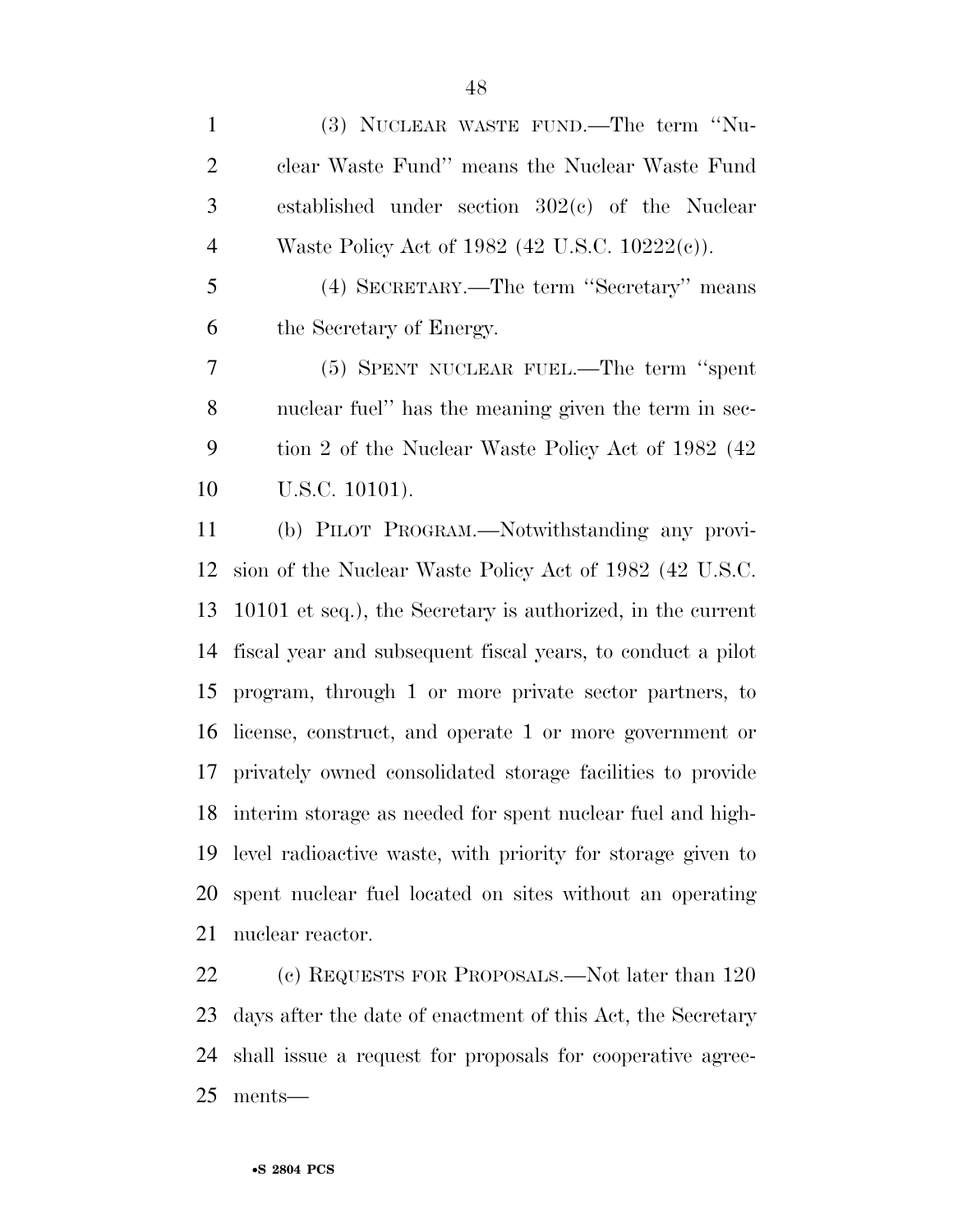| $\mathbf{1}$   | (1) to obtain any license necessary from the                 |
|----------------|--------------------------------------------------------------|
| $\overline{2}$ | Nuclear Regulatory Commission for the construction           |
| 3              | of 1 or more consolidated storage facilities;                |
| $\overline{4}$ | $(2)$ to demonstrate the safe transportation of              |
| 5              | spent nuclear fuel and high-level radioactive waste,         |
| 6              | as applicable; and                                           |
| 7              | $(3)$ to demonstrate the safe storage of spent nu-           |
| 8              | clear fuel and high-level radioactive waste, as appli-       |
| 9              | cable, at the 1 or more consolidated storage facilities      |
| 10             | pending the construction and operation of deep geo-          |
| 11             | logic disposal capacity for the permanent disposal of        |
| 12             | the spent nuclear fuel.                                      |
| 13             | (d) CONSENT-BASED APPROVAL.—Prior to siting a                |
| 14             | consolidated storage facility pursuant to this section, the  |
| 15             | Secretary shall enter into an agreement to host the facility |
| 16             | with                                                         |
| 17             | (1) the Governor of the State;                               |
| 18             | $(2)$ each unit of local government within the ju-           |
| 19             | risdiction of which the facility is proposed to be lo-       |
| 20             | cated; and                                                   |
| 21             | (3) each affected Indian tribe.                              |
| 22             | (e) APPLICABILITY.—In executing this section, the            |
| 23             | Secretary shall comply with—                                 |
| 24             | (1) all licensing requirements and regulations of            |
| 25             | the Nuclear Regulatory Commission; and                       |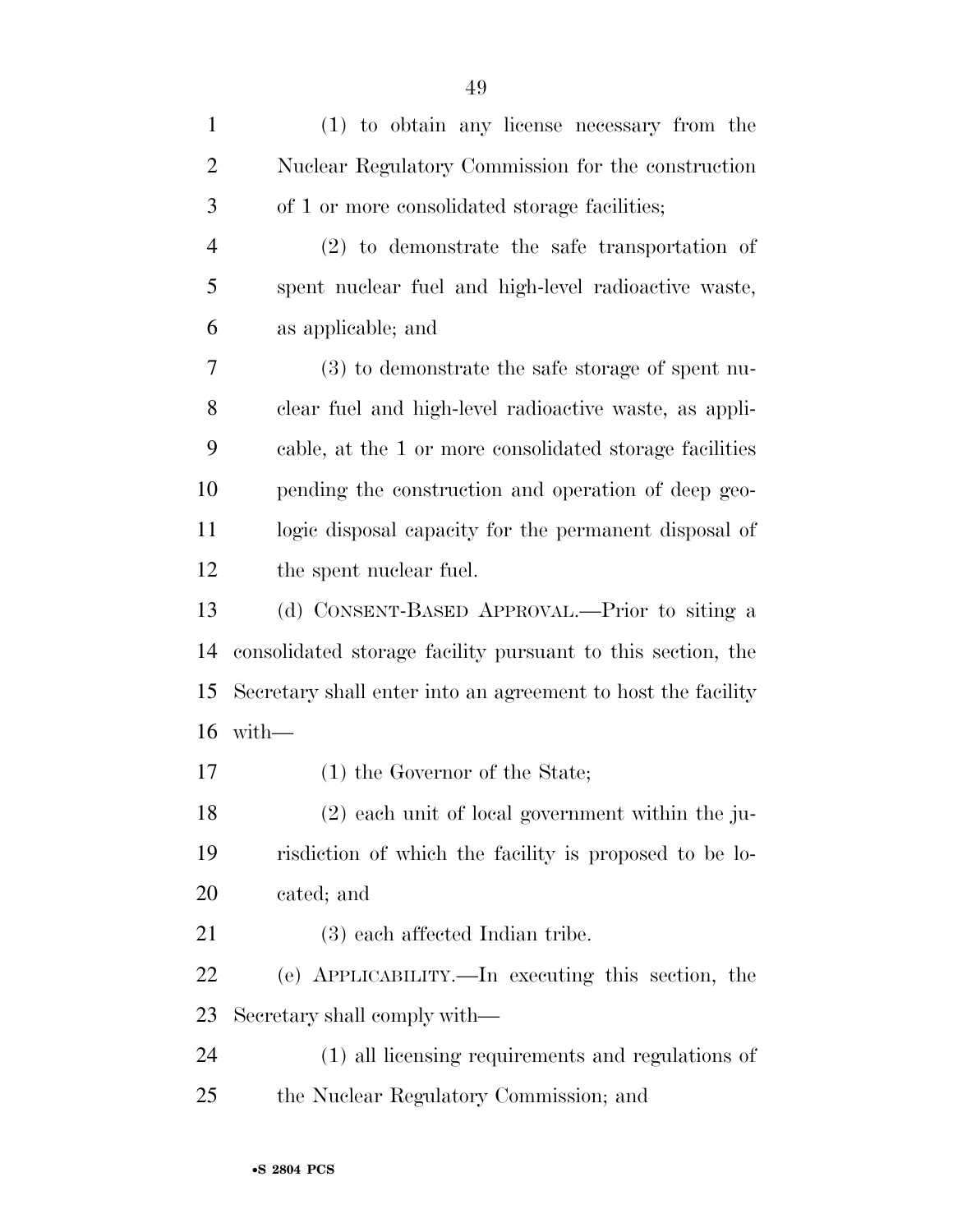(2) all other applicable laws (including regula-

2 tions). (f) PILOT PROGRAM PLAN.—Not later than 120 days after the date on which the Secretary issues the request for proposals under subsection (c), the Secretary shall sub- mit to Congress a plan to carry out this section that in-cludes—

 (1) an estimate of the cost of licensing, con- structing, and operating a consolidated storage facil- ity, including the transportation costs, on an annual basis, over the expected lifetime of the facility;

(2) a schedule for—

 (A) obtaining any license necessary to con- struct and operate a consolidated storage facil- ity from the Nuclear Regulatory Commission; 16 (B) constructing the facility; (C) transporting spent fuel to the facility; and (D) removing the spent fuel and decom-missioning the facility; and

 (3) an estimate of the cost of any financial as- sistance, compensation, or incentives proposed to be paid to the host State, Indian tribe, or local govern-ment;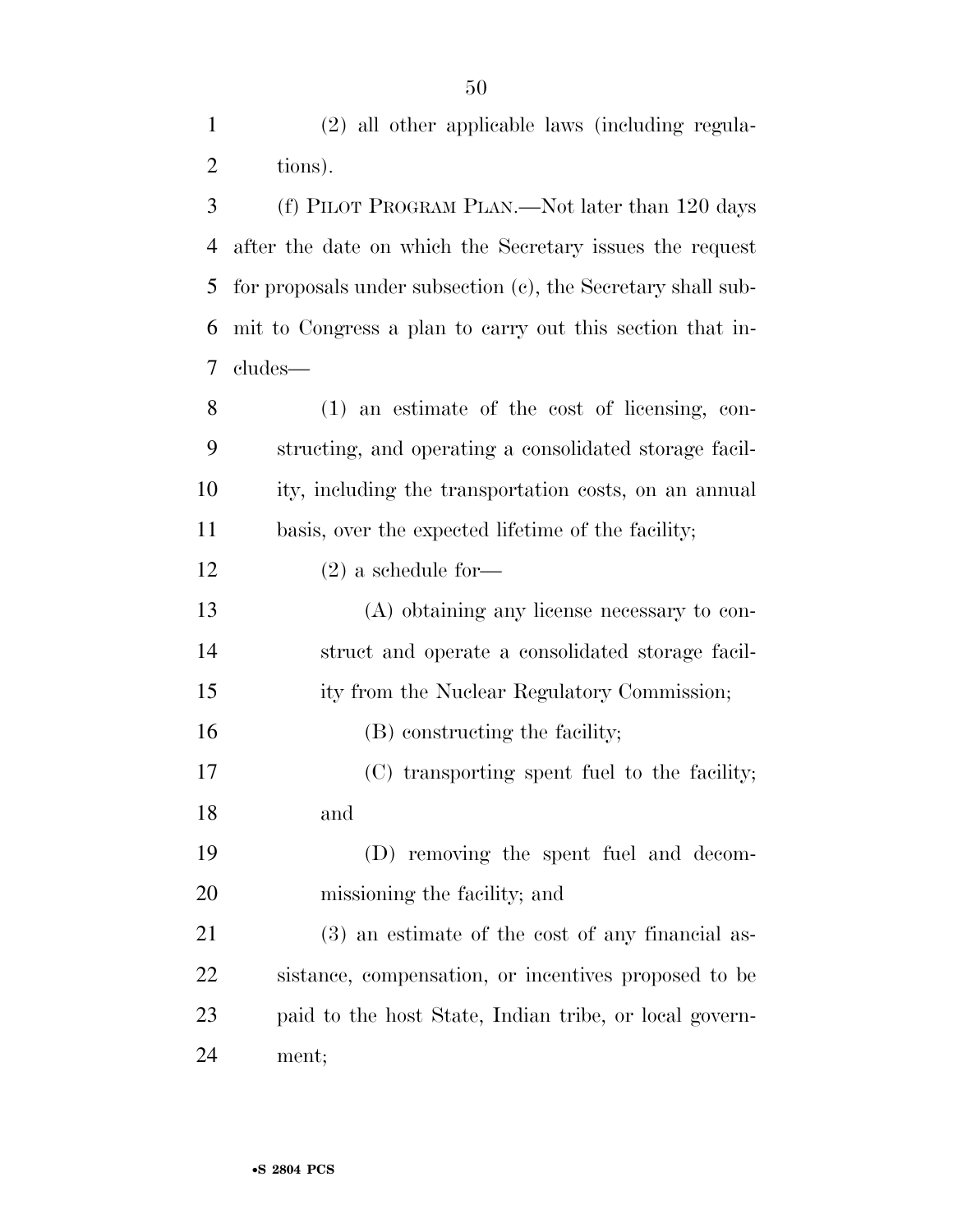(4) an estimate of any future reductions in the damages expected to be paid by the United States for the delay of the Department of Energy in accept- ing spent fuel expected to result from the pilot pro-gram;

 (5) recommendations for any additional legisla- tion needed to authorize and implement the pilot program; and

 (6) recommendations for a mechanism to en- sure that any spent nuclear fuel or high-level radio- active waste stored at a consolidated storage facility pursuant to this section shall move to deep geologic disposal capacity, following a consent-based approval process for that deep geologic disposal capacity con- sistent with subsection (d), within a reasonable time after the issuance of a license to construct and oper-ate the consolidated storage facility.

 (g) PUBLIC PARTICIPATION.—Prior to choosing a site for the construction of a consolidated storage facility under this section, the Secretary shall conduct 1 or more public hearings in the vicinity of each potential site and in at least 1 other location within the State in which the site is located to solicit public comments and recommenda-tions.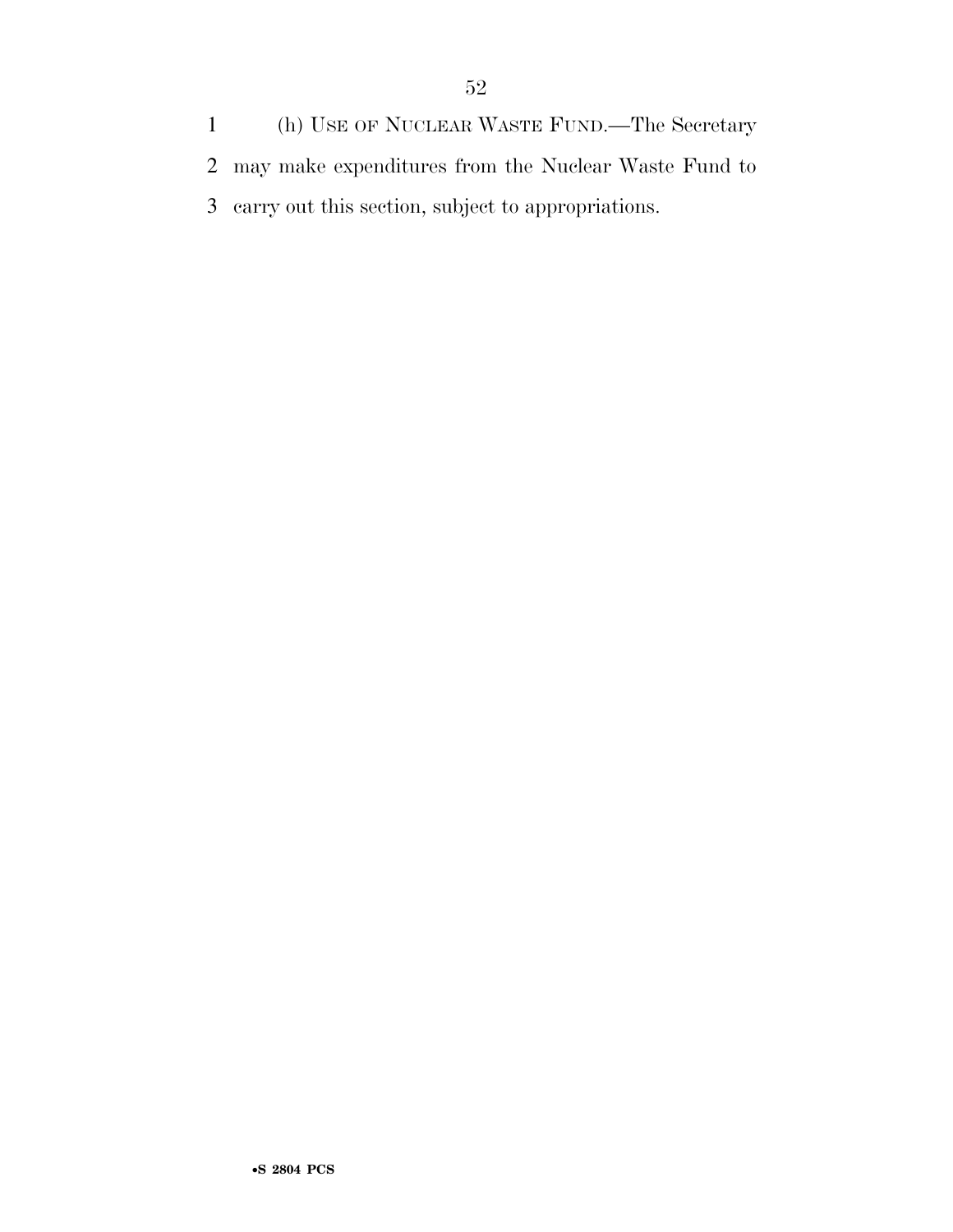| $\mathbf{1}$   | TITLE IV                                                         |
|----------------|------------------------------------------------------------------|
| $\overline{2}$ | INDEPENDENT AGENCIES                                             |
| 3              | <b>APPALACHIAN REGIONAL COMMISSION</b>                           |
| $\overline{4}$ | For expenses necessary to carry out the programs au-             |
| 5              | thorized by the Appalachian Regional Development Act of          |
| 6              | 1965, and for expenses necessary for the Federal Co-             |
| 7              | Chairman and the Alternate on the Appalachian Regional           |
| 8              | Commission, for payment of the Federal share of the ad-          |
| 9              | ministrative expenses of the Commission, including serv-         |
| 10             | ices as authorized by 5 U.S.C. 3109, and hire of passenger       |
| 11             | motor vehicles, \$151,000,000, to remain available until ex-     |
| 12             | pended.                                                          |
| 13             | DEFENSE NUCLEAR FACILITIES SAFETY BOARD                          |
| 14             | SALARIES AND EXPENSES                                            |
| 15             | For expenses necessary for the Defense Nuclear Fa-               |
| 16             | cilities Safety Board in carrying out activities authorized      |
|                | 17 by the Atomic Energy Act of 1954, as amended by Public        |
|                | 18 Law 100-456, section 1441, \$31,000,000, to remain            |
| 19             | available until September 30, 2018.                              |
| 20             | DELTA REGIONAL AUTHORITY                                         |
| 21             | SALARIES AND EXPENSES                                            |
| 22             | For expenses necessary for the Delta Regional Au-                |
| 23             | thority and to carry out its activities, as authorized by        |
| 24             | the Delta Regional Authority Act of 2000, notwith-               |
| 25             | standing sections $382C(b)(2)$ , $382F(d)$ , $382M$ , and $382N$ |
|                |                                                                  |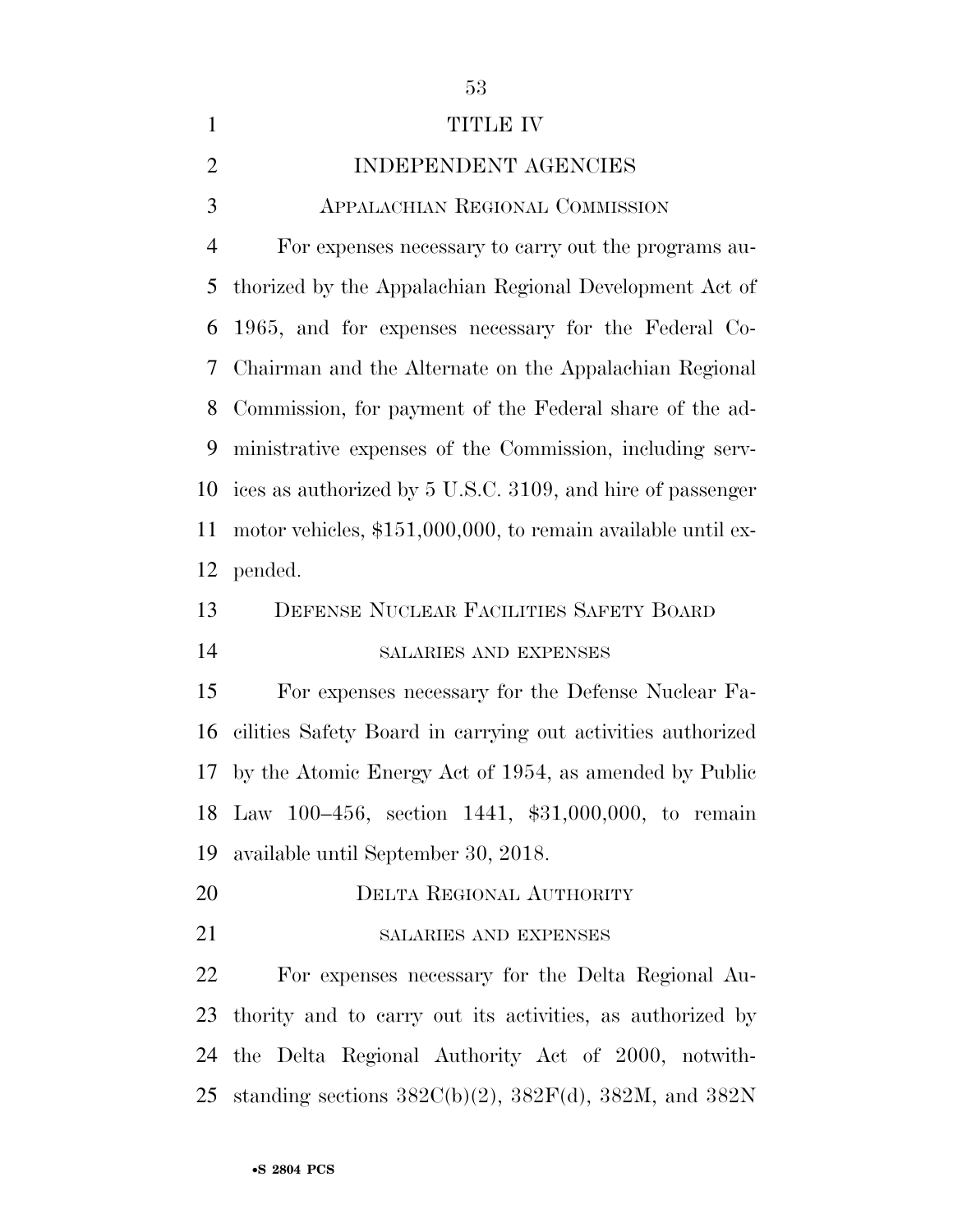of said Act, \$25,000,000, to remain available until ex-pended.

#### DENALI COMMISSION

 For expenses necessary for the Denali Commission including the purchase, construction, and acquisition of plant and capital equipment as necessary and other ex- penses, \$15,000,000, to remain available until expended, notwithstanding the limitations contained in section 306(g) of the Denali Commission Act of 1998: *Provided*, That funds shall be available for construction projects in an amount not to exceed 80 percent of total project cost for distressed communities, as defined by section 307 of the Denali Commission Act of 1998 (division C, title III, Public Law 105–277), as amended by section 701 of ap- pendix D, title VII, Public Law 106–113 (113 Stat. 1501A–280), and an amount not to exceed 50 percent for non-distressed communities: *Provided further*, That, not- withstanding any other provision of law regarding pay- ment of a non-Federal share in connection with a grant- in-aid program, amounts under this heading shall be avail- able for the payment of such a non-Federal share for pro- grams undertaken to carry out the purposes of the Com-mission.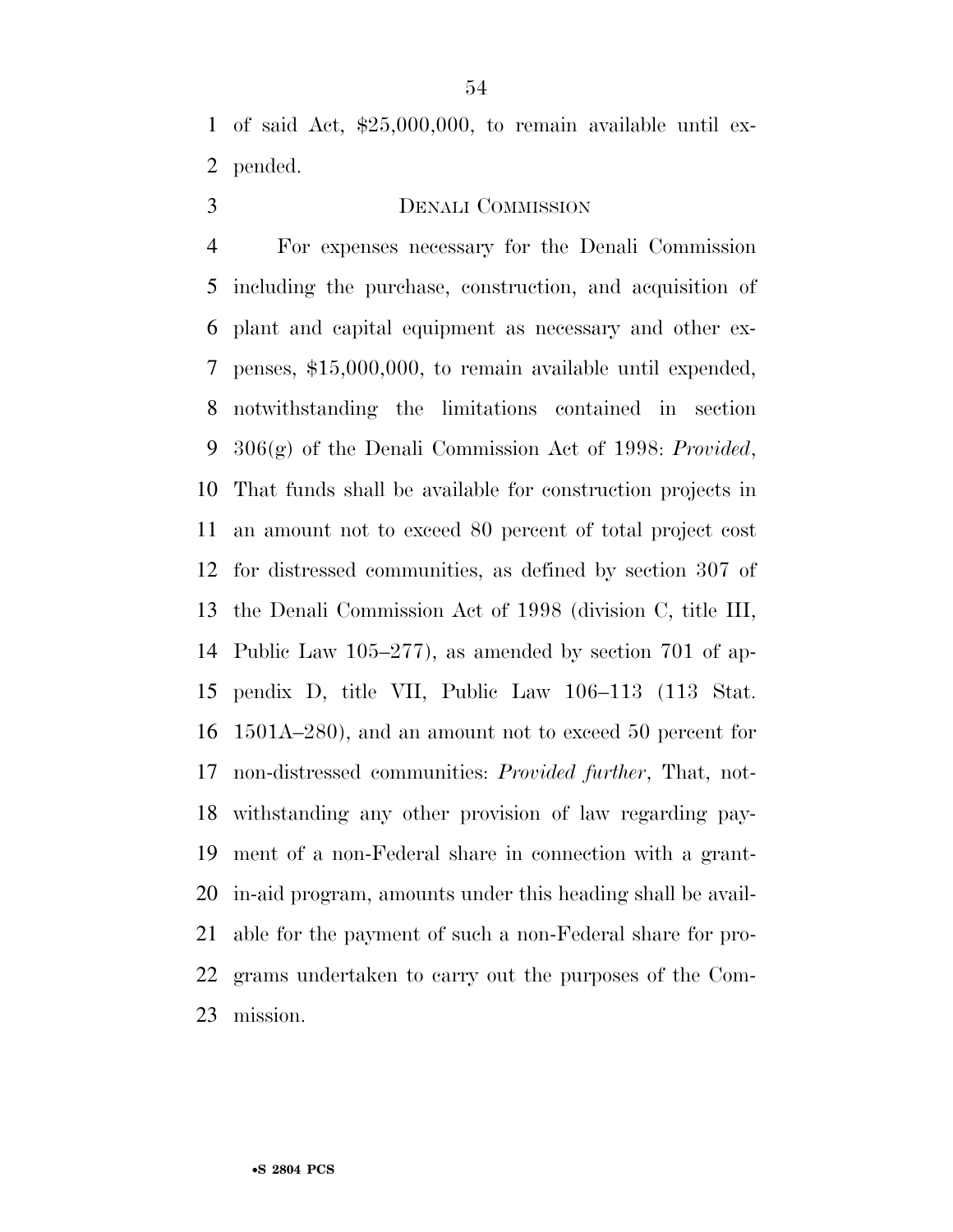NORTHERN BORDER REGIONAL COMMISSION For expenses necessary for the Northern Border Re- gional Commission in carrying out activities authorized by subtitle V of title 40, United States Code, \$10,000,000, to remain available until expended: *Provided*, That such amounts shall be available for administrative expenses, notwithstanding section 15751(b) of title 40, United States Code.

## NUCLEAR REGULATORY COMMISSION SALARIES AND EXPENSES

 For expenses necessary for the Commission in car- rying out the purposes of the Energy Reorganization Act of 1974 and the Atomic Energy Act of 1954, \$939,000,000, including official representation expenses not to exceed \$25,000, to remain available until expended: *Provided*, That of the amount appropriated herein, not more than \$7,500,000 may be made available for salaries, travel, and other support costs for the Office of the Com- mission, to remain available until September 30, 2018, of 20 which, notwithstanding section  $201(a)(2)(c)$  of the Energy Reorganization Act of 1974 (42 U.S.C. 5841(a)(2)(c)), the use and expenditure shall only be approved by a major- ity vote of the Commission: *Provided further*, That reve- nues from licensing fees, inspection services, and other services and collections estimated at \$822,240,000 in fis-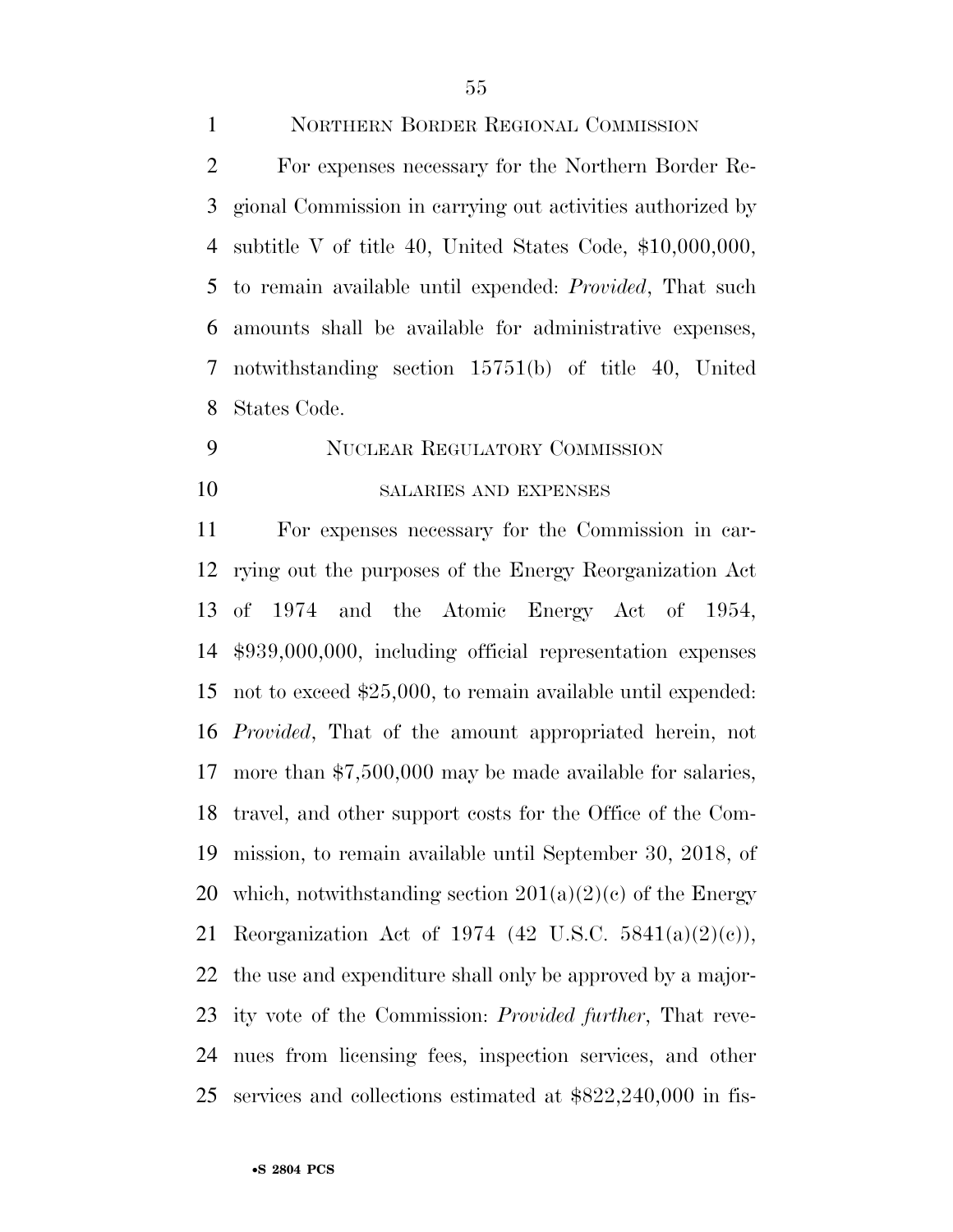cal year 2017 shall be retained and used for necessary salaries and expenses in this account, notwithstanding 31 U.S.C. 3302, and shall remain available until expended: *Provided further*, That of the amounts appropriated under this heading, not less than \$5,000,000 shall be for activi- ties related to the development of regulatory infrastruc- ture for advanced nuclear reactor technologies, and \$5,000,000 of that amount shall not be available from fee revenues, notwithstanding 42 U.S.C. 2214: *Provided fur- ther*, That the sum herein appropriated shall be reduced by the amount of revenues received during fiscal year 2017 so as to result in a final fiscal year 2017 appropria-tion estimated at not more than \$116,760,000.

#### 14 OFFICE OF INSPECTOR GENERAL

 For expenses necessary for the Office of Inspector General in carrying out the provisions of the Inspector General Act of 1978, \$12,129,000, to remain available until September 30, 2018: *Provided*, That revenues from licensing fees, inspection services, and other services and collections estimated at \$10,044,000 in fiscal year 2017 shall be retained and be available until September 30, 2018, for necessary salaries and expenses in this account, notwithstanding section 3302 of title 31, United States Code: *Provided further*, That the sum herein appropriated shall be reduced by the amount of revenues received dur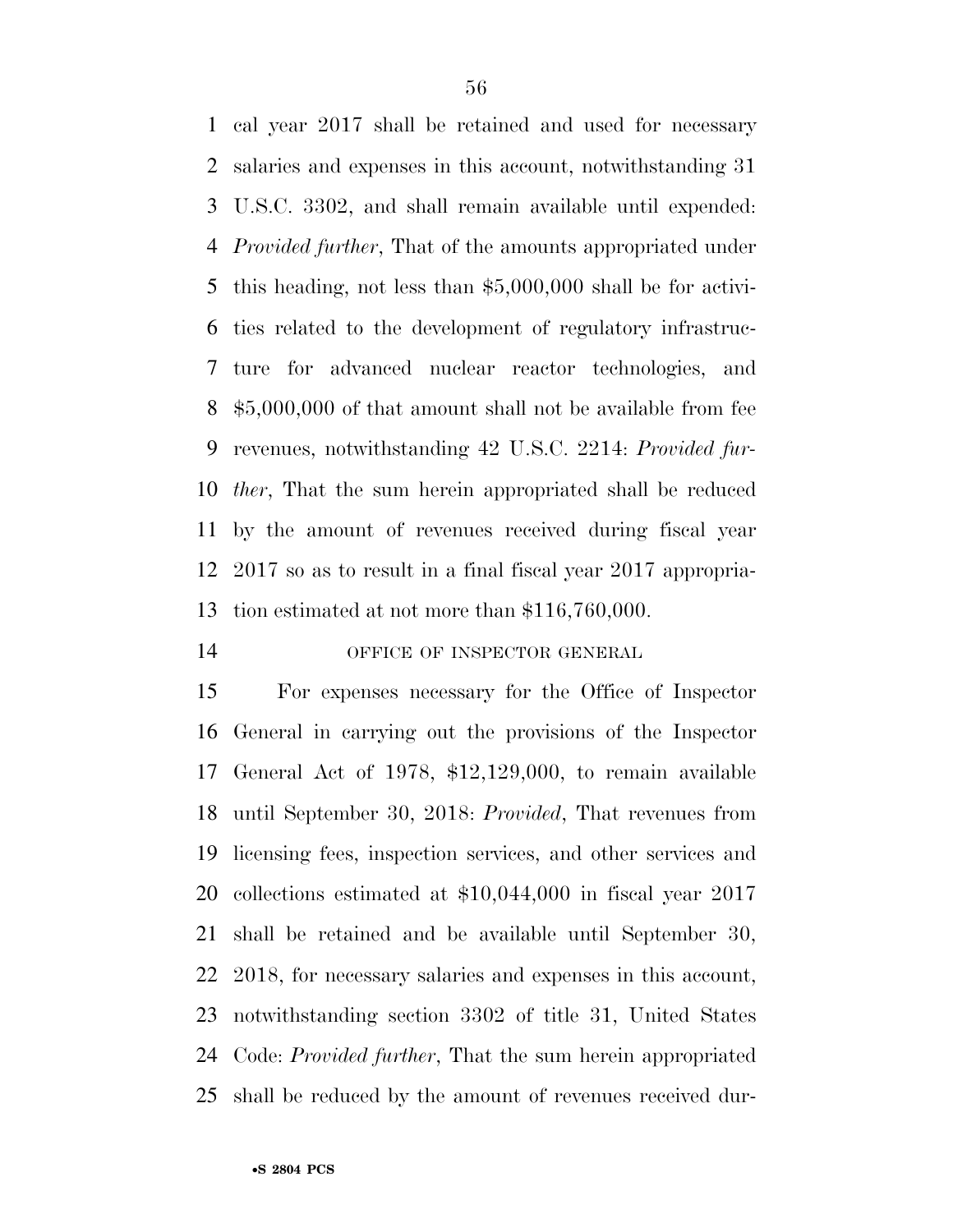ing fiscal year 2017 so as to result in a final fiscal year 2017 appropriation estimated at not more than \$2,085,000: *Provided further*, That of the amounts appro- priated under this heading, \$969,000 shall be for Inspec- tor General services for the Defense Nuclear Facilities Safety Board, which shall not be available from fee reve-nues.

NUCLEAR WASTE TECHNICAL REVIEW BOARD

SALARIES AND EXPENSES

 For expenses necessary for the Nuclear Waste Tech- nical Review Board, as authorized by Public Law 100– 203, section 5051, \$3,600,000, to be derived from the Nu- clear Waste Fund, to remain available until September 30, 2018.

 GENERAL PROVISIONS—INDEPENDENT AGENCIES

 SEC. 401. (a) The amounts made available by this title for the Nuclear Regulatory Commission may be re- programmed for any program, project, or activity, and the Commission shall notify the Committees on Appropria- tions of both Houses of Congress at least 30 days prior to the use of any proposed reprogramming that would cause any program funding level to increase or decrease by more than \$500,000 or 10 percent, whichever is less, during the time period covered by this Act.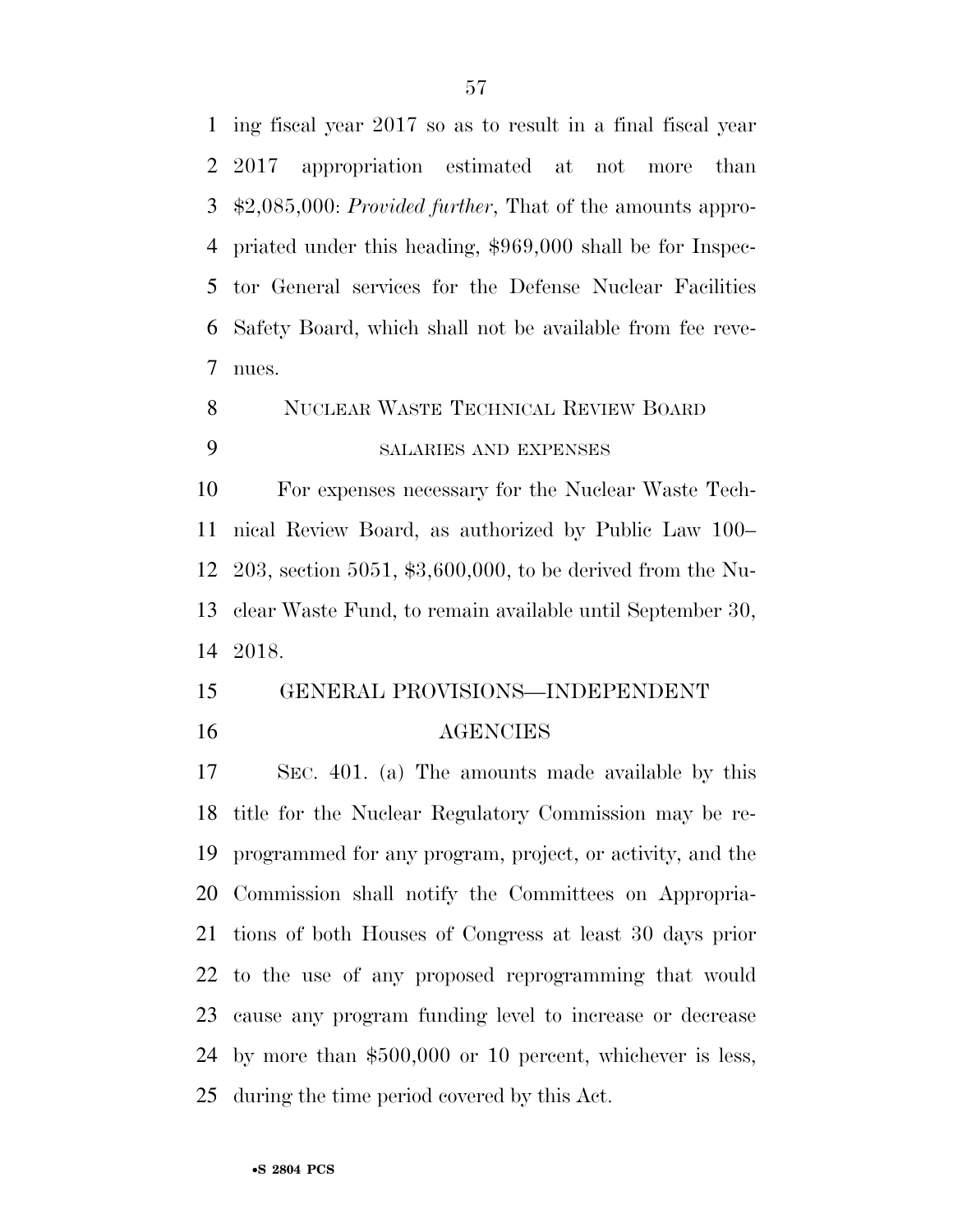(b)(1) The Nuclear Regulatory Commission may waive the notification requirement in (a) if compliance with such requirement would pose a substantial risk to human health, the environment, welfare, or national secu-rity.

 (2) The Nuclear Regulatory Commission shall notify the Committees on Appropriations of both Houses of Con- gress of any waiver under paragraph (1) as soon as prac- ticable, but not later than 3 days after the date of the activity to which a requirement or restriction would other- wise have applied. Such notice shall include an explanation of the substantial risk under paragraph (1) that permitted such waiver and shall provide a detailed report to the Committees of such waiver and changes to funding levels to programs, projects, or activities.

 (c) Except as provided in subsections (a), (b), and (d), the amounts made available by this title for ''Nuclear Regulatory Commission—Salaries and Expenses'' shall be expended as directed in the report accompanying this Act.

 (d) None of the funds provided for the Nuclear Regu- latory Commission shall be available for obligation or ex- penditure through a reprogramming of funds that in- creases funds or personnel for any program, project, or activity for which funds are denied or restricted by this Act.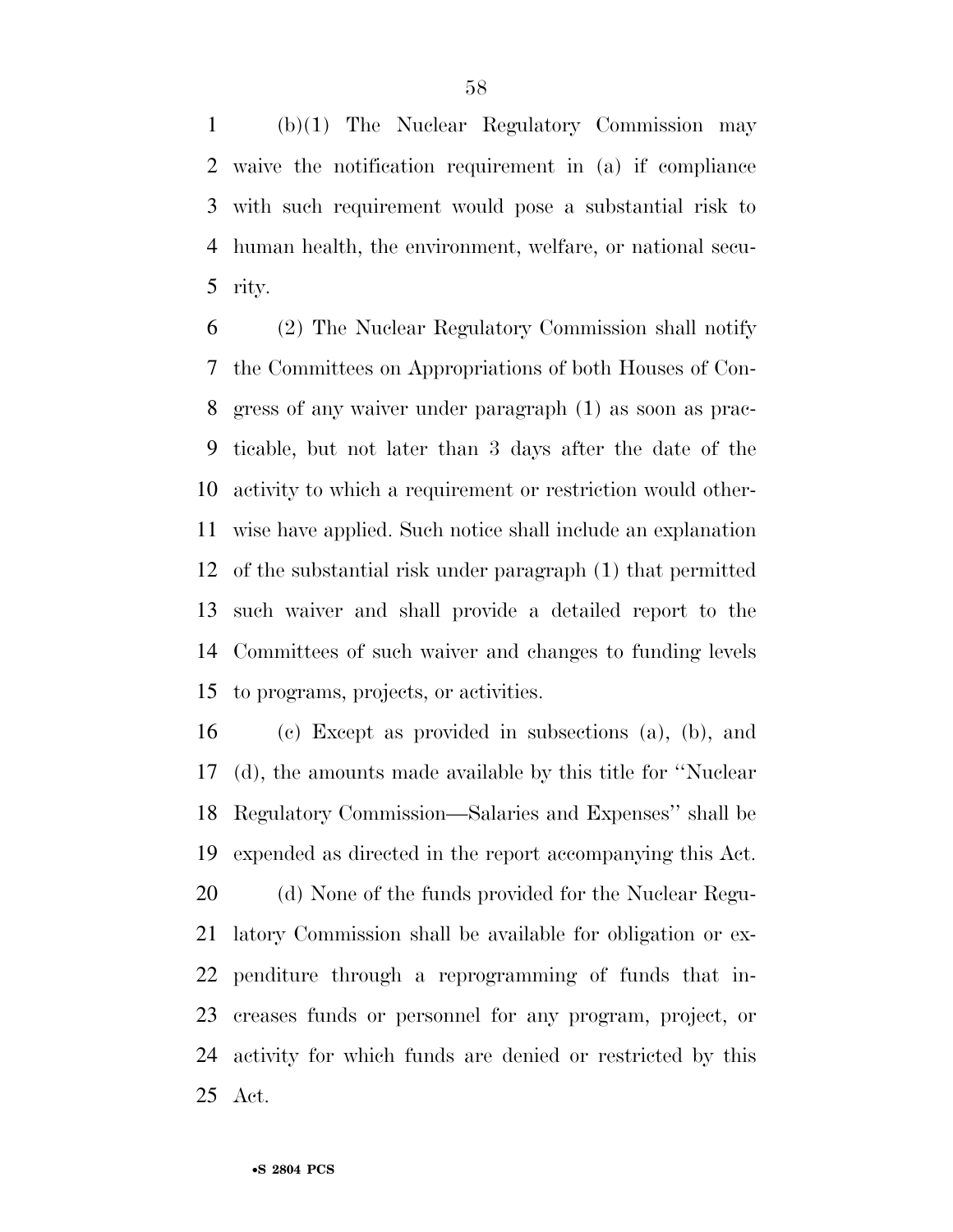(e) The Commission shall provide a monthly report to the Committees on Appropriations of both Houses of Congress, which includes the following for each program, project, or activity, including any prior year appropria-tions—

- (1) total budget authority;
- (2) total unobligated balances; and
- (3) total unliquidated obligations.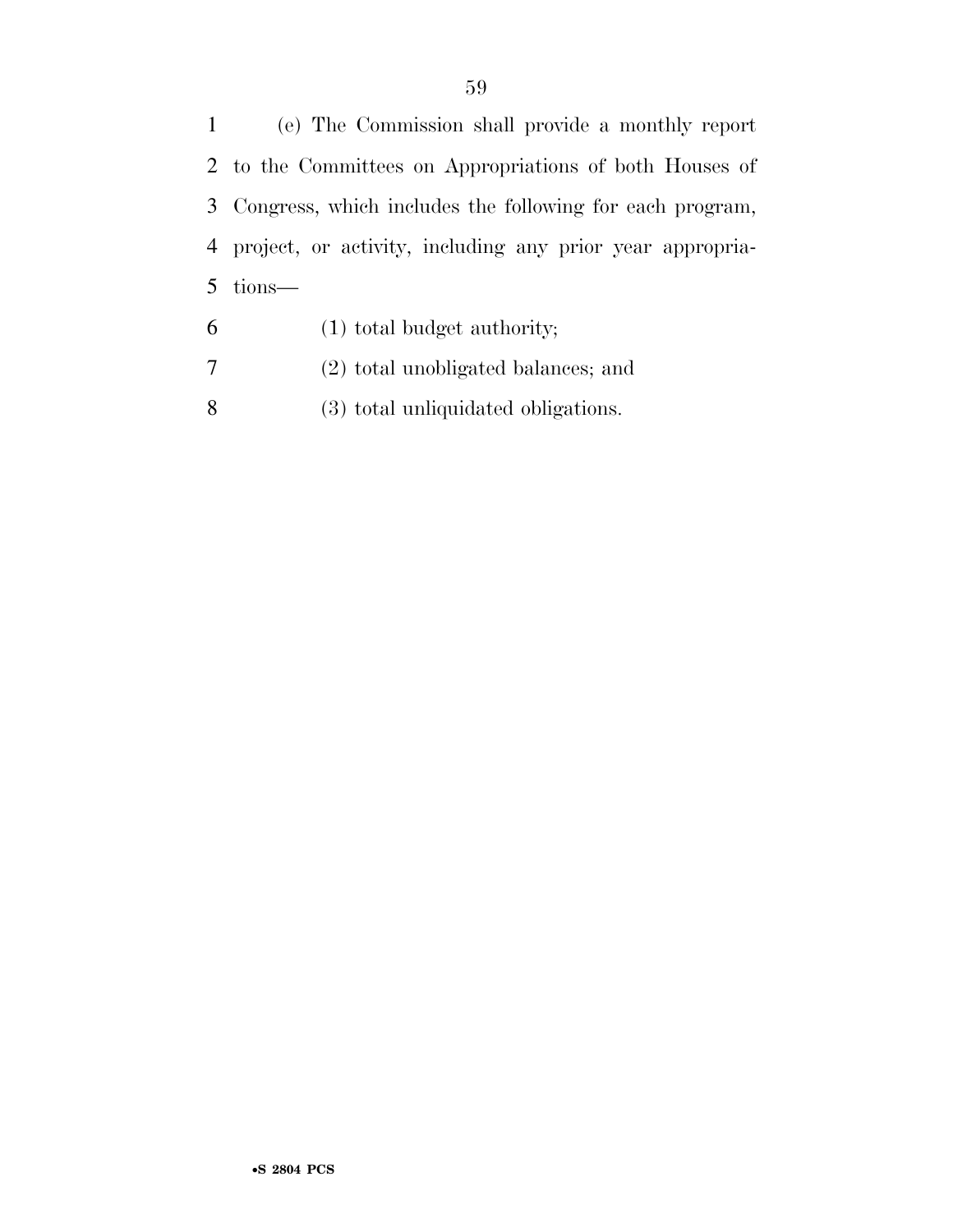### 

#### 1 TITLE V

#### GENERAL PROVISIONS

 SEC. 501. None of the funds appropriated by this Act may be used in any way, directly or indirectly, to influence congressional action on any legislation or appropriation matters pending before Congress, other than to commu- nicate to Members of Congress as described in 18 U.S.C. 1913.

 SEC. 502. (a) None of the funds made available in title III of this Act may be transferred to any department, agency, or instrumentality of the United States Govern- ment, except pursuant to a transfer made by or transfer authority provided in this Act or any other appropriations Act for any fiscal year, transfer authority referenced in the report of the Committee on Appropriations accom- panying this Act, or any authority whereby a department, agency, or instrumentality of the United States Govern- ment may provide goods or services to another depart-ment, agency, or instrumentality.

 (b) None of the funds made available for any depart- ment, agency, or instrumentality of the United States Government may be transferred to accounts funded in title III of this Act, except pursuant to a transfer made by or transfer authority provided in this Act or any other appro-priations Act for any fiscal year, transfer authority ref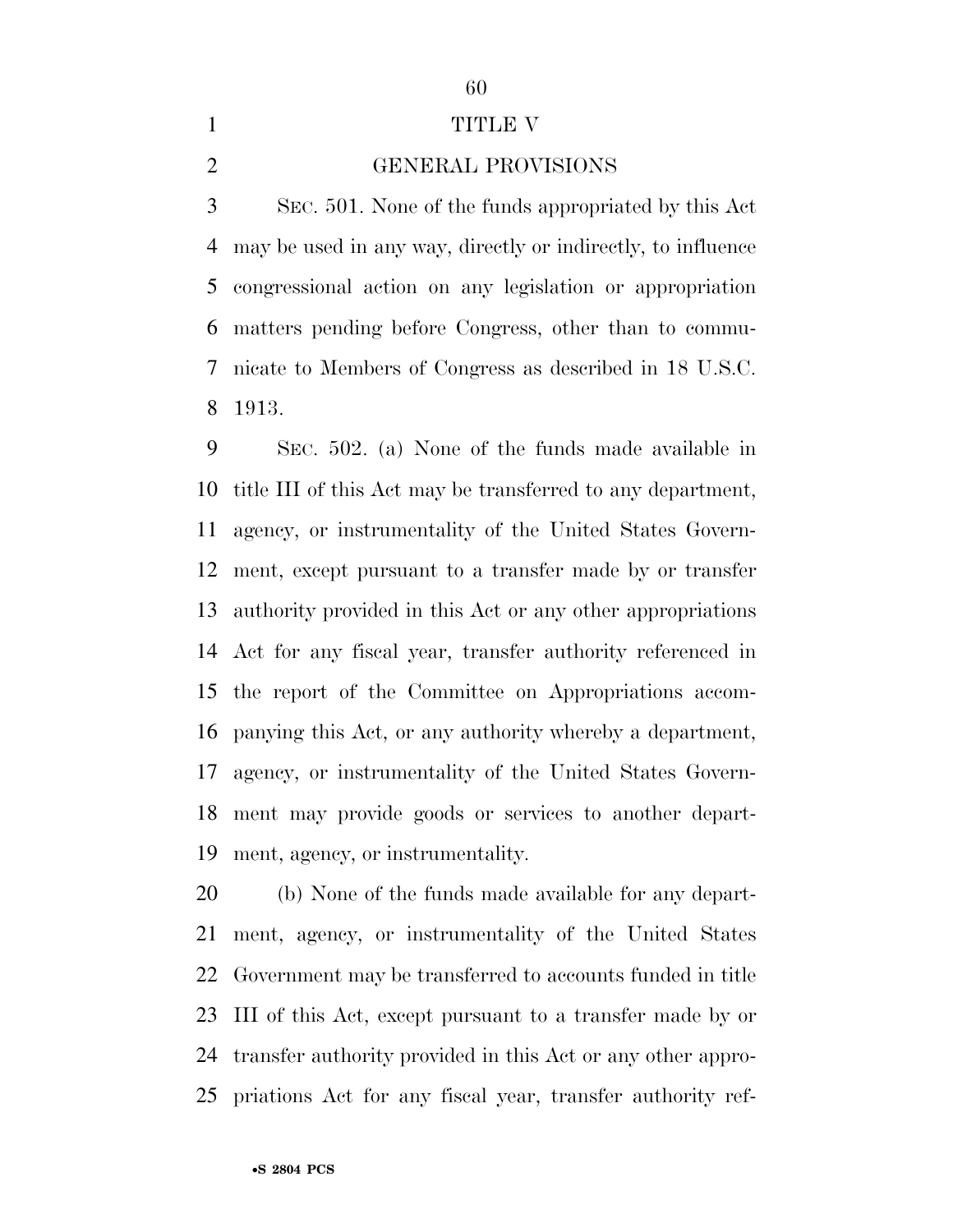erenced in the report of the Committee on Appropriations accompanying this Act, or any authority whereby a de- partment, agency, or instrumentality of the United States Government may provide goods or services to another de-partment, agency, or instrumentality.

 (c) The head of any relevant department or agency funded in this Act utilizing any transfer authority shall submit to the Committees on Appropriations of both Houses of Congress a semiannual report detailing the transfer authorities, except for any authority whereby a department, agency, or instrumentality of the United States Government may provide goods or services to an- other department, agency, or instrumentality, used in the previous 6 months and in the year-to-date. This report shall include the amounts transferred and the purposes for which they were transferred, and shall not replace or modify existing notification requirements for each author-ity.

 This Act may be cited as the ''Energy and Water De- velopment and Related Agencies Appropriations Act, 2017''.